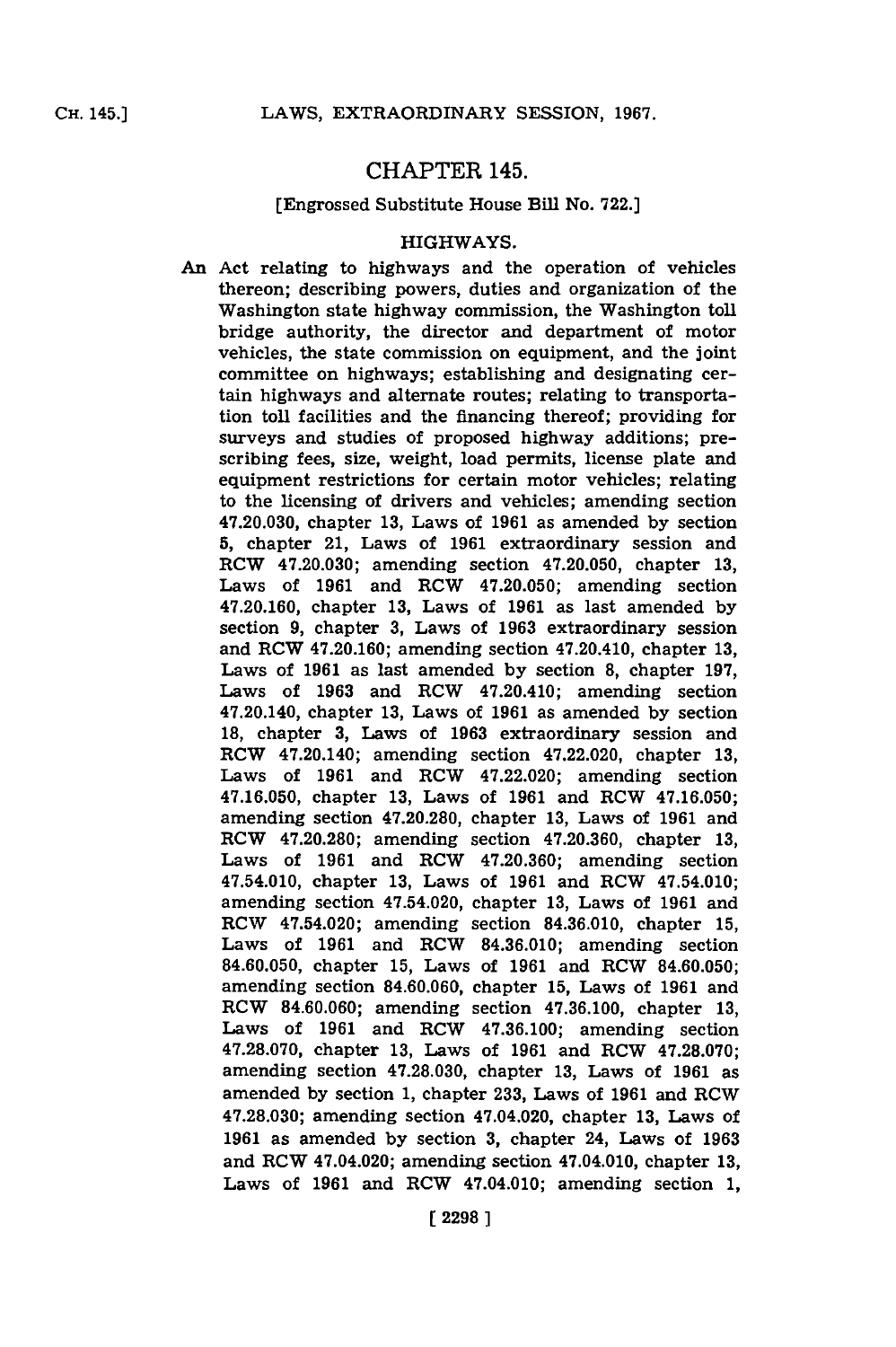chapter 24, Laws of **1963** and ROW **47.36.095;** amending section 47.20.640, chapter **13,** Laws of **1961** and ROW 47.20.640; amending section **47.08.060,** chapter **13,** Laws of **1961** and RCW **47.08.060;** amending section 46.20.270, chapter 12, Laws of **1961** as amended **by** section 22, chapter 121, Laws of **1965** extraordinary session and RCW 46.20.270; amending section 43, chapter 121, Laws of **1965** extraordinary session and RCW 46.20.342; amending section 1, chapter 24, Laws of **1905,** as last amended **by** section **1,** chapter **227,** Laws of **1957,** and ROW **9.92.060;** amending section 4, chapter **227,** Laws of **1957** and ROW **9.95.210;** amending section **46.37.005,** chapter 12, Laws of **1961** as amended **by** section 49, chapter **32,** Laws of **1967** and ROW **46.37.005;** amending section **3,** chapter 204, Laws of **1963** and ROW **46.38.030;** amending section **15,** chapter **155,** Laws of **1965** extraordinary session and ROW 46.61.100; amending section 46.44.030, chapter 12, Laws of **1961** as last amended **by** section **52,** chapter **3,** Laws of **1963** extraordinary session and ROW 46.44.030; amending section **36.88.220,** chapter 4, Laws of **1963** and ROW **36.88.220;** amending section 2, chapter **111,** Laws of **1965** extraordinary session and ROW **35.95.020;** amending section **5,** chapter **111,** Laws of **1965** extraordinary session and ROW **35.95.050;** amending section 81.80.060, chapter 14, Laws of **1961** as last amended **by** section 40, chapter **170,** Laws of 1965 extraordinary session and RCW 81.80.060; amending section **82.36.020,** chapter **15,** Laws of **1961** as last amended **by** section 2, chapter **[83]** (House Bill No. **595),** Laws of **1967** extraordinary session and ROW **82.36.020;** amending section **46.68.100,** chapter 12, Laws of **1961** as last amended **by** section **8,** chapter **[83]** (House Bill No. **595),** Laws of **1967** extraordinary session and ROW **46.68.100;** amending section **15,** chapter **96,** Laws of **1961** and ROW 47.42.150; amending section 47.20.300, chapter **13,** Laws of **1961** and ROW 47.20.300; amending section **35,** chapter **3,** Laws of **1963** extraordinary session as amended **by** section 64, Laws of **1965** extraordinary session and ROW 44.40.010; adding a new section to chapter 12. Laws of **1961** and to chapter 46.16 ROW; adding new sections to chapter 12, Laws of **1961** and to chapter 46.20 ROW; adding new sections to chapter 12, Laws of **1961** and to chapter 46.44 ROW; adding new sections to chapter **13,** Laws of **1961** and to chapter 47.16 ROW; adding new sections to chapter **13,** Laws of **1961** and to chapter 47.20 ROW; adding a new section to chapter **13,** Laws of **1961** and to chapter **47.36** ROW; adding new sections to chapter **13,** Laws of **1961** and to chapter **47.56** ROW; adding a new chapter to chapter **13,** Laws of **1961** and to Title 47 ROW; adding a new section to chapter **15,** Laws of **1961** and to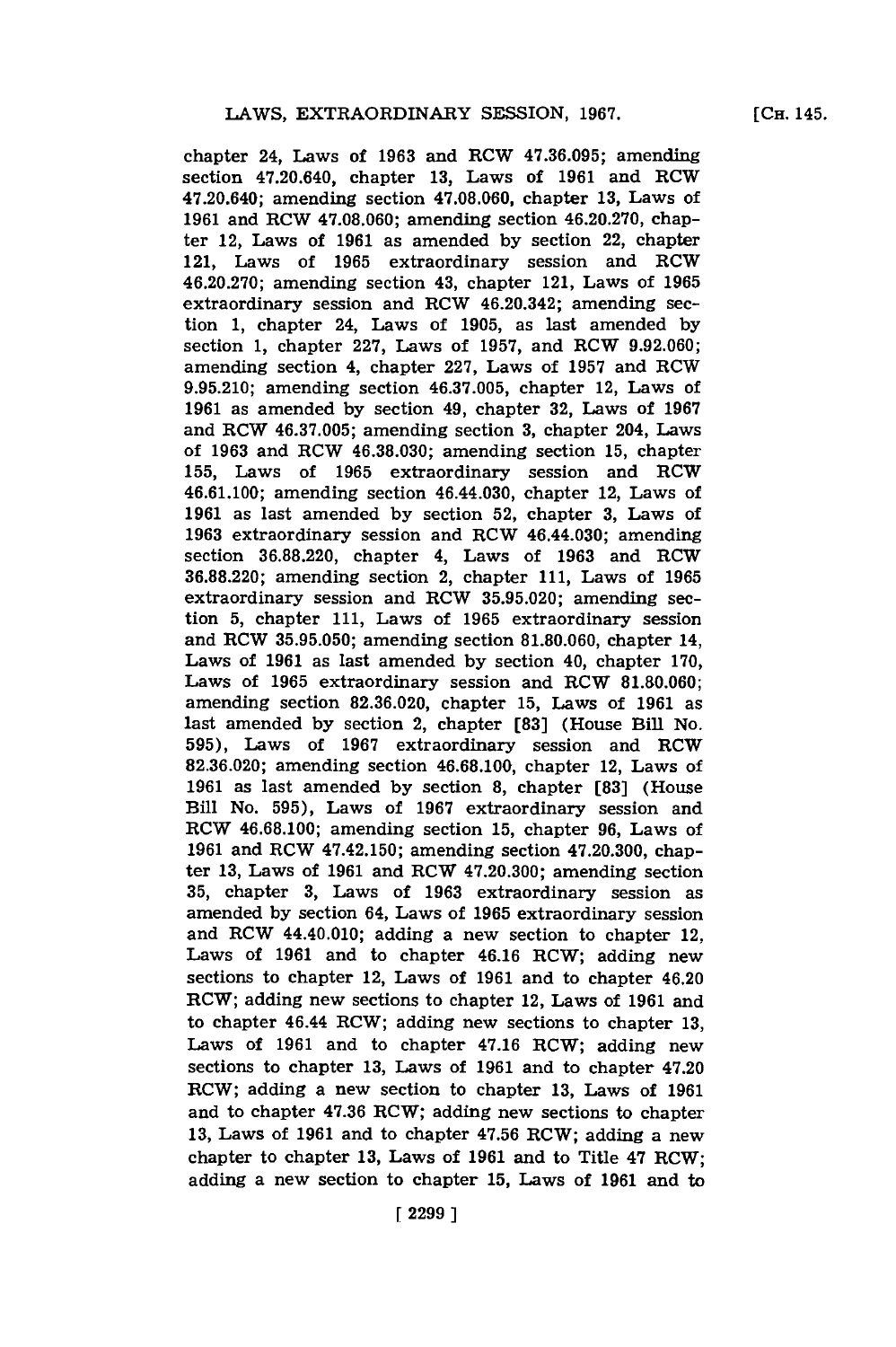chapter **82.36** ROW; repealing section 47.20.415, chapter **13,** Laws of **1961** as amended **by** section **9,** chapter **197,** Laws of **1963** and ROW 47.20.415; repealing section 47.04.030, chapter **13,** Laws of **1961** and ROW 47.04.030; repealing section 2, chapter 24, Laws of **1963** and ROW **47.36.096;** amending section **46.16.320,** chapter 12, Laws of **1961** as amended **by** section 21, chapter **32,** Laws of **1967** and ROW **46.16.320;** making appropriations; providing penalties; and declaring an emergency.

*Be it ernacted by the Legislature of the State of Washington:*

Section **1.** The joint committee on highways and the Washington state highway commission, shall jointly consider the following proposed highway additions **by** undertaking appropriate studies and surveys as may be necessary to accomplish an evaluation with respect to their being a part of the modern integrated state highway system. Unless otherwise specified, all studies shall be completed **by** September **1, 1968:**

**(1)** The addition of the R. H. Thomson expressway as a primary state highway, from the intersection of primary state highway No. 2 and primary state highway No. **5** south of FAT **90,** thence northerly to an intersection with primary state highway No. 2 (Bothell branch) in the vicinity of east 90th street.

(2) An extension to secondary state highway No. **1S** from its terminus in the vicinity of Yale northerly to a junction with secondary state highway No. 1R in the vicinity of Mt. St. Helens; thence northeasterly to a junction with primary state highway No. **5** in the vicinity of Randle.

**(3) A** new secondary state highway branch to primary state highway No. 12 beginning at a junction with **PSH** No. 12 (Ocean Beach highway) where it intersects with 15th Avenue in Longview, Washington, thence south on 15th Avenue to where it again intersects with **PSH** No. 12 (Oregon Way).

**Joint committee on high-**<br> **ways—Studie**<br>—Projects.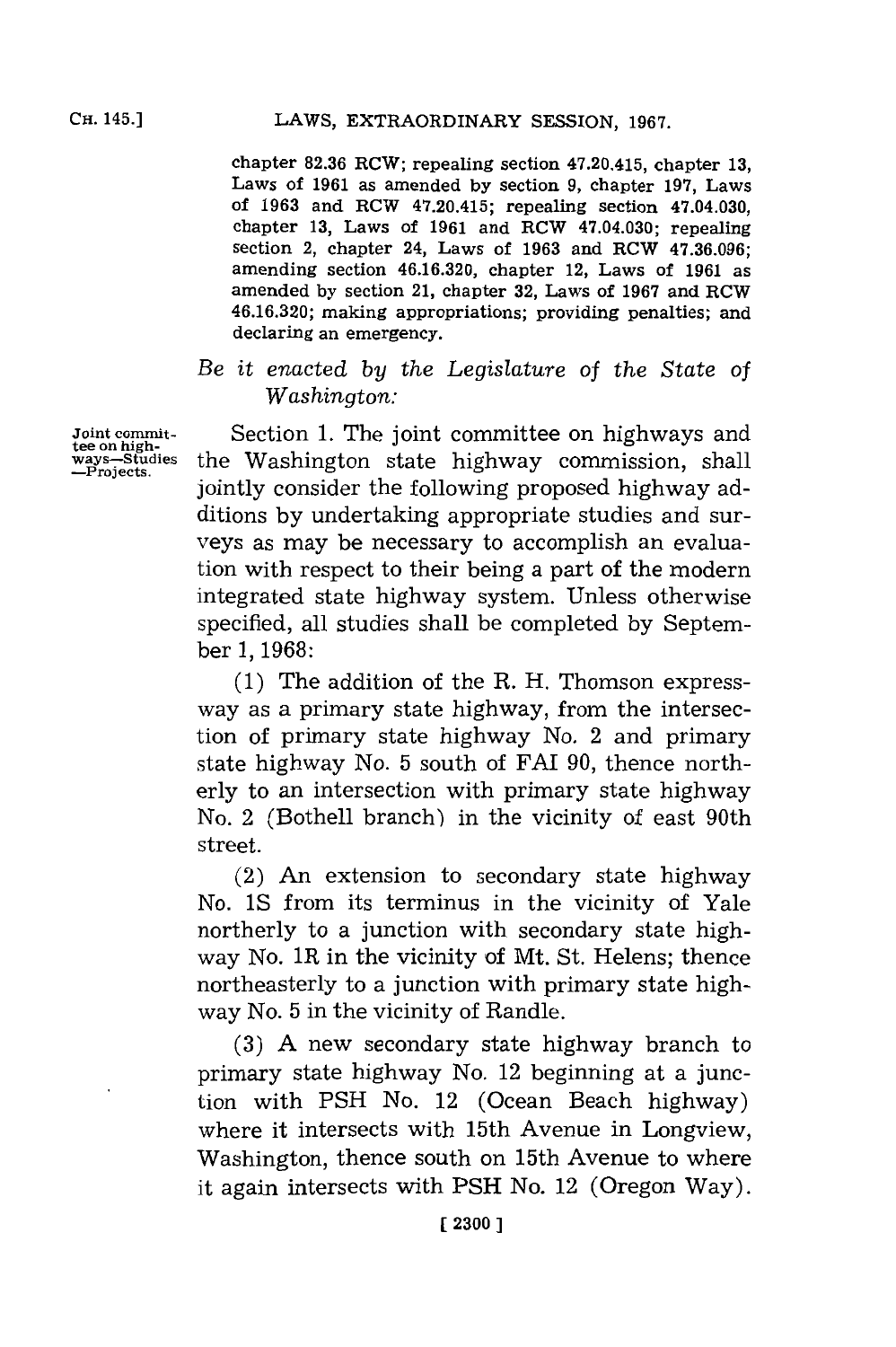(4) **A** new secondary state highway branch to primary state highway No. 12 beginning at the junction of **PSH** No. 12 where it intersects with 4th Avenue and Allen Street in Kelso, Washington, thence west on Allen and West Main Streets to the intersection of **SSH** No. 12-H at 1st Avenue west and Main Street.

**(5) A** secondary state highway branch to primary state highway No. 12 beginning at a junction with primary state highway No. 12 in the vicinity of Grays River, thence northeasterly to a junction with primary state highway No. 12 in the vicinity of Pe **Eli.** In connection with this study the Washington state highway commission is directed to prepare a new traffic report updating the reconnaissance survey report submitted to the **1957** legislature pursuant to section 43, chapter **383,** Laws of **1955.** Evaluation of this route shall take into account its importance as a connecting highway to the Astoria bridge.

**(6) A** secondary state highway branch to primary state highway No. **3** beginning at a junction with primary state highway No. **3** in the vicinity of Colton to primary state highway No. **3** in the vicinity of Clarkston, via Steptoe Canyon and Wilma.

**(7)** An extension to **SSH** No. **6A** from the existing north terminus of **SSH** No. **6A** where it intersects with **PSH** No. **6** at Tiger, thence northerly to Metaline Falls, thence easterly to the vicinity of Sullivan Lake and through Pass Creek pass to the Idaho-Washington state line.

**(8) A** highway beginning at the junction of the Grand Ronde river and Snake river in the vicinity of the town of Rogersburg and thence along the left bank of the Snake river to the Washington-Oregon border line.

**(9)** An extension to **SSH** No. 1T from Ridgefield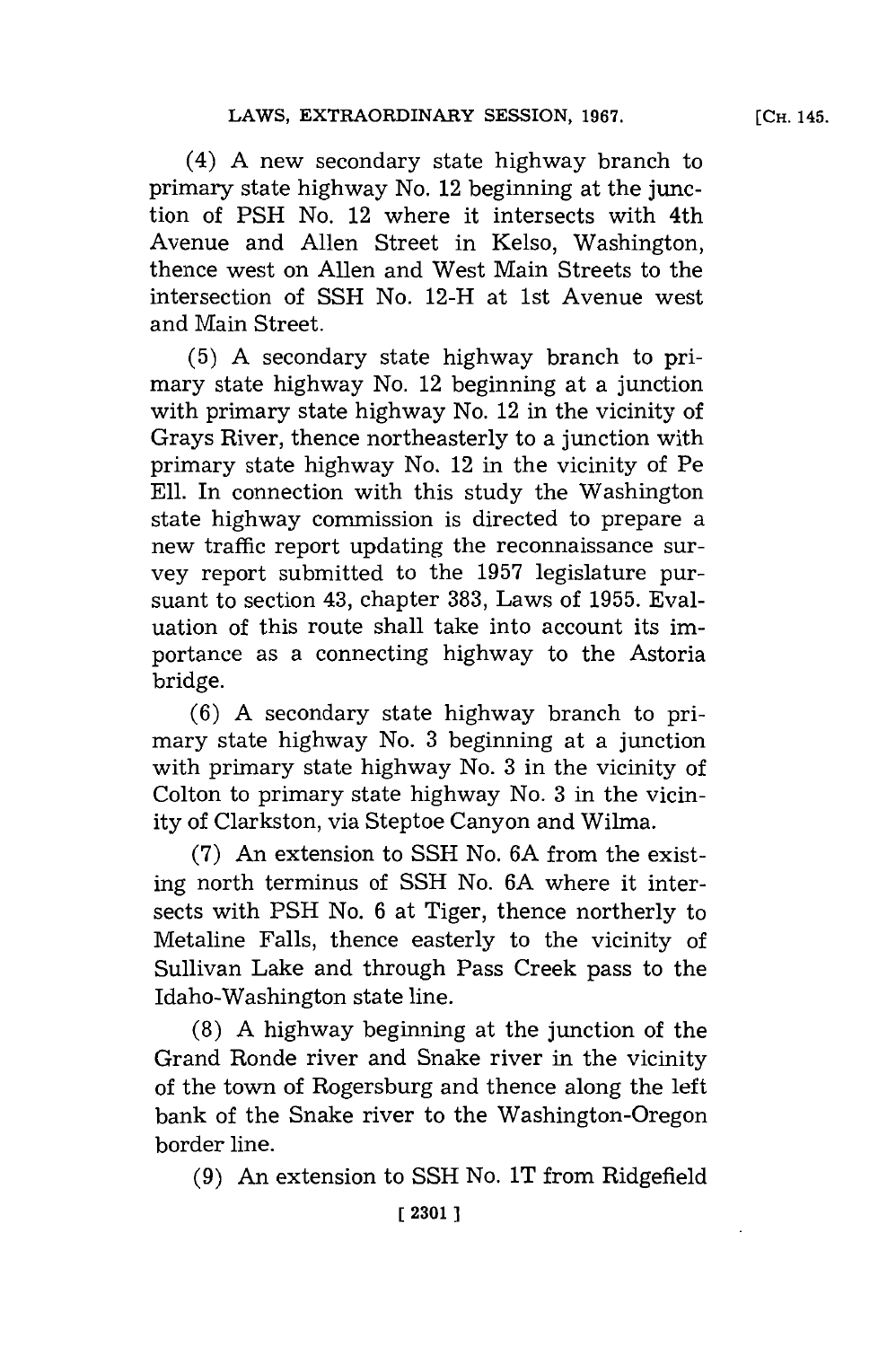Joint commit-<br>tee on high-<br>ways—Studies Woodland and Wall boom.<br>—Projects. Woodland and Wall boom. Woodland and Wall boom.

> **(10) A** new highway from **PSH** No. 2 in the vicinity of Auburn northerly to **PSH** No. **15** in the vicinity of Bothell, together with such connections to existing state highways west of the said route as might be adjudged necessary to develop an orderly system of highway routes in the said vicinity.

> **(11) A** secondary state highway branch to **PSH** No. **10** beginning at a junction with **PSH** No. **10** in the vicinity of the Chief Joseph Dam, thence easterly along the north side of the Columbia river to a junction with **SSH** No. **10A** in the vicinity of Belvedere.

> (12) **A** connection between **PSH** No. **5** and **PSH** No. 2 (Echo Lake cutoff) in the vicinity of the east city limits of Auburn. The committee shall determine whether such connecting road should be designated a state highway or county road.

> **(13)** Secondary state highway No. **5N** from Eatonville, southeasterly to a junction with primary state highway No. **5** in the vicinity of Elbe.

> (14) **A** pedestrian overpass in King county at the intersection of First Avenue south, being secondary state highway No. 1K, SR **509** and south 140th street.

> **(15)** The joint committee on highways and the Washington state highway commission shall make a study to evaluate the necessity of a pedestrian overpass across south 188th street in the vicinity of Tyee High School.

> **(16)** An extension to **SSH** No. **3S** from the existing west terminus of **SSH** No. **3S** in the vicinity of the boundary between Stevens and Spokane counties, thence northwesterly along the north bank of the Spokane river to connect with **PSH** No. 22 in the vicinity of the confluence of the Columbia and Spokane rivers. In connection with this study, the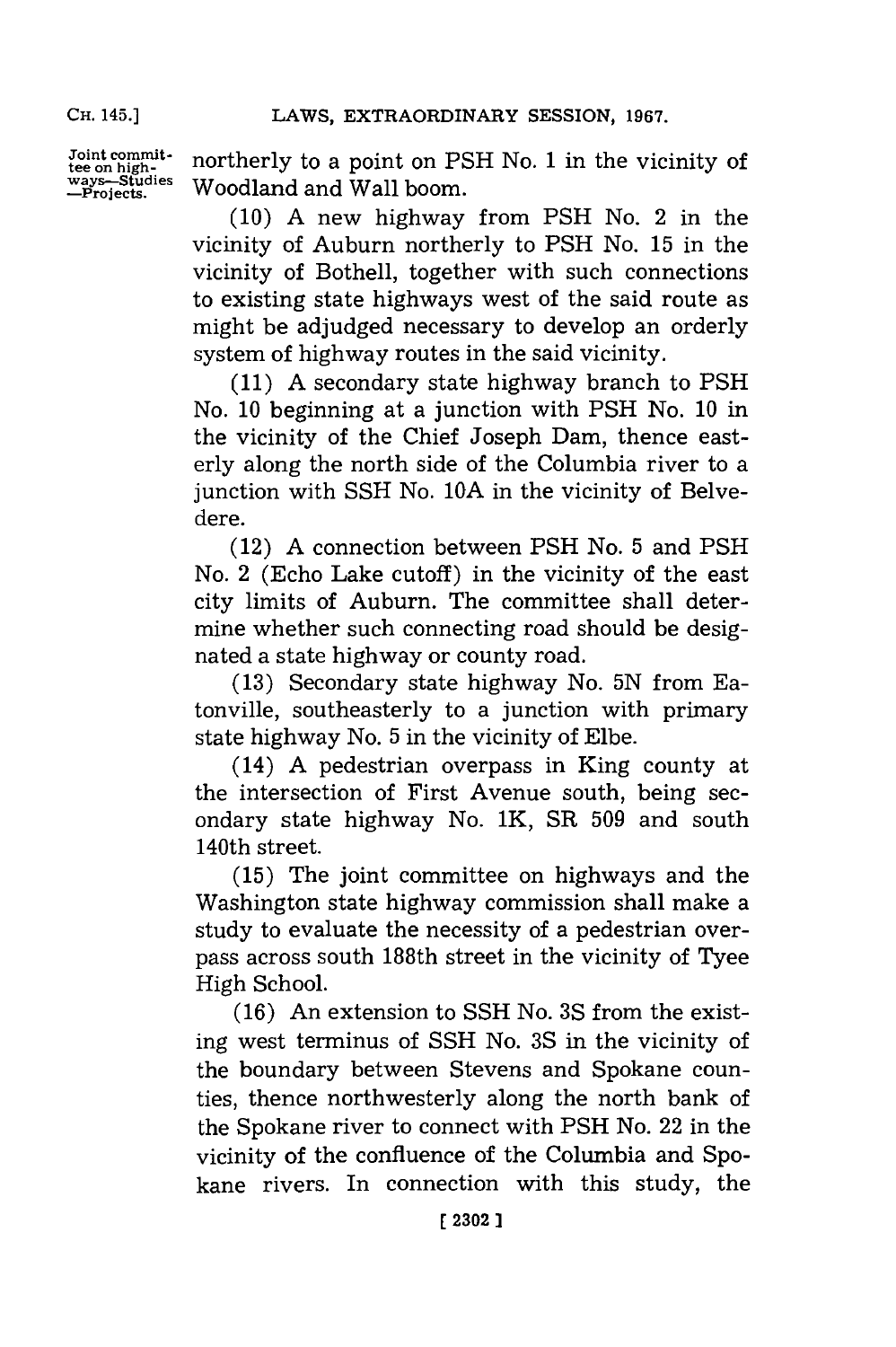Washington state highway commission is directed to prepare a report updating the reconnaissance survey report submitted to the **1961** Legislature pursuant to section 20, chapter **319,** Laws of **1959.**

**(17) A** highway beginning at a junction with primary state highway No. **11, N.E.** of the Pasco Airport and thence northwesterly to an extension of the Horn Rapids County Road, and thence to a junction with the intersection of secondary state highway No. 3-R and the Horn Rapids County Road.

Sec. 2. Section 47.20.030, chapter 13, Laws of RCW 47.20.030 1961, as amended by section 5, chapter 21, Laws of **1961** extraordinary session and RCW 47.20.030 are each amended to read as follows:

Secondary state highways as branches of primary state highway No. 1 are established as follows:

Secondary state highway No. **1E;** beginning at Conway on primary state highway No. **1,** thence in a southerly direction **by** way of East Stanwood, thence in a southeasterly direction to a junction with primary state highway No. **1,** thence in an easterly direction to Arlington on secondary state highway No. **JA;** also from the junction of secondary state highway No. **1A** at Arlington in a northeasterly and easterly direction to Darrington.

Secondary state highway No. 1F; beginning in the city of Bellingham on primary state highway *No.* **1** (SR **5)** at the Lindsay Avenue interchange, thence in a westerly direction **by** the most feasible route to an intersection with primary state highway No. **1** (SR **11)** in the city of Bellingham in the vicinity of Donovan Avenue.

Sec. 3. Section 47.20.050, chapter 13, Laws of 1961 RCW 47.20.050 and RCW 47.20.050 are each amended to read as **follows:**

Secondary state highways as branches of pri-

**Secondary state highways Nos. lE and IF.**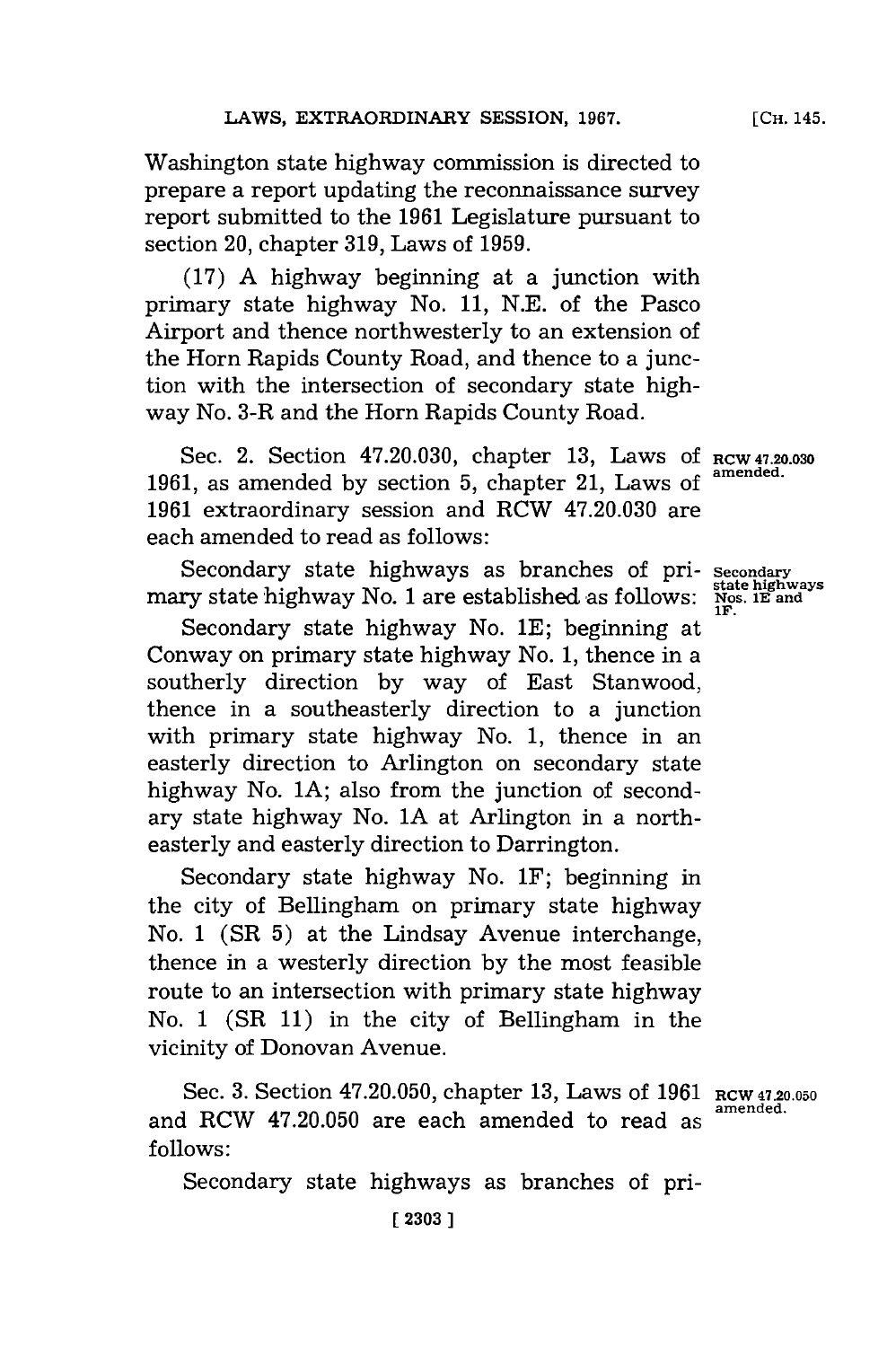Secondary<br>state highways **mary** state highway No. 1, are established as folstate highways **mary**<br>Nos. 1I and 1J. **lows**:

> Secondary state highway No. 1I; beginning at Everett on primary state highway No. **1,** in the vicinity of its intersection with secondary state highway No. **2J,** thence in a westerly direction to Mukilteo, thence in a southeasterly direction to a junction with primary state highway No. **1** in the vicinity south of Everett;

> Secondary state highway No. **1J;** beginning at a junction with primary state highway No. **1** in the vicinity north of Seattle, thence in an easterly direction to the vicinity of Lake Washington, thence in a southeasterly direction to Seattle in the vicinity of the Naval Air Station at Sandpoint.

**New section.** Sec. 4. There is added to chapter **13,** Laws of **1961** and to chapter 47.16 RCW a new section to read as follows:

**Pacific high- Mother and Mother provision of law, that tion as state part of primary state highway No. 1** (Pacific high-<br> **tion**  $\lim_{n \to \infty}$  **tion the Properties with**  $\text{FAI}$  5 in way) from the Broadway junction with FAI 5, in Everett, south to Midway shall remain a part of the state highway system until July **1, 1969.**

> The joint committee on highways and the Washington state highway commission shall undertake appropriate studies to evaluate this portion of primary state highway No. **1** together with the extension of said highway, formerly primary state highway No. **1** (Pacific highway), southerly to Milton to determine whether or not it should permanently remain on the state system.

RCW 47.20.160 Sec. **5.** Section 47.20.160, chapter **13,** Laws of **<sup>1961</sup> amended.** as last amended **by** section **9,** chapter **3,** Laws of **1963** extraordinary session and RCW 47.20.160 are each amended to read as follows:

Secondary state highways as branches of pri-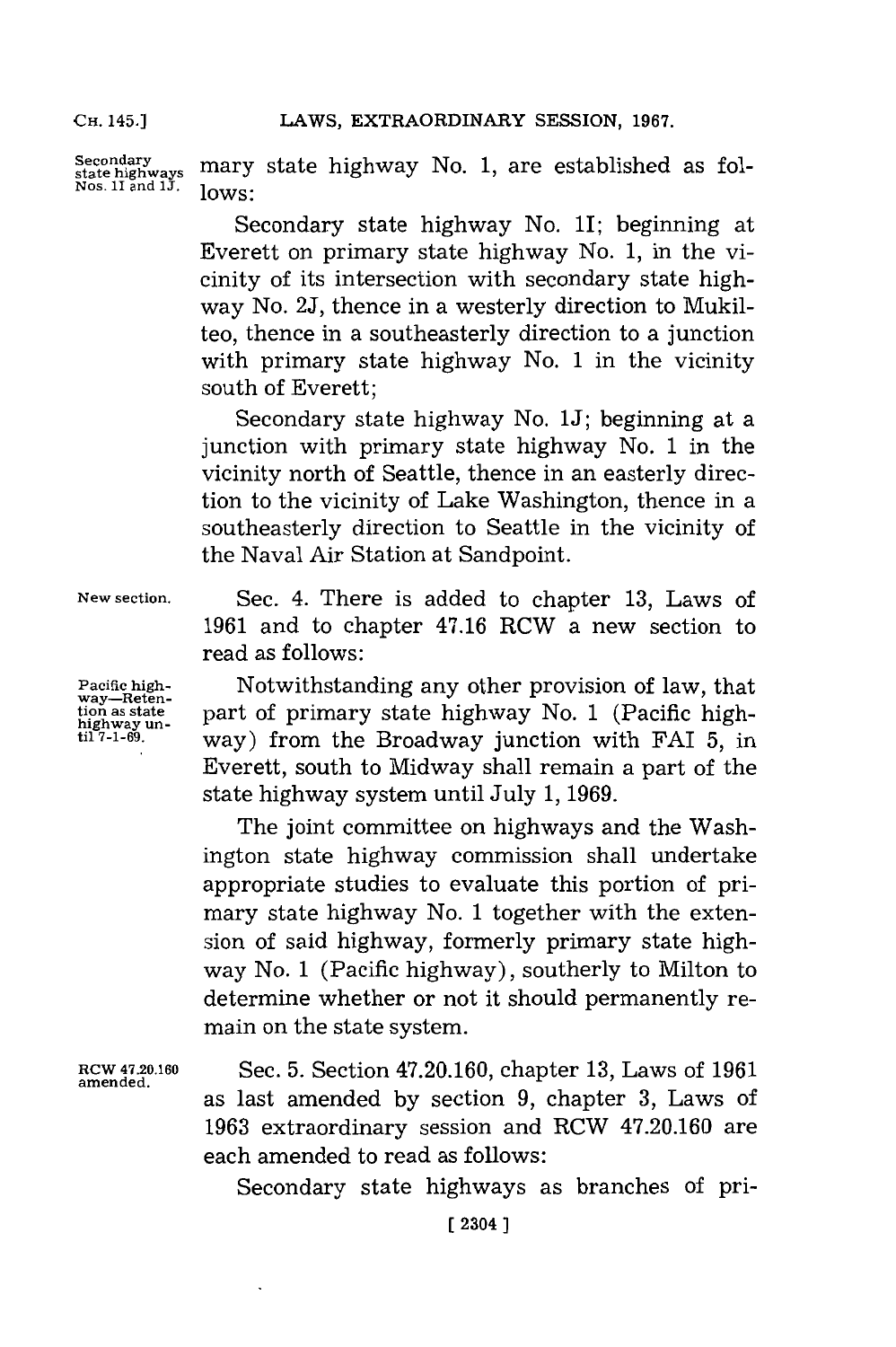mary state highway No. 2 are established as fol- Secondary<br>lows: state high-<br>Nows: ways Nos. 2 lows:

Secondary state highway No. 2H; beginning in the vicinity of the termination of Idaho state highway **53** at the Washington-Idaho boundary line, thence in a southwesterly direction **by** way of Newman Lake, Trentwood and Millwood to a junction with primary state highway No. **3** in Spokane;

Secondary state highway No. 21; beginning at a junction with primary state highway No. 2 in the vicinity of Virden, thence southeasterly to a junction with primary state highway No. **3** in the vicinity of Woldale.

Sec. 6. There is added to chapter 13, Laws of New section. **1961** and to chapter 47.20 RCW a new section to read as follows:

Secondary state highway No. 2-K is established **secondary state high -** as a branch of primary state highway No. 2 accord- **way No. 2-K.** ing to the following designation and description:

Secondary state highway No. 2-K: Beginning at a junction with primary state highway No. 2 (SR **90)** at the West Summit interchange of Snoqualmie Pass, thence along the existing alignment of the Sunset Highway in a southeasterly direction to a junction with primary state highway No. 2 at the Hyak Interchange: *Provided,* That the addition of highway No. 2-K shall not become effective until such time as the interstate, limited access facility bypassing Snoqualmie Summit is constructed and under traffic.

The joint committee on highways and the Washington state highway commission shall undertake appropriate studies to evaluate this portion of secondary state highway No. 2-K to determine whether or not it should permanently remain on the state system.

Sec. 7. Section 47.20.410, chapter 13, Laws of 1961 RCW 47.20.410 as last amended by section 8, chapter 197, Laws of

ways Nos. 2-H<br>and 2-I.

**[CH.** 145.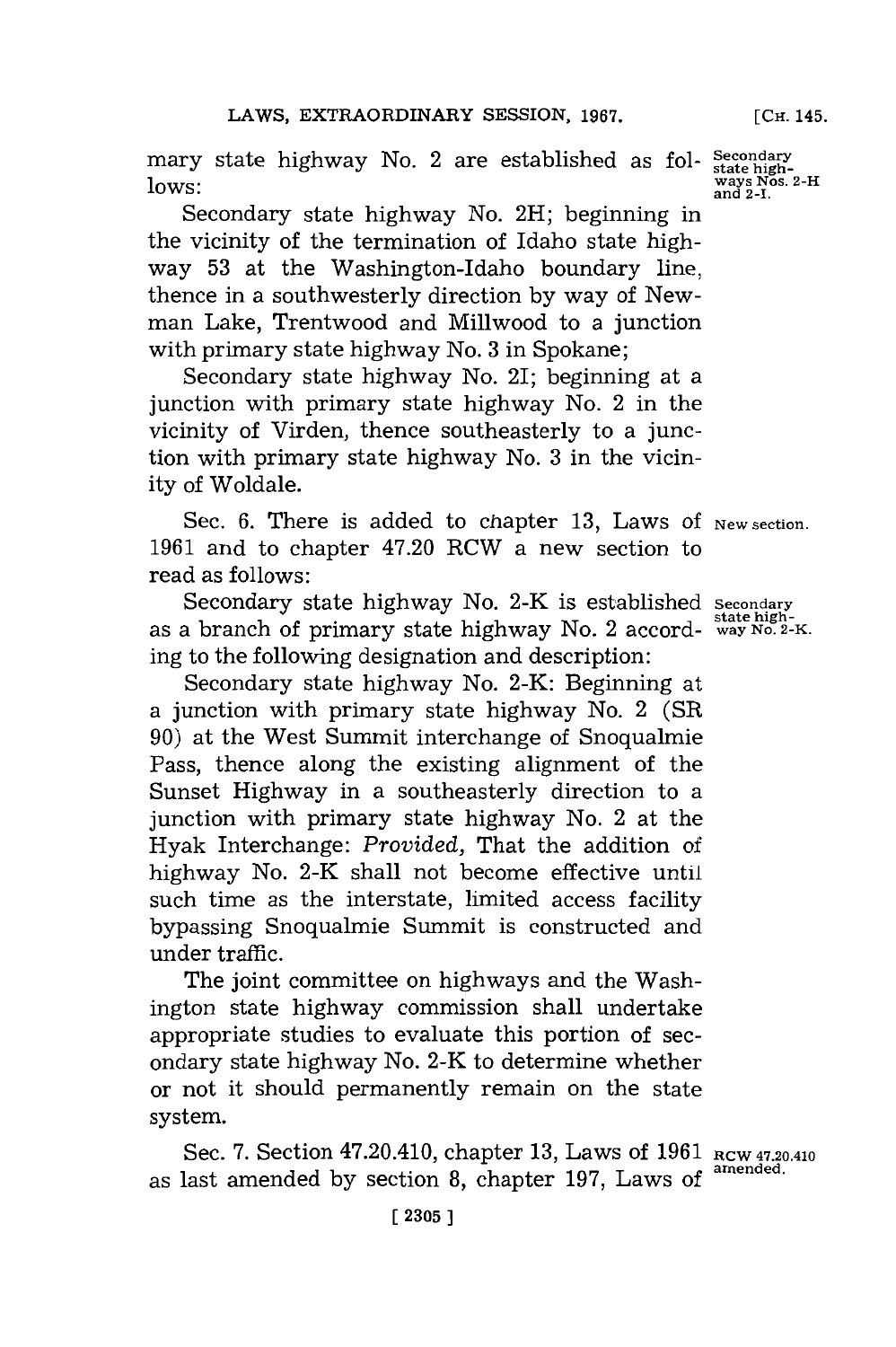LAWS, EXTRAORDINARY SESSION, 1967.

ways 11A, 11B as follows

**steoniahy 1963** and RCW 47.20.410 are each amended to read

Secondary state highways as branches of primary state highway No. 11 are established as fol**lows:**

Secondary state highway No. **11A;** beginning at Yakima on primary state highway No. **3** thence easterly and northerly **by** way of Cold Creek and Vernita to a point on secondary state highway No. **7C** in the vicinity of Othello.

Secondary state highway No. 11B; beginning at a junction with secondary state highway No. 11G west of Connell, thence east to a junction with primary state highway No. **11** in the vicinity of Connell, thence northeasterly **by** way of Kahlotus, Washtucna and LaCrosse to a junction with primary state highway No. **3** in the vicinity of Dusty; also beginning at a junction with secondary state highway No. 11B in the vicinity of Washtucna, thence southeasterly to a junction with primary state highway No. **3** at Delaney: *Provided,* That until such time as secondary state highway No. 11B between Washtucna and Delaney is actually constructed on the location adopted **by** the highway commission no existing county roads shall be maintained or improved **by** the highway commission as a temporary route of said secondary state highway No. 11B.

Secondary state highway No. **11C** beginning at a junction with secondary state highway No. 11A near the southerly approach to the Vernita Ferry, thence southeasterly **by** the most feasible route across the Atomic Energy Commission Reservation to a junction with secondary state highway No. 3R at Richland. The director may enter into negotiations with appropriate federal agencies to secure right of way for said highway over and across the Atomic Energy Commission Reservation.

**Repeal.** Sec. **8.** Section 47.20.415, chapter **13,** Laws of **1961**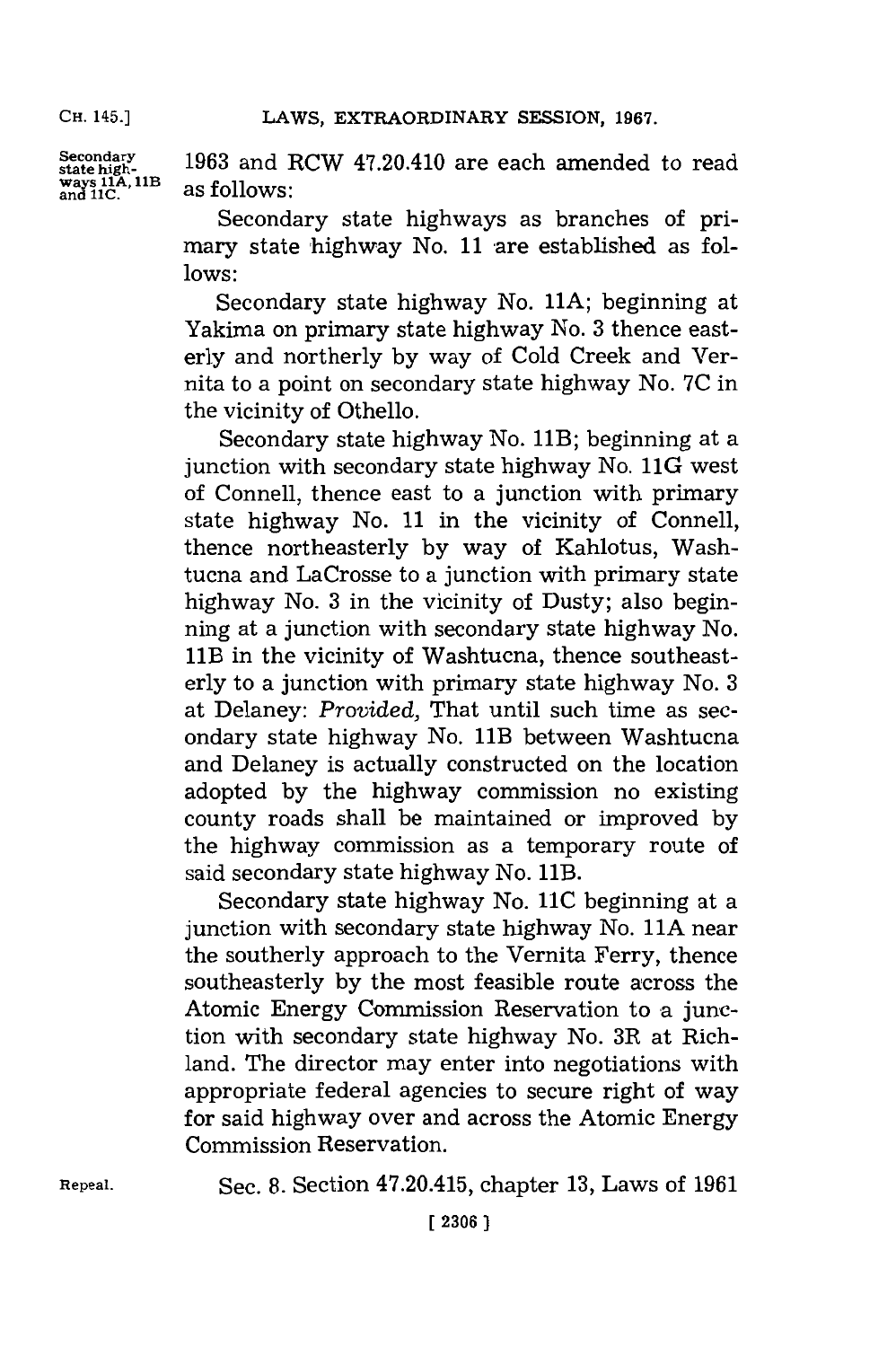as amended **by** section **9,** chapter **197,** Laws of **1963** and RCW 47.20.415 are each hereby repealed.

Sec. **9.** There is added to chapter **13,** Laws **Of New section. 1961** and to chapter 47.16 RCW a new section to read as follows:

Notwithstanding any other provision of law, that **Primary state**<br>tion of existing primary state highway No. 5 now experiments portion of existing primary state highway No. 5 now  $\frac{\text{high}}{\text{c}{\text{Cov}}}$ lying between the north city limits of Kent and primary state highway No. 2 in the vicinity of Auburn shall remain as a part of primary state highway No. **5** until such time as the new route of primary state highway No. **5** lying between the north city limits of Kent and primary state highway No. 2 in the vicinity of Auburn has been completed in its entirety and is open to traffic.

Sec. **10.** There is added to chapter **13,** Laws **Of New section. 1961** and to chapter 47.20 RCW a new section to read as follows:

**A** secondary state highway as a branch of pri- **Secondary state high -** mary state highway No. **11** is established as follows: **way No. 1I.**

Secondary state highway No. 11I; beginning at a junction with secondary state highway No. 11G west of Warden, thence east to Warden.

Sec. **11.** There is added to chapter **13,** Laws **Of New section. 1961** and to chapter 47.20 RCW a new section to read as follows:

**A** secondary state highway as a branch of pri- **Secondary state high-**mary state highway No. **16** is established as follows: **way No. 16A.**

Secondary state highway No. **16A** beginning in the vicinity of Okanogan, thence northeasterly on the west side of the Okanogan river to a junction with primary state highway No. **10** north of Omak.

Sec. 12. Section 47.20.140, chapter **13,** Laws **Of** RCW 47.20.140 **1961** as amended **by** section **18,** chapter **3,** Laws of **amiended. 1963** extraordinary session and RCW 47.20.140 are each amended to read as follows: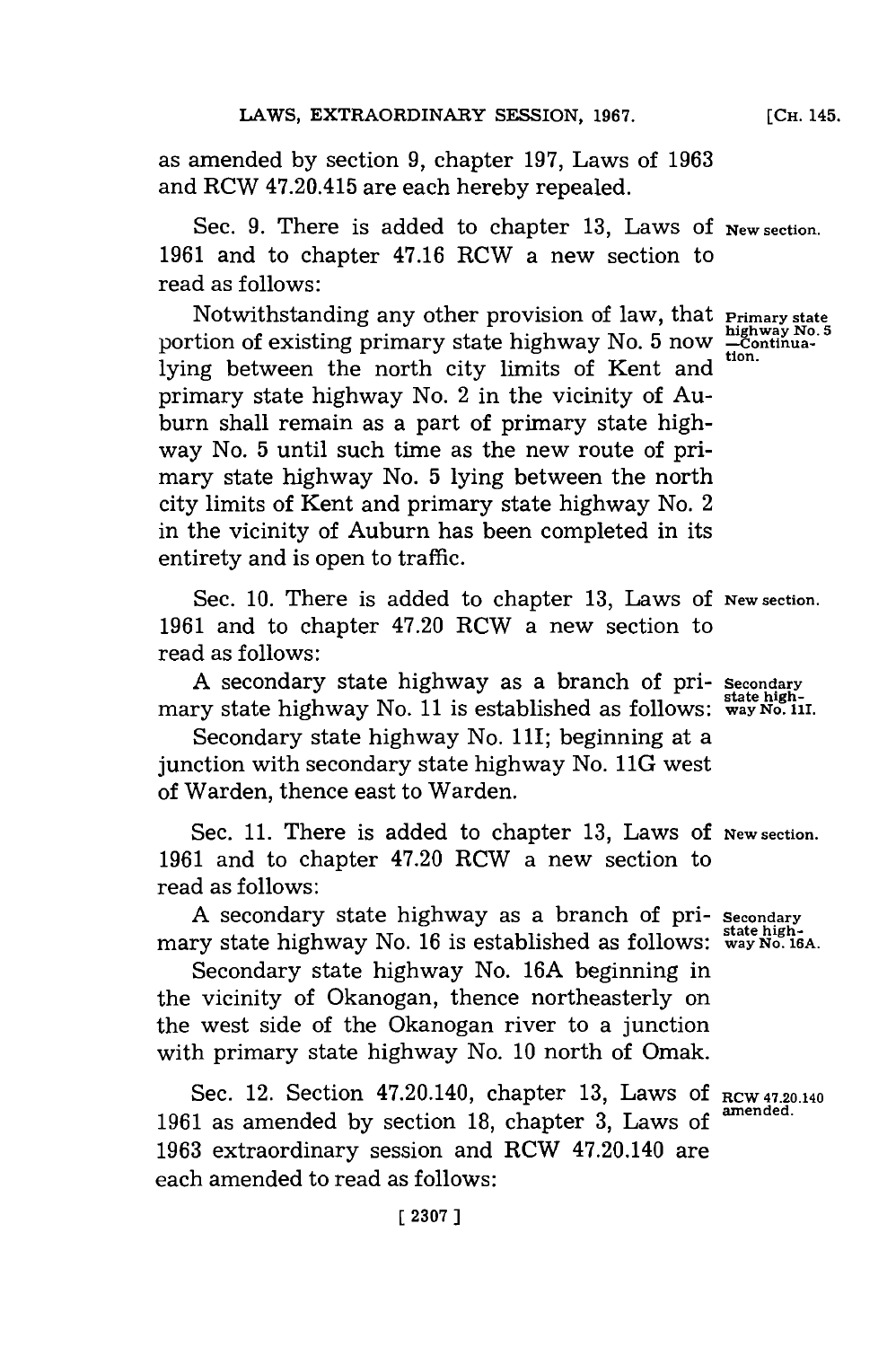Secondary **Secondary state highways as branches of pri-**<br>
<sup>No. 2D and <sup>2E.</sup> mary state highway No. 2 are established as fol-</sup> **lows:**

> Secondary state highway No. **2D);** beginning at a junction with primary state highway No.  $2$  in the vicinity west of Issaquah, thence in a northerly direction to the west of Lake Sammamish to Redmond on primary state highway No. 2, thence in a westerly direction to Kirkland; thence southerly to a junction with primary state highway No. **1,** Evergreen Point Bridge Route, in the vicinity of Northrup Road.

> Secondary state highway No. **2E;** beginning in the vicinity of the junction of primary state highway No. 2 and FAT **90** east of Cle Elum, thence in a northwesterly direction **by** way of Cle Elum and Roslyn to the National Forest boundary in the vicinity of Lake Cle Elum.

**RCW 47.22.020** Sec. **13.** Section 47.22.020, chapter **13,** Laws of 1961 and RCW 47.22.020 are each amended to read as follows:

**Lewis and** There is established the Lewis and Clark highway, **Clark High**which shall be composed of the following existing routes: **PSH** No. **3** from Clarkston to Waitsburg; **SSH** No. **3-D** and **SSH** No. **3-E** from Waitsburg to Pasco (west); **PSH** No. **3** from Pasco to Waitsburg via Wallula and Walla Walla (east); **PSH** No. **8** from Pasco to Maryhill; **PSH** No. **8, PSH** No. **1,** and **PSH** No. 12 from Maryhill to Naselle junction; **SSH** No. 12-B from Naselle junction to Megler; and **PSH** No. 12 from Megler to Ilwaco.

**ROW 47.16.050** Sec. 14. Section **47.16.050,** chapter **13,** Laws of **amended. 1961** and RCW **47.16.050** are each amended to read as follows:

**National park A** primary state highway to be known as pri- **highway.** mary state highway No. **5,** or the National Park highway, is established as follows: Beginning at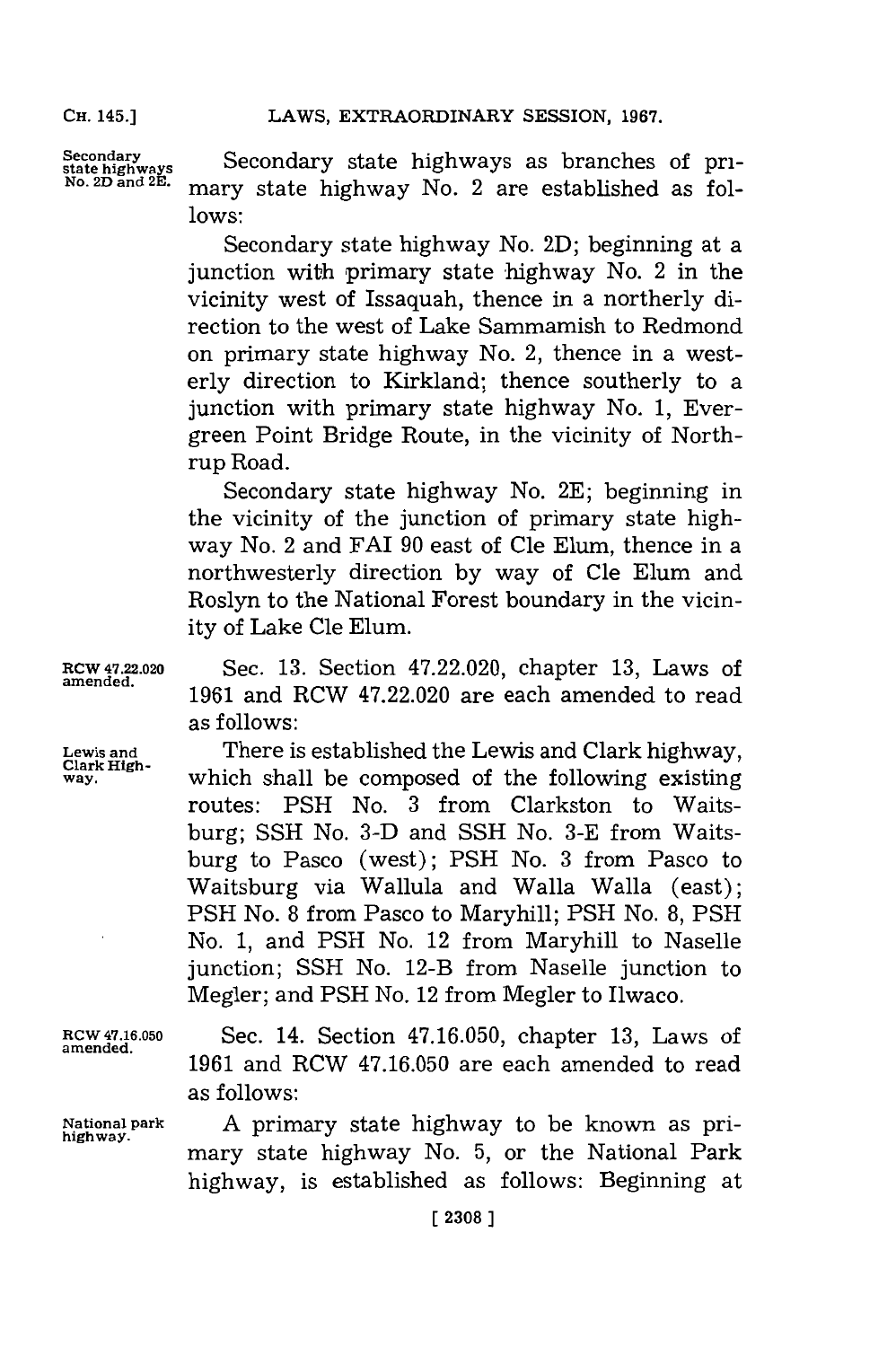Seattle, thence in a southerly direction **by** way of Bryn Mawr and the vicinity of Renton on primary state highway No. 2, thence in a southerly direction to Auburn, thence in a southeasterly direction **by** way of Enumclaw and Chinook Pass to Yakima on primary state highway No. **3;** also beginning at a junction with primary state highway No. **1** in the vicinity south of Chehalis; thence in an easterly direction **by** way of Morton and White Pass to a junction with primary state highway No. **5,** northwest of Yakima; also beginning at Tacoma on primary state highway No. **1,** thence in a southerly direction **by** way of Elbe, thence in an easterly direction to a southwest entrance to Mount Rainier National Park; also beginning at Elbe on primary state highway No. **5,** thence in a southerly direction to a junction with primary state highway No. **5,** in the vicinity of Morton; also beginning at Enumclaw on primary state highway No. **5,** thence in a southerly direction to a northwest entrance to Mount Rainier National Park; also beginning at Auburn on primary state highway No. **5,** thence in a southerly direction **by** way of Sumner, thence in a westerly direction to Tacoma on primary state highway No. **1;** also beginning at a junction with primary state highway No. **5,** in the vicinity west of Chinook Pass, thence in a southerly direction to a junction with primary state highway No. **5,** in the vicinity west of White Pass; also beginning at Sumner on primary state highway No. **5,** and thence in an easterly direction to a junction with primary state highway No. **5,** in the vicinity of Buckley; also beginning at Enumclaw on primary state highway No. **5,** thence in a northwesterly direction **by** way of Summit to a junction with primary state highway No. 2, in the vicinity of Renton; also beginning at a point on primary state highway No. **5,** in the vicinity of the junction of the Greenwater and White rivers, thence in an easterly direc**[CH.** 145.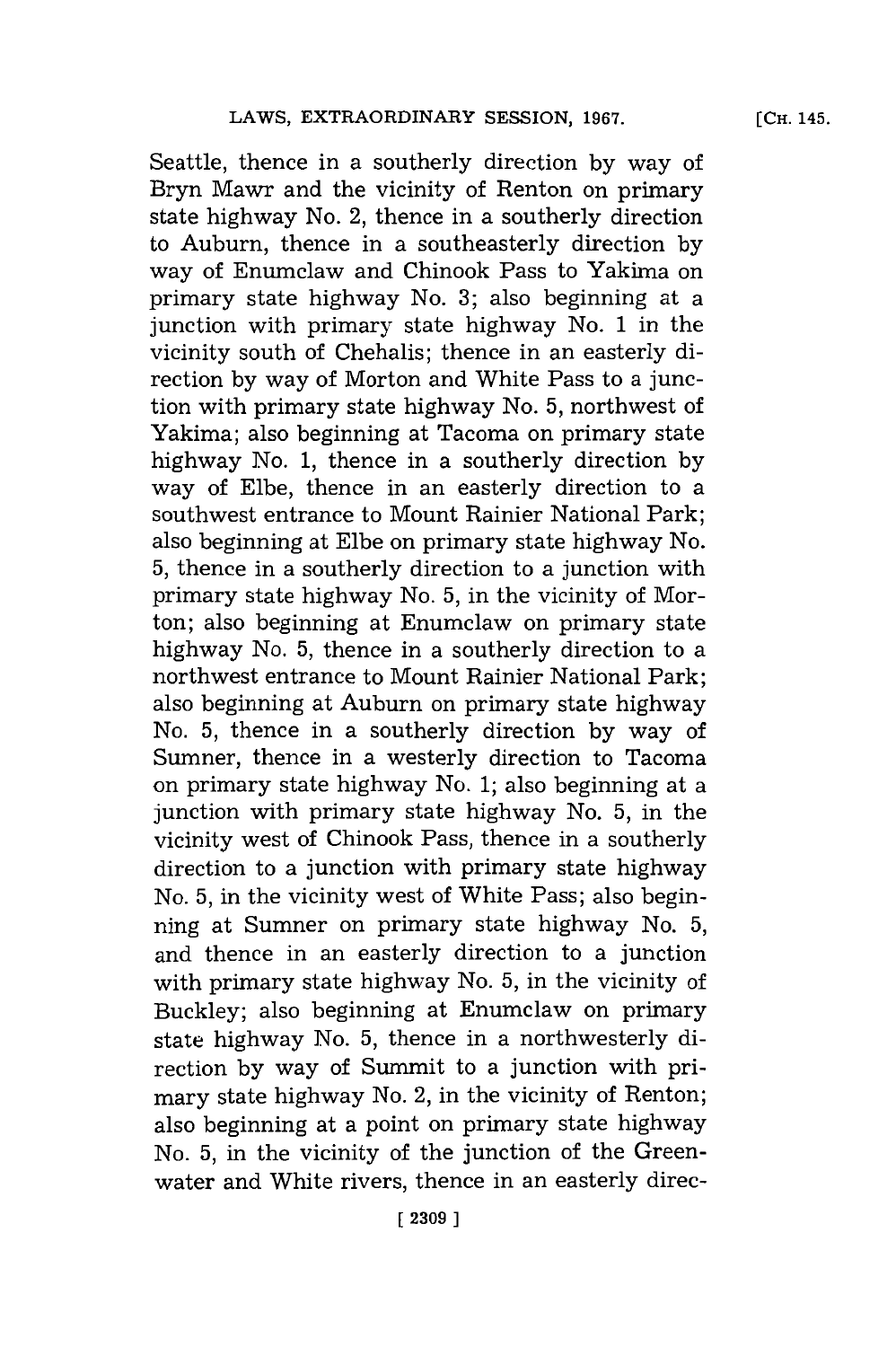LAWS, EXTRAORDINARY SESSION, 1967.

tion to a junction with primary state highway No. **5,** in the vicinity north of Cliffdell.

**RCW 47.20.280** Sec. **15.** Section **47.20.280,** chapter **13,** Laws of **amended. 1961** and RCW **47.20.280** are each amended to read as follows:

**Secondary** Secondary state highways as branches of pri- **state highways Nas. 5H1 and 51.** mary state highway No. **5** are established as fol**lows:**

> Secondary state highway No. **5H;** beginning at a junction with primary state highway No. **5** in the vicinity south of Tacoma, thence in a southwesterly direction **by** way of McKenna, Yelm, and Rainier, to a junction with secondary state highway No. **IN** in Tenino;

> Secondary state highway No. 51; beginning at Yelm on secondary state highway No. 5H, thence in a northwesterly direction via St. Clair to primary state highway No. **1.**

**RCW 47.20.360** Sec. **16.** Section **47.20.360,** chapter **13,** Laws of 1961 and RCW 47.20.360 are each amended to read as follows:

**Secondary** Secondary state highways as branches of pri- **state highway No. 9A.** mary state highway No. **9** are established as follows:

Secondary state highway No. **9A;** beginning at a junction with primary state highway No. **9** in or near Port Angeles, thence in a westerly direction **by** way of Pysht and Clallam Bay to Neah Bay.

**RCW 47.20.300** Sec. **17.** Section 47.20.300, chapter **13,** Laws of **amended. <sup>1961</sup>**and RCW 47.20.300 are each amended to read as follows:

**Secondary** Secondary state highways as branches of pri- **state highwayhiwa** 5 **<sup>1</sup>** mary state highway No. 5 are established as fol**lows:**

> Secondary state highway No. **5N;** beginning at a junction with primary state highway No. **5** in Puyallup, thence in a southerly direction to Eatonville, thence southwesterly from Eatonville to a junction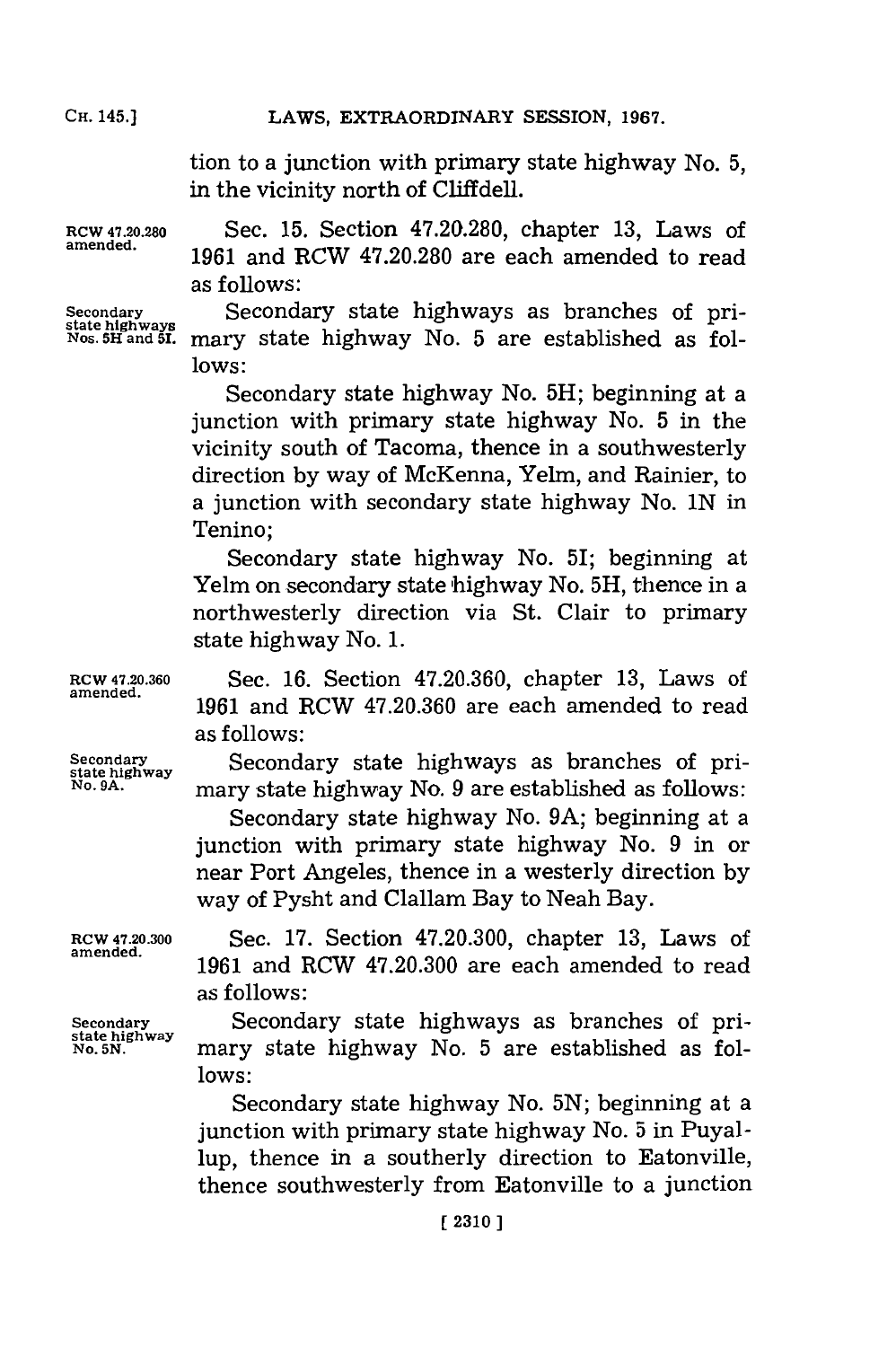with primary state highway No. **5** in the vicinity of La Grande.

Sec. 18. There is added to chapter 13, Laws of New section. **1961** and to chapter 47.20 RCW a new section to read as follows:

Secondary state highway No. **3U** is established as **Secondary** state highway No. 50 is established as state highway<br>a branch of primary state highway No. 3 as follows: No. 3U.

Secondary state highway No. **3U;** beginning at a point approximately one mile south of Valley, thence easterly approximately one and one-half miles to a junction with primary state highway No. **3.**

Sec. 19. There is added to chapter 13, Laws of New section. **1961** and to chapter 47.20 RCW a new section to read as follows:

Secondary state highway No. 3V is established as **Secondary** branch of primary state highway No. **3** as follows: **stat higwa**

Secondary state highway No. 3V; beginning at a junction with primary state highway No. **3** approximately one mile east of Sunnyside northeasterly to a junction with secondary state highway No. **11A.**

Sec. 20. The state highway commission is author-  $_{\text{Puget Island}}$ . ized and directed to expend for maintenance of the Puget Island-Westport ferry a sum of eight hundred **authorized and directed.** dollars per month for the biennium ending June **30, 1969** for operation of said ferry as a temporary alternate route. The monthly payments provided for herein shall be approved **by** the state highway commission and disbursed **by** warrant to the county of Wahkiakum.

There is hereby appropriated from the motor vehicle fund to the Washington state highway commission for the biennium ending June **30, 1969** the sum of nineteen thousand two hundred dollars, or so much thereof as may be necessary to carry out the provisions of this section.

Sec. 21. The state highway commission is author-

**Westport Ferry -Expenditure**

**[CH.** 145.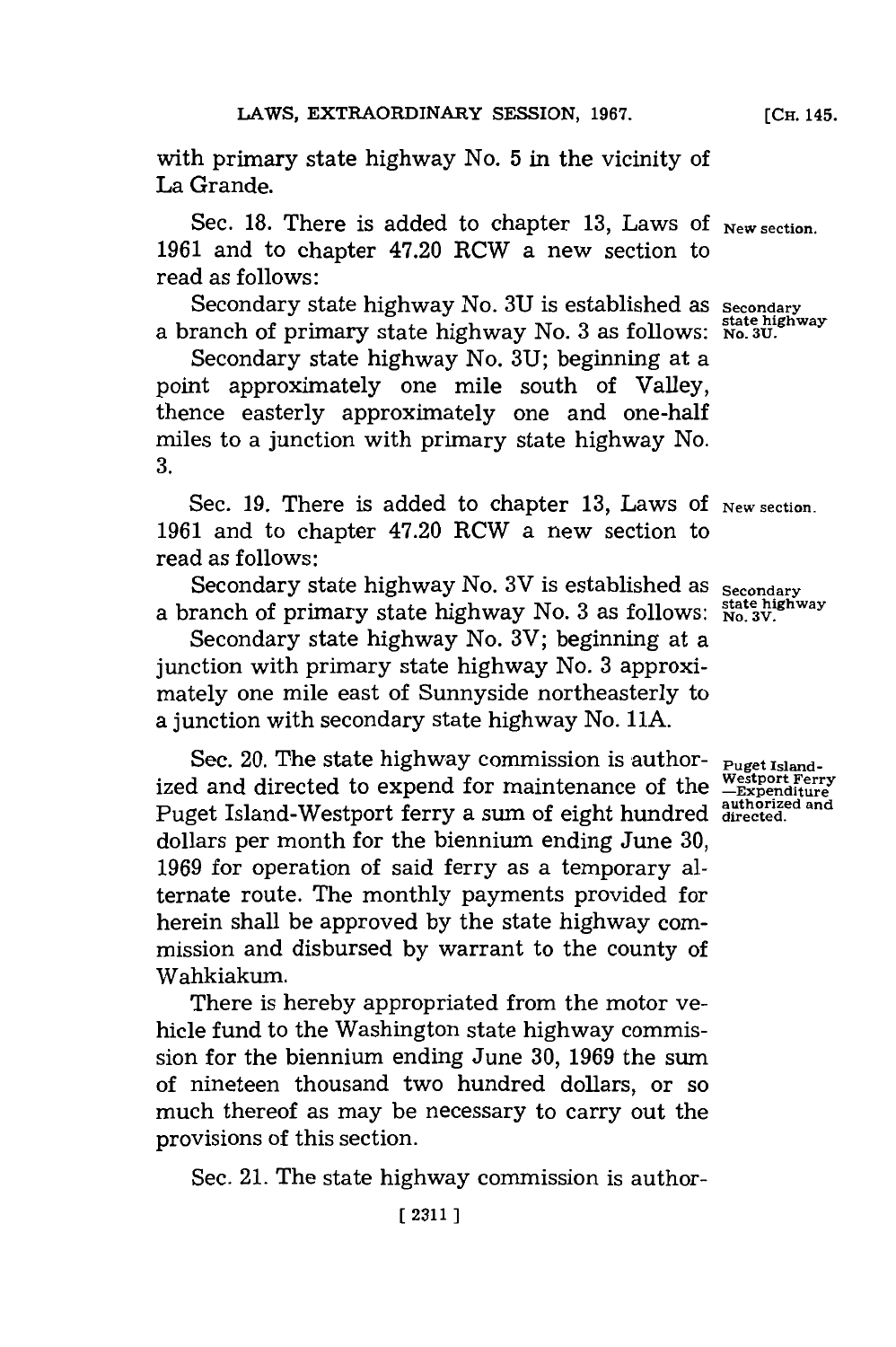**Highway corn- mission-Ad-ditional Lake toll bridge- Study-Ap-propriation.**

ized and directed to conduct all studies and surveys, including traffic studies, necessary to the proper location, design, and financing of another toll bridge to cross Lake Washington, together with necessary connecting roads and approaches properly integrated with city streets. The commission shall utilize all prior surveys and reports heretofore made concerning such bridging and shall consider the preservation of the aesthetic and recreational values of Lake Washington. The commission shall further study the need for incorporation of mass transit facilities within the structure and, for this purpose, shall cooperate with any competent local authority in planning the possible inclusion of such facilities as a part of the structure. As part of the studies and surveys, the commission shall fully study an underwater tube as an alternative to a bridge. The state highway commission and any consultants engaged **by** it pursuant to this section shall present all studies and surveys to the local governments affected for advisory review at appropriate stages of completion of such studies and surveys. Upon completion of such studies the highway commission shall report its findings and recommendations to the Washington toll bridge authority and to the joint committee on highways.

There is hereby appropriated from the motor vehicle fund to the state highway commission the sum of one hundred fifty thousand dollars, or so much thereof as may be necessary to carry out the provisions of this section, which sum shall be considered as a loan from the motor vehicle fund to be repaid to said fund from the proceeds of the subsequent sale of any bonds issued to finance the bridge project.

**Joint study- Secondary state highway No. 1B.**

Sec. 22. The joint committee on highways and the Washington state highway commission shall jointly consider the feasibility and justification for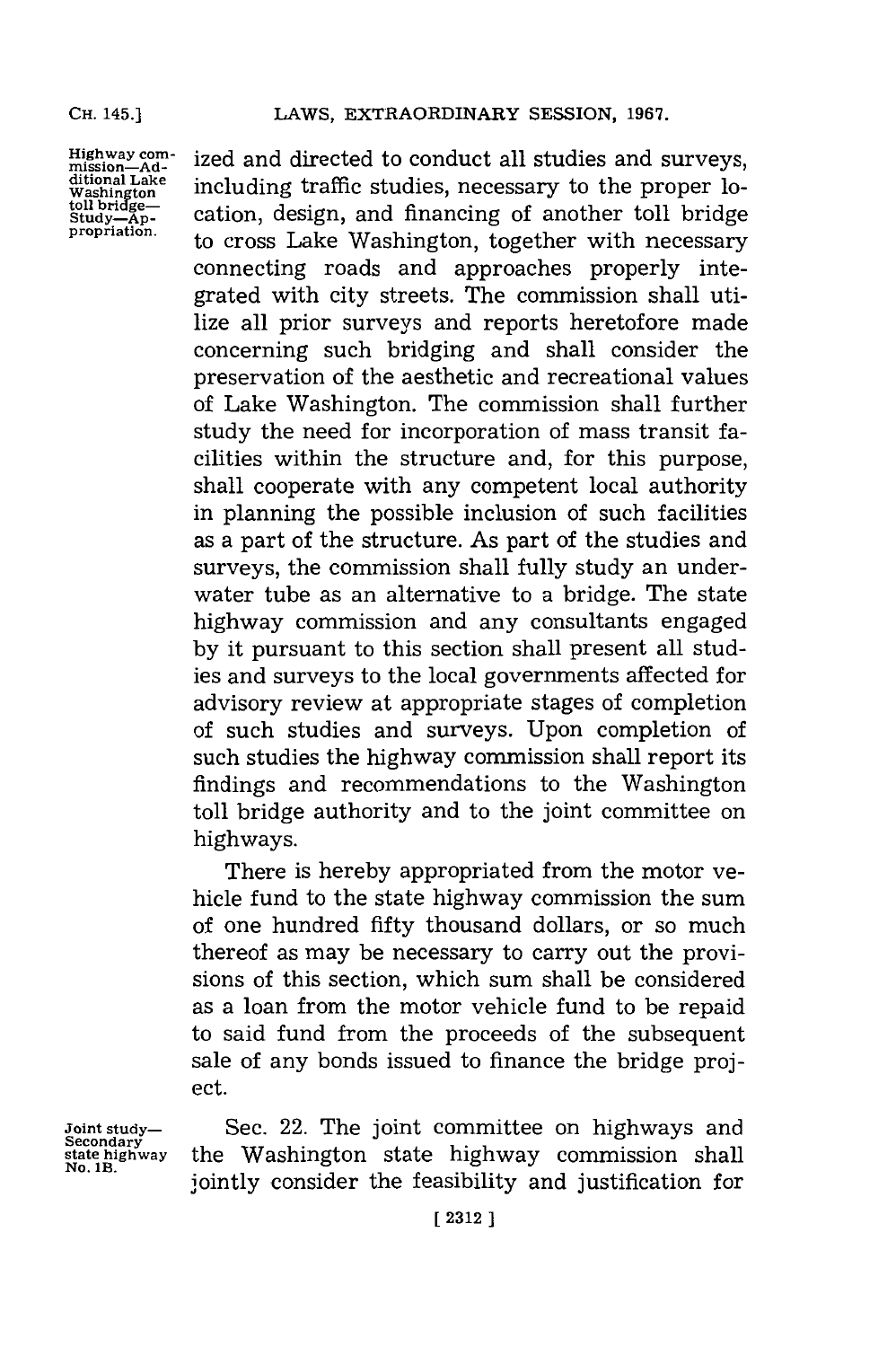undertaking major reconstruction of the following portion of secondary state highway No. 1B:

Beginning at the junction of secondary state highway No. lB with SR No. **11,** thence along secondary state highway No. lB to its junction with secondary state highway No. **1A** in the vicinity of the city limits of Sumas.

Sec. 23. The joint committee on highways is di-  $J_{\text{point study}}$ <br>rected to undertake a study of the economic justifi-<br> $\frac{S_{\text{secondary}}}{N_0 N}$ cation for the improvement of the following seg- **No.** *1N.* ments of secondary state highway **iN** in relation to the anticipated thermal power plant development in the area served **by** such highways:

**(1)** Secondary state highway No. **lN** from a point at the south end of the Skookumchuck river bridge northerly to the Thurston county line on a new location.

(2) Secondary state highway No. **lN** from the Lewis county line northerly to Tenino on the existing alignment.

Sec. 24. The joint committee on highways and **Joint study**the Washington state highway commission shall secondary jointly study the feasibility and need for relocating secondary state highway IV between Tacoma and Des Moines, taking into account the present and projected industrial and commercial development of the area. This study shall include an evaluation of the engineering reconnaissance study of this route dated January, **1966.**

Sec. 25. The joint committee on highways is au- *Joint com-*<br>
thorized and directed to investigate and determine ways-Study-**Bridge across** the desirability of authorizing a feasibility study of **Willapa Bay.** a bridge across Willapa Bay from Leadbetter Point on the Long Beach Peninsula to the mainland in Pacific county in the vicinity of North Cove.

Sec. **26.** The state highway commission is authorized and directed to conduct preliminary surveys,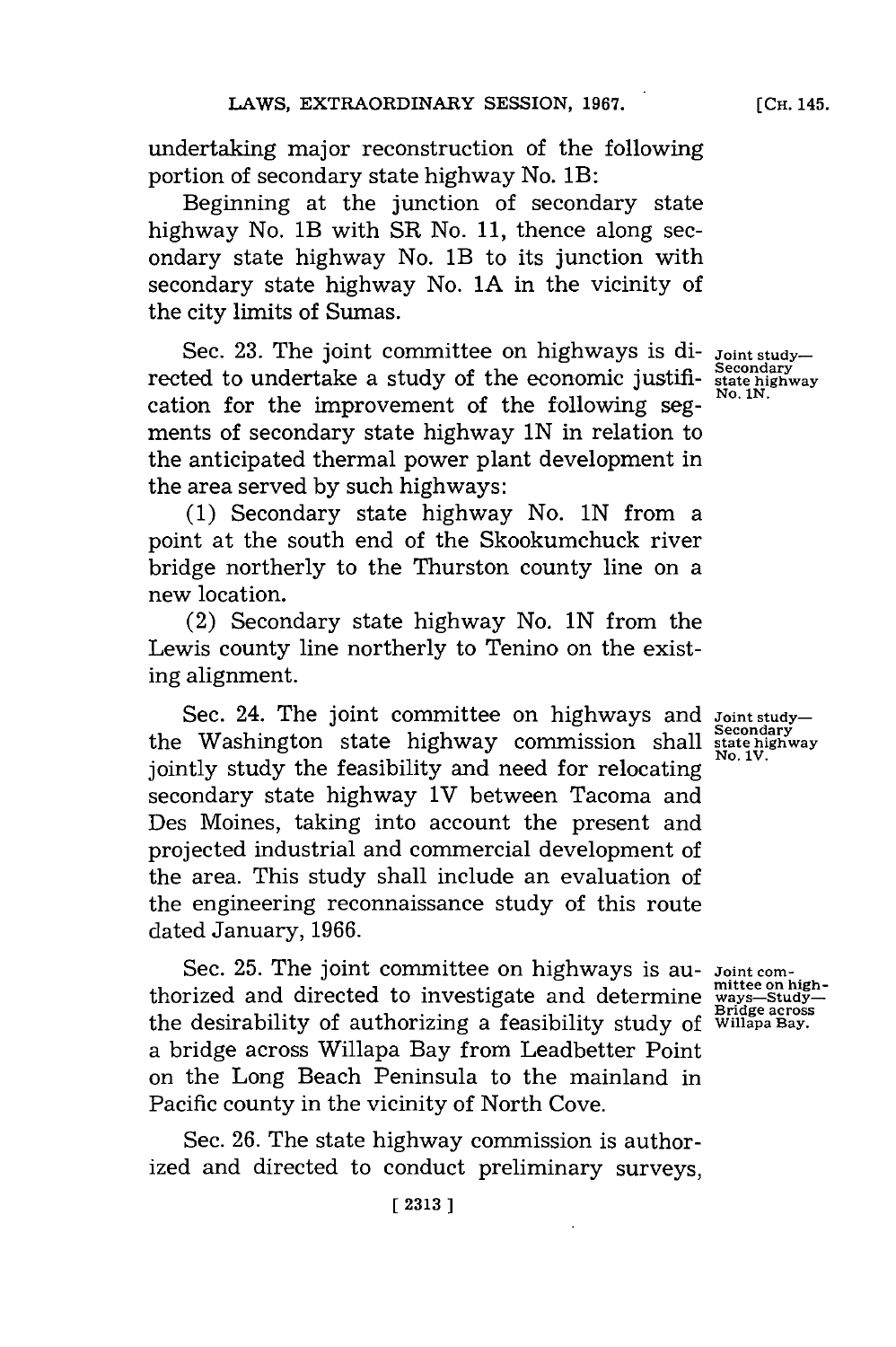**Highway com- mission-Study-Toll bridge across Columbia River near Puget Island.**

including traffic studies, necessary to determine the financial feasibility of a toll bridge to cross the Columbia River at Puget Island. The proposed toll bridge is to be considered as a replacement to the existing ferry operation between Puget Island in Wahkiakum county, operating to the state of Oregon in the vicinity of Westport, Oregon. The highway commission, shall in cooperation with the county commissioners of Wahkiakum county, utilize all traffic data and statistics available from the Puget Island ferry operation. Upon completion of such studies the highway commission shall report its findings and recommendations to the Washington toll bridge authority and the joint committee on highways. The joint committee on highways shall submit copies of the report to the **1969** Legislature.

**Highway com- mission-S tudy-PSH 5 (SR 410) cn- struction.**

Sec. **27.** The Washington state highway commission is authorized and directed to make a study of the feasibility and need of constructing a new four lane bridge on Linden Drive (present route **PSH 5** (SR 410) **)** over the Puyallup River, and widening the Linden Avenue structure over the Sumner **by**pass (new route of **PSH 5** (SR 410) **)** from two lanes to four, and street widening to four lanes to accommodate the new structures.

**New chapter.**

Sec. **28.** There is added to chapter **13,** Laws of **1961** and to Title 47 RCW a new chapter to read as set forth in sections **29** through **31** of this **1967** amendatory act.

**Rest areas- Rules and reg- ulations for use-Adop** - **tion.**

Sec. **29.** Pursuant to chapter 34.04 RCW, the state highway commission shall promulgate rules and regulations consistent with the safety of the traveling public to govern the use and control of rest areas and other areas as designated in RCW 47.12.250, as now or hereafter amended. Nothing herein shall be construed as limiting the powers of the highway commission as provided **by** law.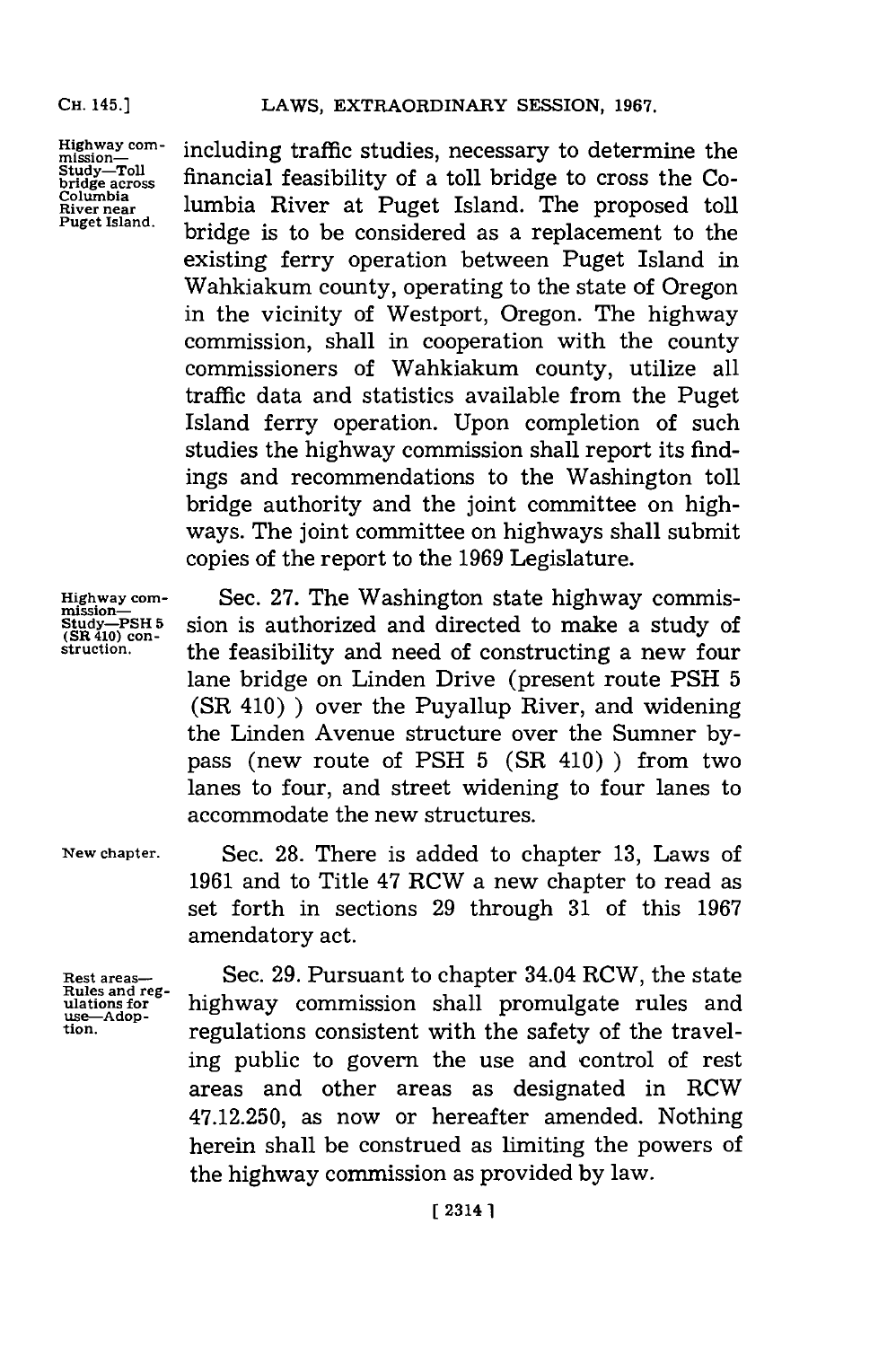Sec. **30.** Except where specifically authorized **by Rest areas- Unlawful acts.** the state highway commission, it shall be unlawful for any person or persons to stop, stand, or park, any vehicle, including but not limited to trailers, campers, motorcycles, for more than eight hours, or for any person or persons to camp, or to maintain a camp, tent, or other sleeping accommodation or facility, in any rest area or safety rest area within the limits of the right of way of interstate highways or other state highways or in other areas of state or interstate highways as designated in RCW 47.12.250, as now or hereafter amended: *Provided,* That this section shall not apply to disabled vehicles.

Sec. **31.** Any person violating section **30** of this **Violations-**1967 amendatory act or any rule or regulation adopted or promulgated pursuant to section **30** hereof above shall be guilty of a misdemeanor.

Sec. 32. In order to provide information in the Rest areas specific interest of the traveling public, the commis-  $\frac{\text{Information of the area}}{\text{center}}$ sion may establish information centers at safety rest areas and permit maps, informational directories, and advertising pamphlets to be made available there for the purpose of informing the public of places of interest within the state and providing such other information as the commission may deem desirable.

Sec. **33.** Section 47.54.010, chapter **13,** Laws **of RCW 47.54.010** 1961 and RCW 47.54.010 are each amended to read as follows:

The state highway commission may rent or lease **Limited access** to any person, partnership, association, corporation **Lease of air** or municipal corporation desiring the use of any **ender**. part thereof, including the right of way adjoining the paved portion, the air space over, under, or above any part of a limited access highway or freeway, and the space over or under any ramp or interchange, for constructing thereon, thereunder, and in

**Rest areas- Information Authority.**

**(CH.** 145.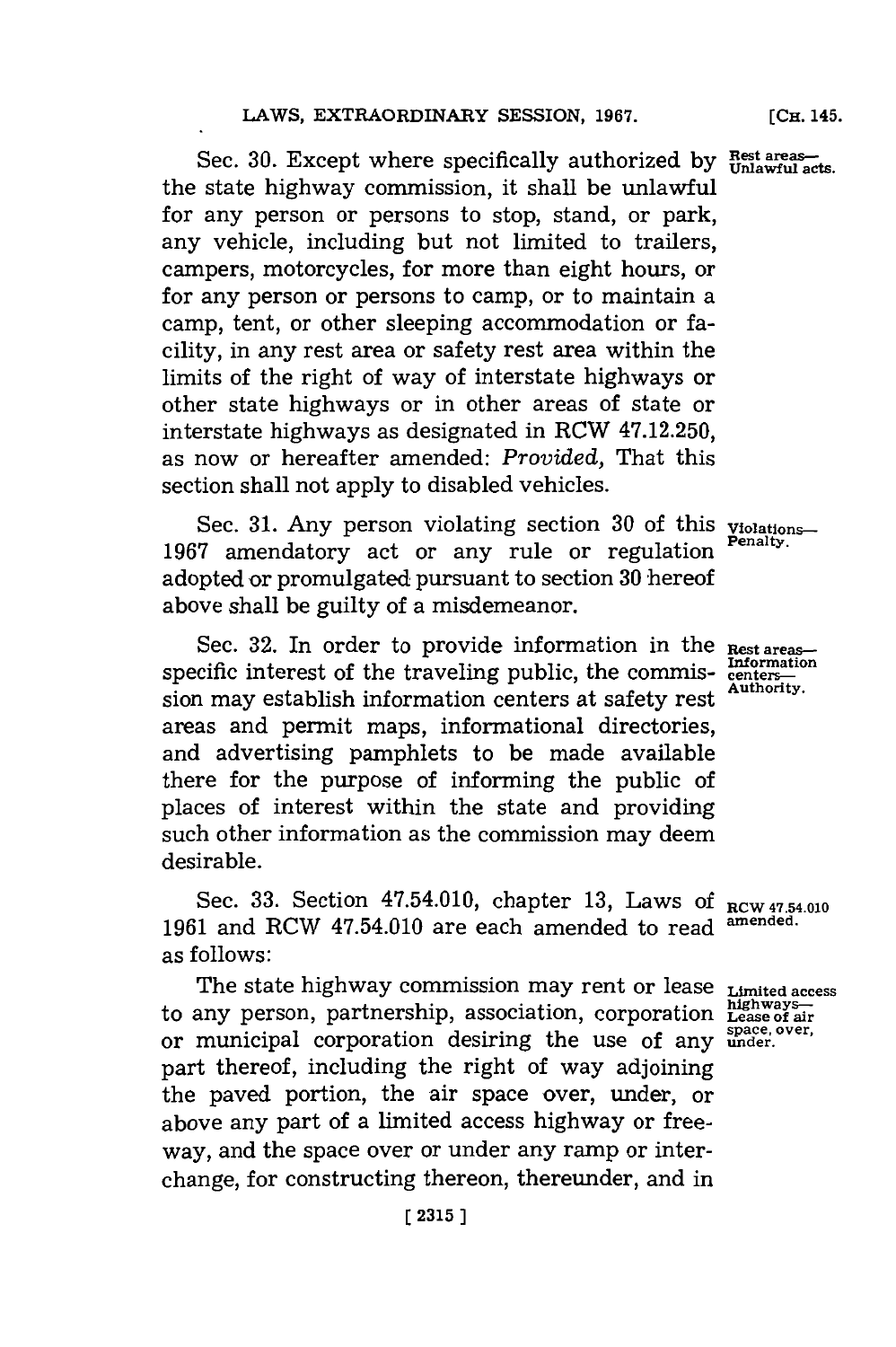**Lease of air**

**Limited access** si i pc akn rohrfclte **highways-** sadarsaepriglots orohrparking fclte Lease of air<br>space, over, **for the use of motor vehicles**, so long as the use by<br>under, the lessee in no manner interferes with the freeway; or may **by** permit grant to a municipal corporation the exclusive use of the space under any limited access highway, freeway, ramp, or interchange, for the storage or parking of municipally owned vehicles including mobile equipment, so long as such use **by** the municipal corporation in no manner interferes with the limited access highway or freeway.

**RCW 47.54.020** Sec. 34. Section 47.54.020, chapter **13,** Laws of 1961 and RCW 47.54.020 are each amended to read as follows:

**Lease of air** Any lease or permit entered into under authority **space--Limitations,** granted **by** this chapter shall be for a period not to exceed fifty years, and may be for such lesser period as the state highway commission shall determine. **All** improvements placed within the air space over or above or under the freeway or any ramp or interchange thereof **by** the lessees or permittees shall, upon expiration of the lease or permit, revert to and become the property of the state to the same extent that the freeway and its appurtenances are state property.

**RCW 84.36.010** Sec. **35.** Section **84.36.010,** chapter **15,** Laws of **amended. 1961** and RCW **84.36.010** are each amended to read as follows:

**Property taxes All** property belonging exclusively to the United States, the state, any county or municipal corporation, and all property under order of immediate possession and use pursuant to RCW 8.04.090, shall be exempt from taxation.

**Note: See also section 31, chapter 149,** *Laws* **of 1967 ex. sess.**

**RCW 4.60.050** Sec. **36.** Section **84.60.050,** chapter **15,** Laws of 1961 and RCW 84.60.050 are each amended to read as follows:

When real property is acquired **by** purchase or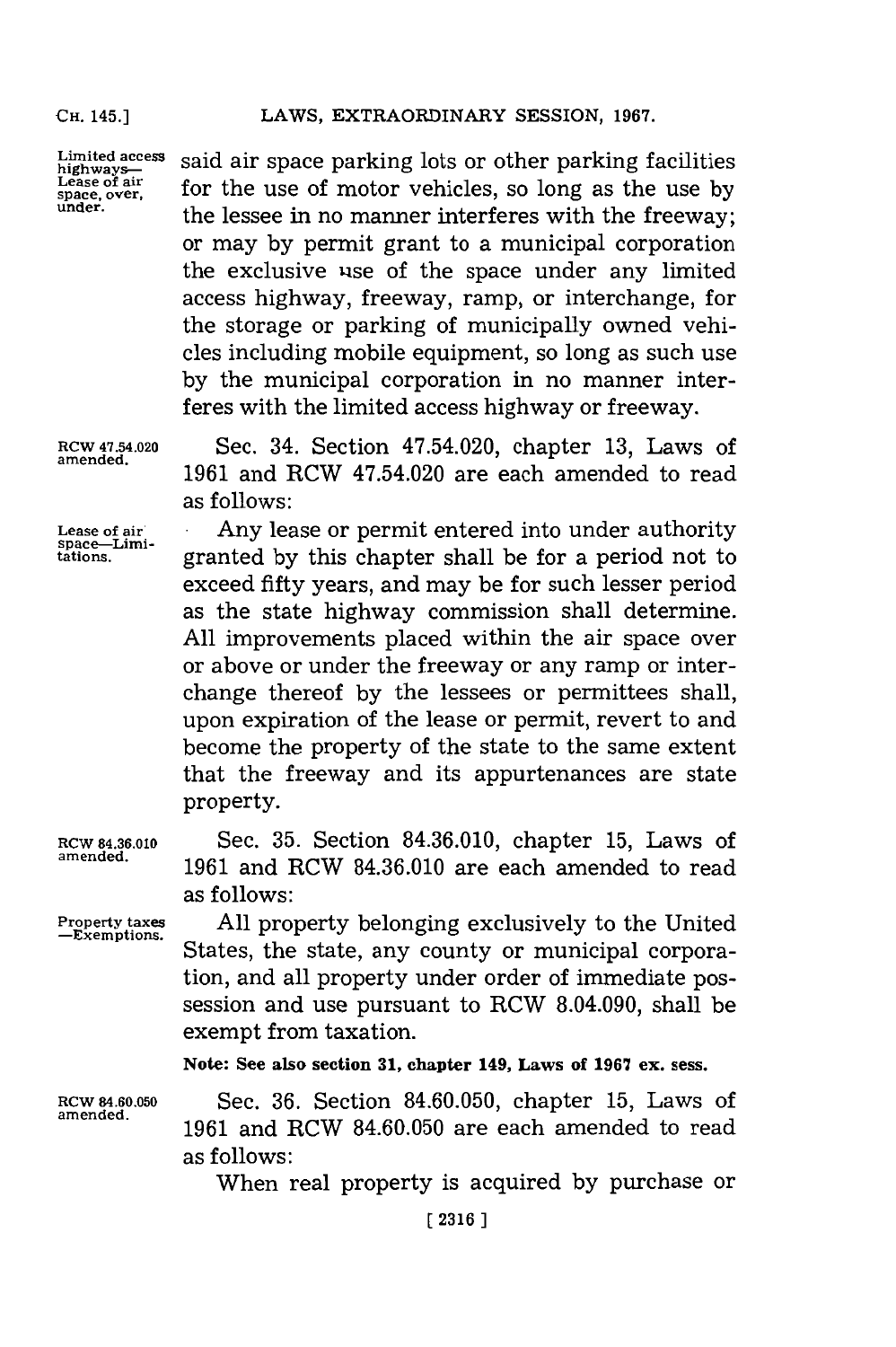condemnation by the state of Washington or any of **Eminent do**condemnation by the state of washington or any of main proceed-<br>its political subdivisions, including counties, cities,  $\frac{\text{ings}-\text{Far}}{\text{hler}-\text{Effect}}$ and towns, the property so acquired shall continue **property sub-ject to.** to be subject to the tax lien of any tax collectible **by** the county treasurer, levied **by** the state, any county, any other municipal corporation or other tax levying public body, and delinquent at the date of sale, condemnation verdict, order of immediate possession and use pursuant to RCW 8.04.090, or judgment if not tried before a jury, except as is otherwise provided in RCW **84.60.070.**

Sec. **37.** Section **84.60.060,** chapter **15,** Laws **Of** Rcw **4.6.060** 1961 and RCW 84.60.060 are each amended to read as follows:

Where any of the taxes on real property so ac- **Eminent do-**<br>
red by purchase or condemnation are payable ings-rax<br>
lien-Effect. quired **by** purchase or condemnation are payable **ings- <sup>3</sup> rax** but are not delinquent at the date of completion of the sale, date of condemnation verdict, date of the order of immediate possession and use pursuant to RCW 8.04.090, or date of judgment if not tried to a jury, the lien for taxes payable but not delinquent shall be for only one-half of the taxes so payable **if** the property is so acquired between February 15th and April 30th of the year in which such taxes become payable. If such property is so acquired after April 30th of the year in which such taxes are payable, the lien shall be for the full amount of the taxes payable. If such property is so acquired prior to February 15th of the year in which such taxes become payable, no tax lien for such taxes on such property shall be valid against the state or any of its political subdivisions, and any such taxes levied but not payable shall be canceled as provided in RCW 84.56.400.

The amount constituting a tax lien on real property acquired as provided in RCW **84.60.050** through **84.60.070** shall be withheld from the purchase price or condemnation award **by** the public body acquir**[CH.** 145.

ings—Tax<br>lien—Effect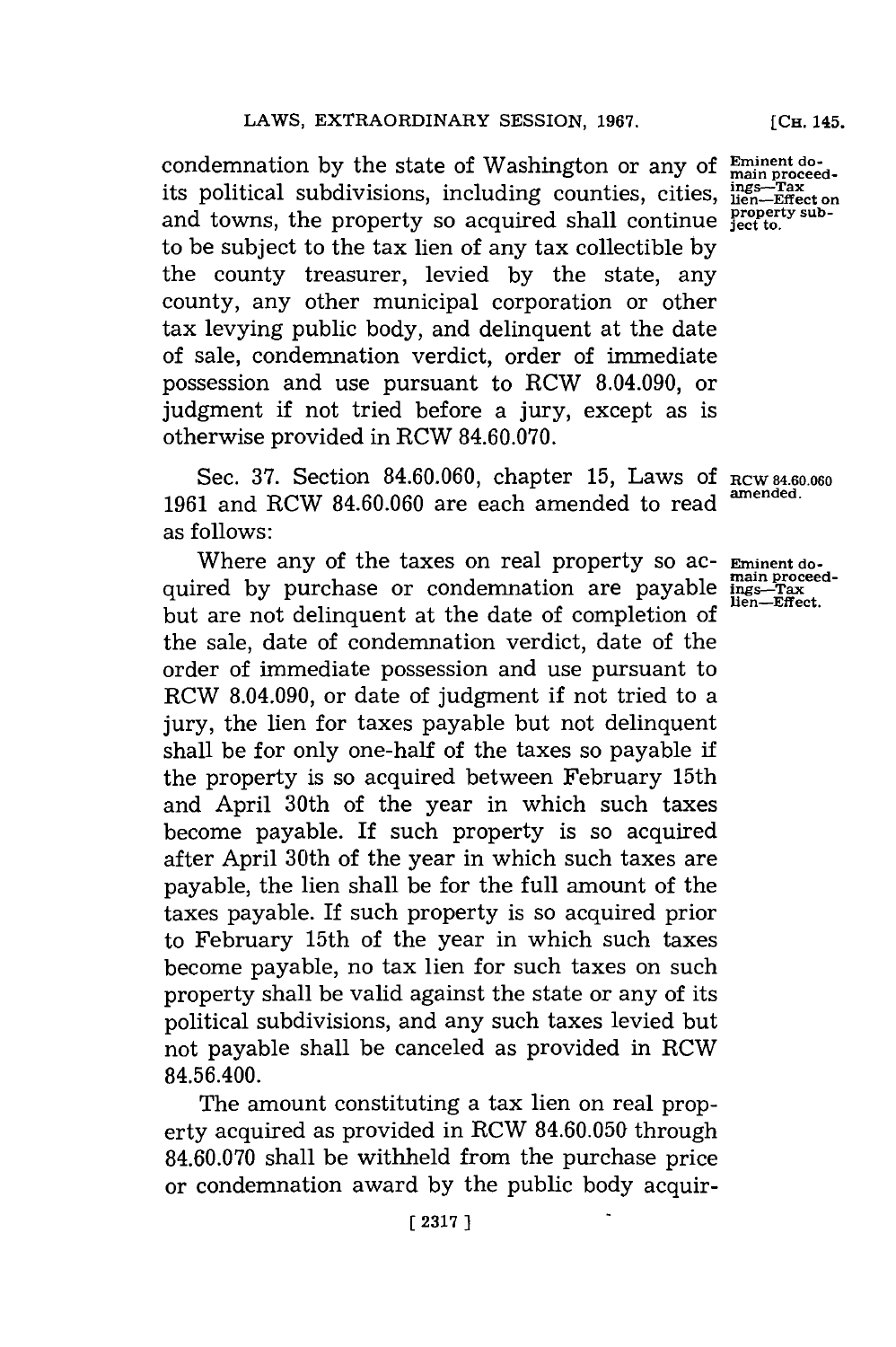ing the property and shall be paid immediately to the county treasurer in payment and discharge of such lien, except as otherwise provided in RCW **84.60.070.**

**RCW 47.36.100** Sec. **38.** Section **47.36.100,** chapter **13,** Laws of **amended. 1961** and RCW **47.36.100** are each amended to read as follows:

**Highway signs.** Directional signs showing distance and direction to points of importance may be placed at all crossings and intersections of primary and secondary state highways. The highway commission may place such directional signs as it deems necessary upon any city streets designated **by** it as forming a part of the route of any primary or secondary state highway through any incorporated city or town. Caution and warning signs or signals shall be placed wherever practicable on all primary and secondary state highways in a manner provided **by** law. Stop signs shall be placed, erected and maintained **by** the highway commission as follows: Upon all county roads at the point of intersection with any arterial primary or secondary state highway; upon all primary and secondary state highways at the point of intersection with any county road which has been designated **by** the highway commission as an arterial having preference over the traffic on the state highway; upon at least one state highway at the intersection of two state highways.

**RCW 47.28.070** Sec. **39.** Section **47.28.070,** chapter **13,** Laws of **amended. 1961** and RCW **47.28.070** are each amended to read as follows:

Construction **Bid proposals upon any construction or improve-**<br>and maintenance-Bids-<br>**Form of bids- ment** of any state highway shall be made upon<br>**Refusal to** contract proposal form supplied by the bighway com-Refusal to **contract proposal form supplied by the highway com-**<br>furnish form-<br>Appeal. **The mission and in no other manner.** The highway commission, and in no other manner. The highway commission shall, before furnishing any person, firm or corporation desiring to bid upon any work for which a call for bid proposals has been published, with a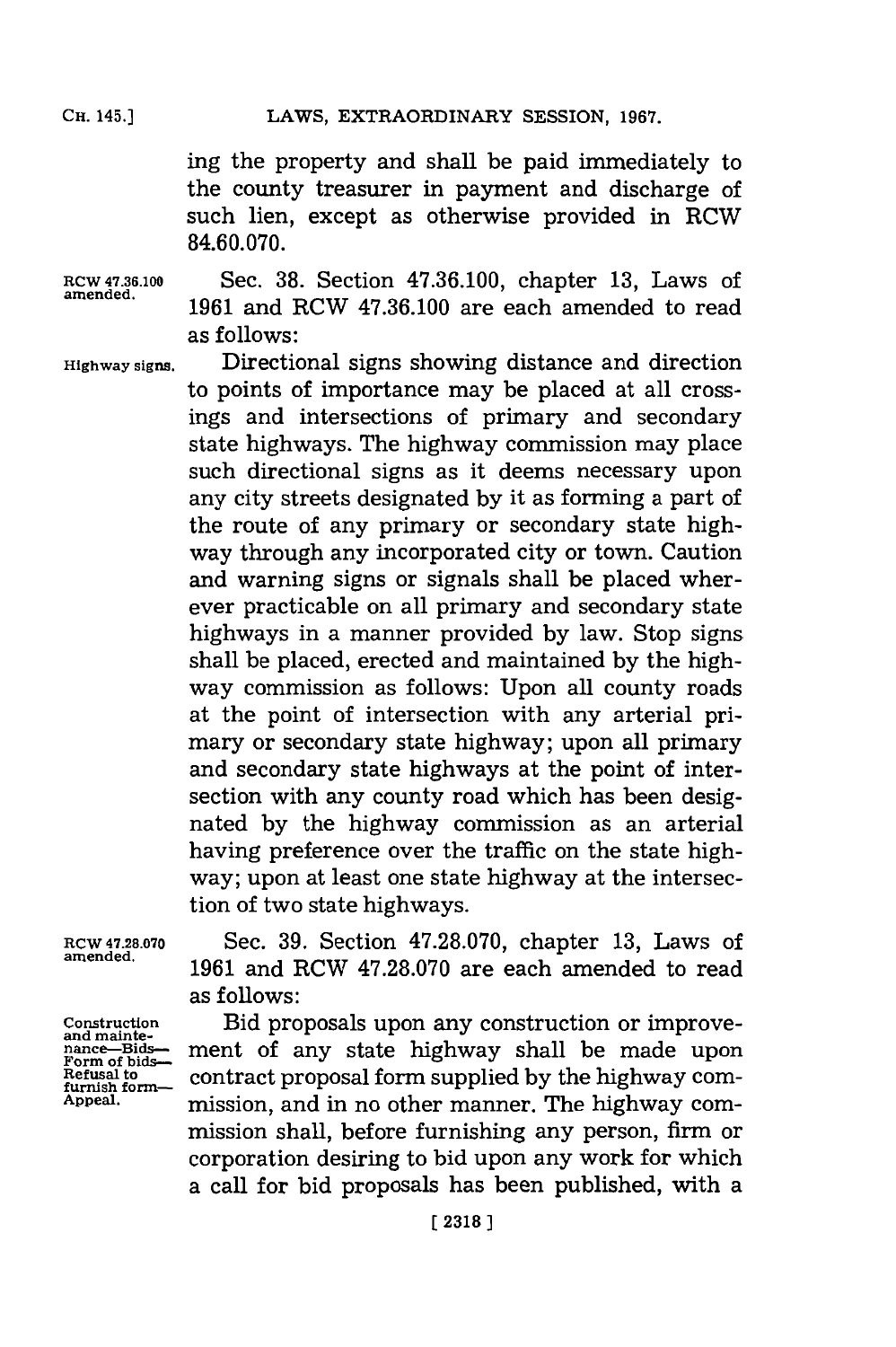contract proposal form, require from such person, firm or corporation, answers to questions contained in a standard form of questionnaire and financial statement, including a complete statement of the financial ability and experience of such person, firm, or corporation in performing state highway, road or other public work. Such questionnaire shall be sworn to before a notary public or other person authorized to take acknowledgment of deeds, and shall be submitted once a year and at such other times as the highway commission may require. Whenever the highway commission is not satisfied with the sufficiency of the answers contained in such questionnaire and financial statement or whenever the highway commission determines that such person, firm, or corporation does not meet all of the requirements hereinafter set forth it may refuse to furnish such person, firm or corporation with a contract proposal form and any bid proposal of such person, **firm** or corporation must be disregarded. In order to obtain a contract proposal form, a person, firm or corporation shall have all of the following requirements:

**(1)** Adequate financial resources, or the ability to secure such resources;

(2) The necessary experience, organization, and technical qualifications to perform the proposed contract;

**(3)** The ability to comply with the required performance schedule taking into consideration all of its existing business commitments;

(4) **A** satisfactory record of performance, integrity, judgment, and skills; and

**(5)** Be otherwise qualified and eligible to receive an award under applicable laws and regulations.

Such refusal shall be conclusive unless appeal therefrom to the superior court of Thurston county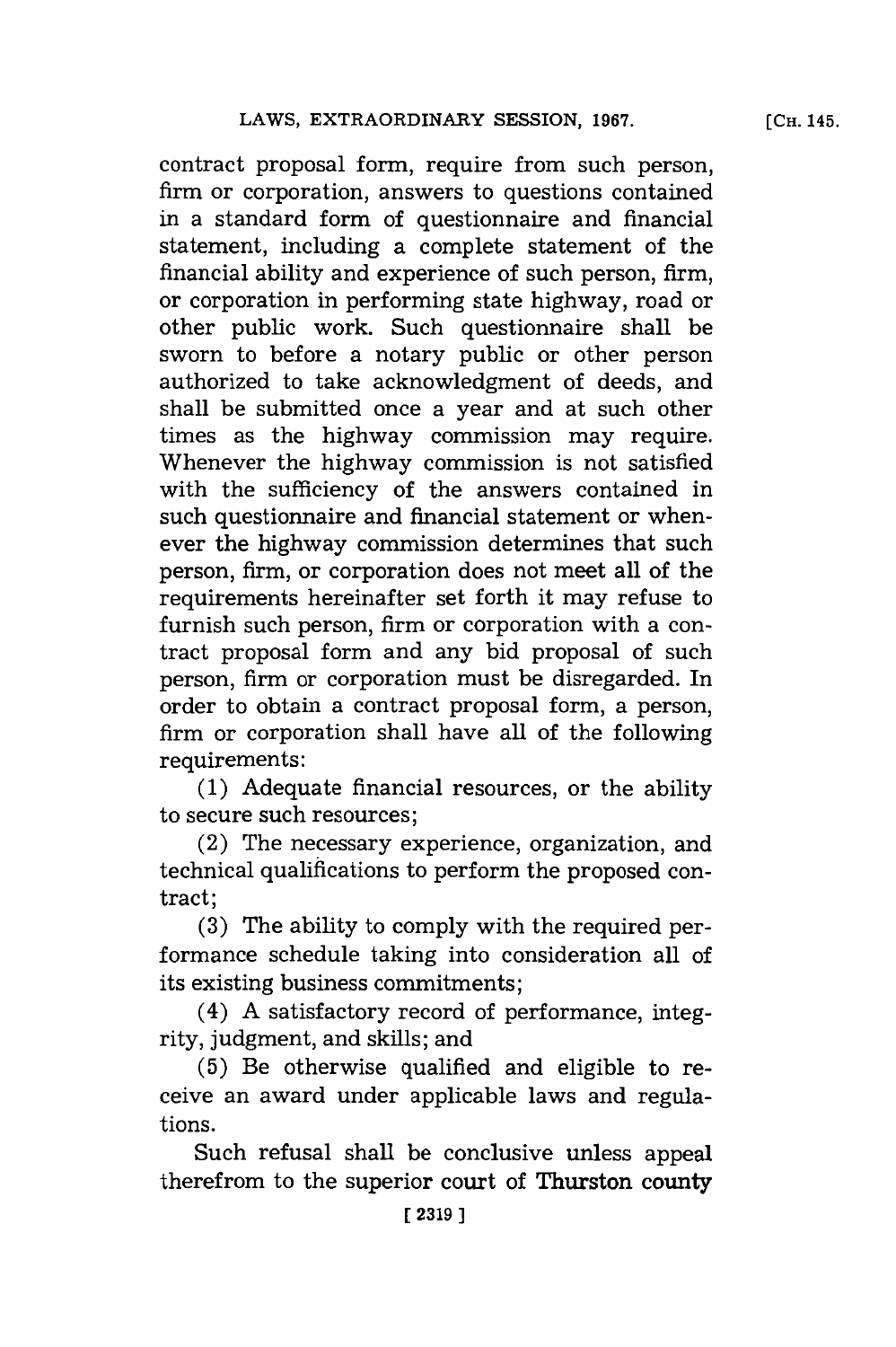be taken within five days, which appeal shall be heard summarily within ten days after the same is taken and on five days' notice thereof to the highway commission.

**RCW 47.28.030** Sec. 40. Section **47.28.030,** chapter **13,** Laws of amened. **1961** as amended **by** section **1,** chapter **233,** Laws of **1961** and RCW **47.28.030** are each amended to read as follows:

**Contracts-** A state highway shall be constructed, altered,  $\frac{Day \text{ labor}}{Et}$  renaired or improved by contract or day labor. The **labor** repaired, or improved **by** contract or day labor. The work may be done **by** day labor when the estimated cost thereof is less than fifteen thousand dollars. When the state highway commission determines to do the work **by** day labor, it shall enter a resolution upon its records to that effect, stating the reasons therefor. The state highway commission may authorize any district engineer of the highway commission to award any contract for work not exceeding a cost of fifteen thousand dollars. **All** such awards shall be subject to the approval of the commission and shall follow the same procedures as are prescribed for other highway commission contracts except as provided in this section.

> Whenever the work to be performed is repair or maintenance of an existing highway, and the engineer's estimate indicates the cost of the work would not exceed two thousand five hundred dollars, and delay of performance thereof would jeopardize a state highway or inconvenience the traveling public, the state highway commission may negotiate without a call for bids a contract for the furnishing of any equipment with operator and/or materials and supplies required for performance of the work, and in such instances the contractor furnishing such equipment, and/or materials and supplies need not be prequalified pursuant to RCW **47.28.070** nor furnish a bid deposit or performance bond.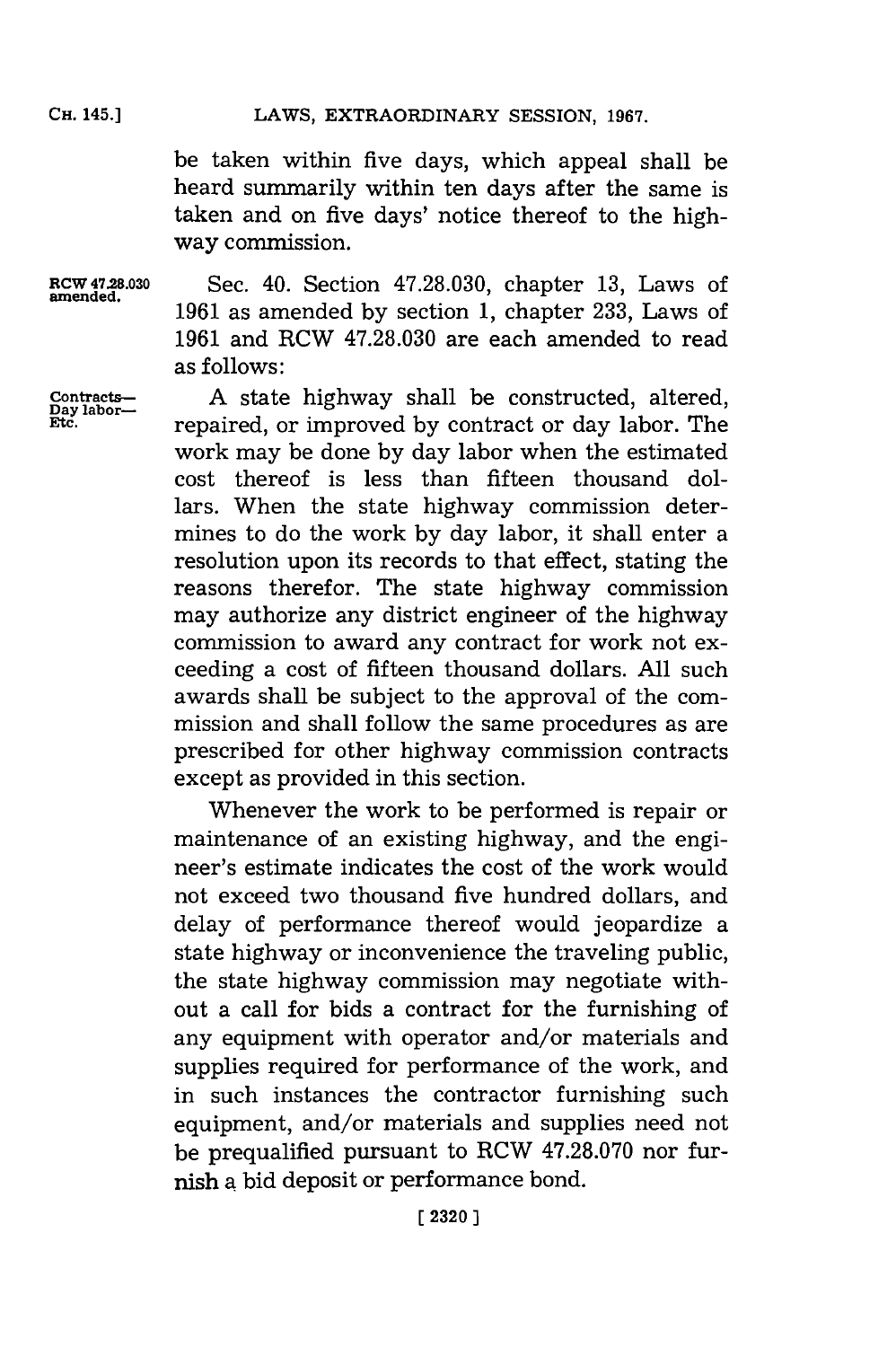**[CH,** 145.

Sec. 41. Section 47.04.020, chapter 13, Laws of  $\frac{RCW 47.04.020}{amended}$ **1961** as amended **by** section **3,** chapter 24, Laws of **1963** and RCW 47.04.020 are each amended to read as follows:

**All** public highways in the state of Washington, **Classification** or portions thereof, outside incorporated cities and towns shall be divided and classified as state highways and county roads. **All** state highways and branches thereof shall be established **by** the legislature of the state of Washington **by** appropriate general location and termini. Any prior distinctions between highways as primary or secondary are hereby abolished. **All** powers granted to, or duties imposed upon, the state highway commission with regard to either primary or secondary state highways shall be construed to relate to all state highways. Whenever these terms are used, either jointly or independently, each shall be construed to include all state highways. **All** public highways in the state of Washington, or portions thereof, outside incorporated cities and towns, not established as state highways, are hereby declared to be county roads.

Sec. 42. Section 47.04.010, chapter **13,** Laws **Of RCW 47.04.010 <sup>1961</sup>**and RCW 47.04.010 are each amended to read **amended.** as follows:

The following words and phrases, wherever used **Highways**-in this title, shall have the meaning as in this section ascribed to them, unless where used the context thereof shall clearly indicate to the contrary or unless otherwise defined in the chapter of which they are a part:

**(1)** "Alley." **A** public highway within the ordinary meaning of alley not designated for general travel and primarily used as a means of access to the rear of residences and business establishments;

(2) "Arterial highway." Every public highway, as herein defined, or portion thereof designated as such **by** proper authority;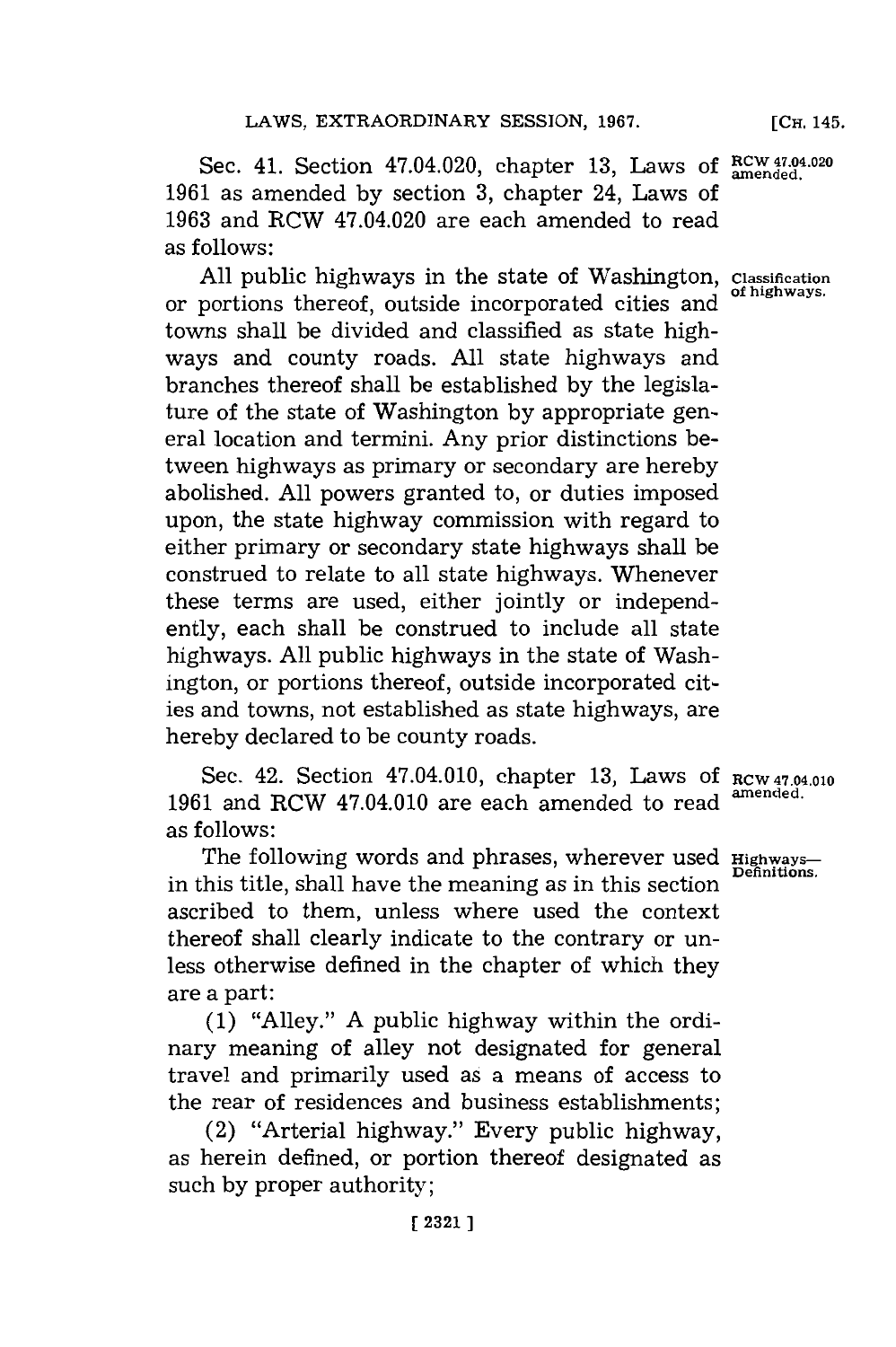LAWS, EXTRAORDINARY SESSION, 1967.

**CH.** 145.]

**Highwys-. (3)** "Business district." The territory contiguous to and including the public highway, as herein defined, when fifty percent or more of the frontage thereon on either side thereof for a continuous distance of three hundred feet or more is occupied **by** buildings in use for business;

> (4) "Center line." The line, marked or unmarked parallel to and equidistant from the sides of the roadway of a public highway;

> **(5)** "Center of intersection." The point of intersection of the center lines of the roadways of intersecting public highways;

> **(6)** "City street." Every public highway as herein defined, or part thereof located within the limits of incorporated cities and towns, except alleys;

> **(7)** "Combination of vehicles." Every combination of motor vehicle and trailer or motor vehicle and semitrailer the principal use of which is the transportation of commodities, merchandise, produce, freight or animals;

> **(8)** "Commercial vehicle." Any vehicle the principal use of which is the transportation of commodities, merchandise, produce, freight, animals or passengers for hire;

> **(9)** "County road." Every public highway as herein defined, or part thereof, outside the limits of incorporated cities and towns and which has not been designated as a state highway, or branch thereof;

> **(10)** "Crosswalk." The portion of the roadway between the intersection area and a prolongation or connection of the farthest sidewalk line or in the event there are no sidewalks then between the intersection area and a line ten feet therefrom, except as modified **by** a marked crosswalk;

> **(11)** "Intersection area." The area embraced within the prolongation of the lateral curb lines, or,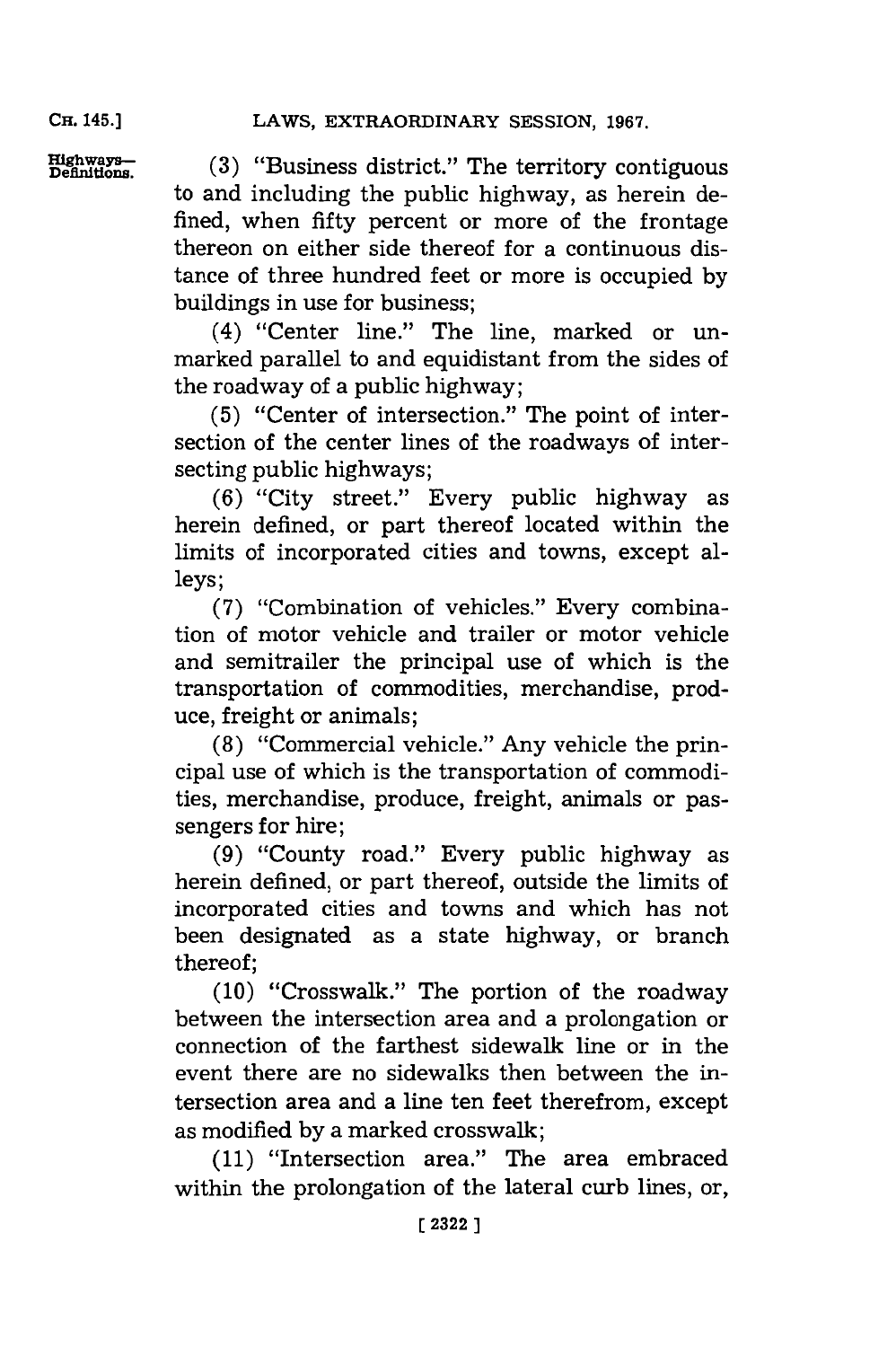if there be no curbs, then the lateral roadway boundary lines, of two or more public highways which join one another at an angle, whether or not such highways cross one another;

(12) "Intersection center marker." Any standard, button, flag, painted or raised marker, or other device located at or intended to designate the approximate center of intersection;

**(13)** "Intersection control area." The intersection area as herein defined, together with such modification of the adjacent roadway area as results from the arc or curb corners and together with any marked or unmarked crosswalks adjacent to the intersection;

(14) "Intersection entrance marker." Any standard, button, flag, caution sign, stop sign, or other device located at approximately the point of intersection of the center line of an intersecting public highway with the nearest line of the intersection control area on the approach thereto;

**(15)** "Laned highway." **A** highway the roadway of which is divided into clearly marked lanes for vehicular traffic;

**(16)** "Local authorities." Every county, municipal, or other local public board or body having authority to adopt local police regulations under the Constitution and laws of this state;

**(17)** "Marked crosswalk." Any portion of a roadway distinctly indicated for pedestrian crossing **by** lines or other markings on the surface thereof;

**(18)** "Metal tire." Every tire, the bearing surface of which in contact with the highway is wholly or partly of metal or other hard, nonresilient material;

**(19)** "Motor truck." Any motor vehicle, as herein defined, designed or used for the transportation of commodities, merchandise, produce, freight or animals;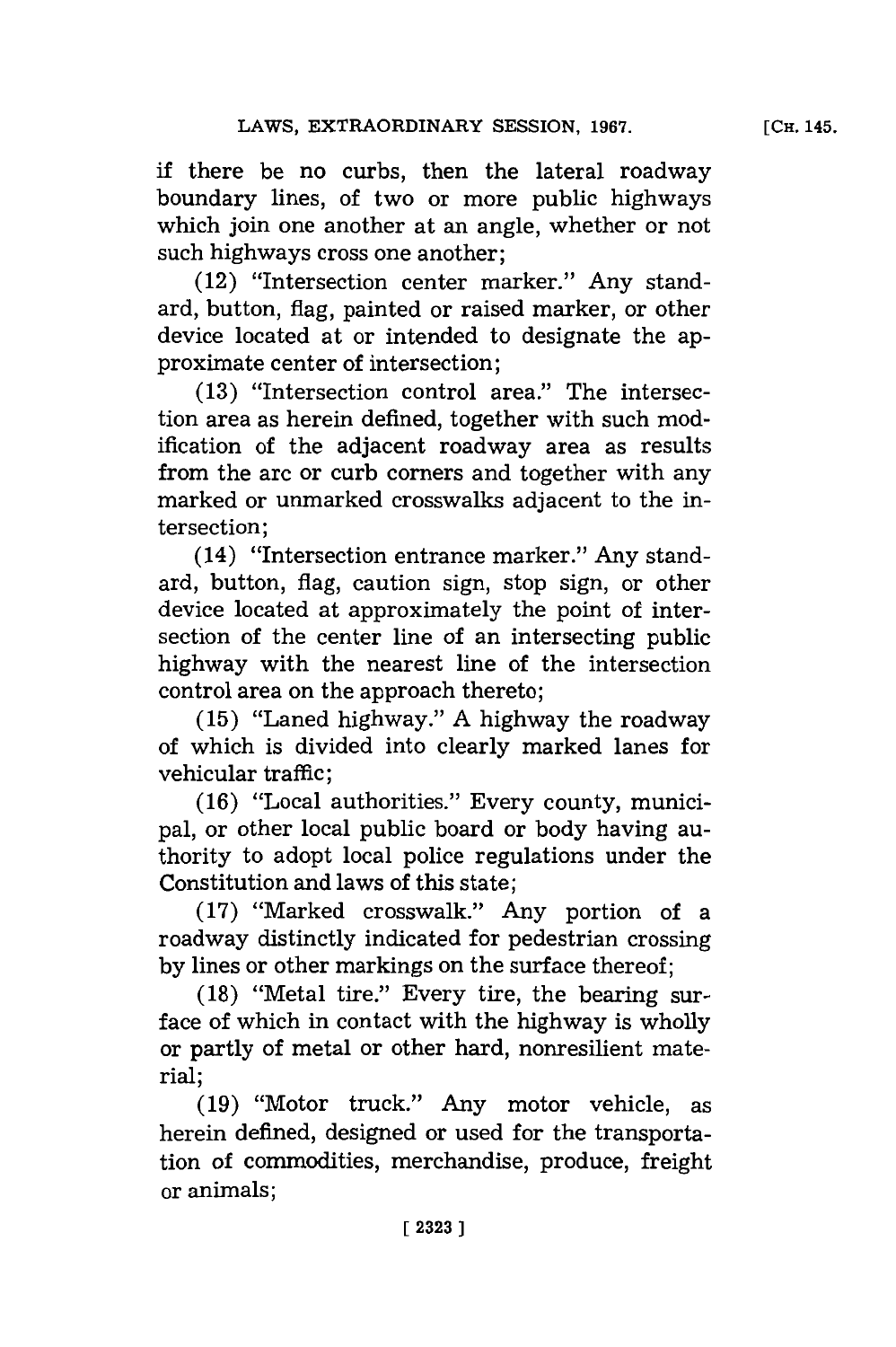Highways— (20) "Motor vehicle." Every vehicle, as herein defined, which is in itself a self-propelled unit;

> (21) "Multiple lane highway." Any public highway the roadway of which is of sufficient width to reasonably accommodate four separate lanes of vehicular traffic, two lanes in each direction, each lane of which shall be not less than eight feet in width, and whether or not such lanes are marked and whether or not the lanes of opposite bound traffic are separated **by** a neutral zone or other center line marking;

> (22) "Operator." Every person who is in actual physical control of a motor vehicle as herein defined, upon a public highway, as herein defined;

> **(23)** "Peace officer." Any officer authorized **by** law to execute criminal process or to make arrests for the violation of the statutes generally or of any particular statute or statutes relative to the public highways of this state;

(24) "Pedestrian." Any person afoot;

**(25)** "Person." Every natural person, firm, copartnership, corporation, association or organization;

**(26)** "Pneumatic tires." Every tire of rubber or other resilient material designed to be inflated with compressed air to support the load thereon;

**(27)** "Private road or driveway." Every way or place in private ownership and used for travel of vehicles **by** the owner or those having express or implied permission from the owner, but not **by** other persons;

**(28)** "Public highway." Every way, lane, road, street, boulevard, and every way or place in the state of Washington open as a matter of right to public vehicular travel both inside and outside the limits of incorporated cities and towns;

**(29)** "Railroad." **A** carrier of persons or property upon vehicles, other than street cars, operated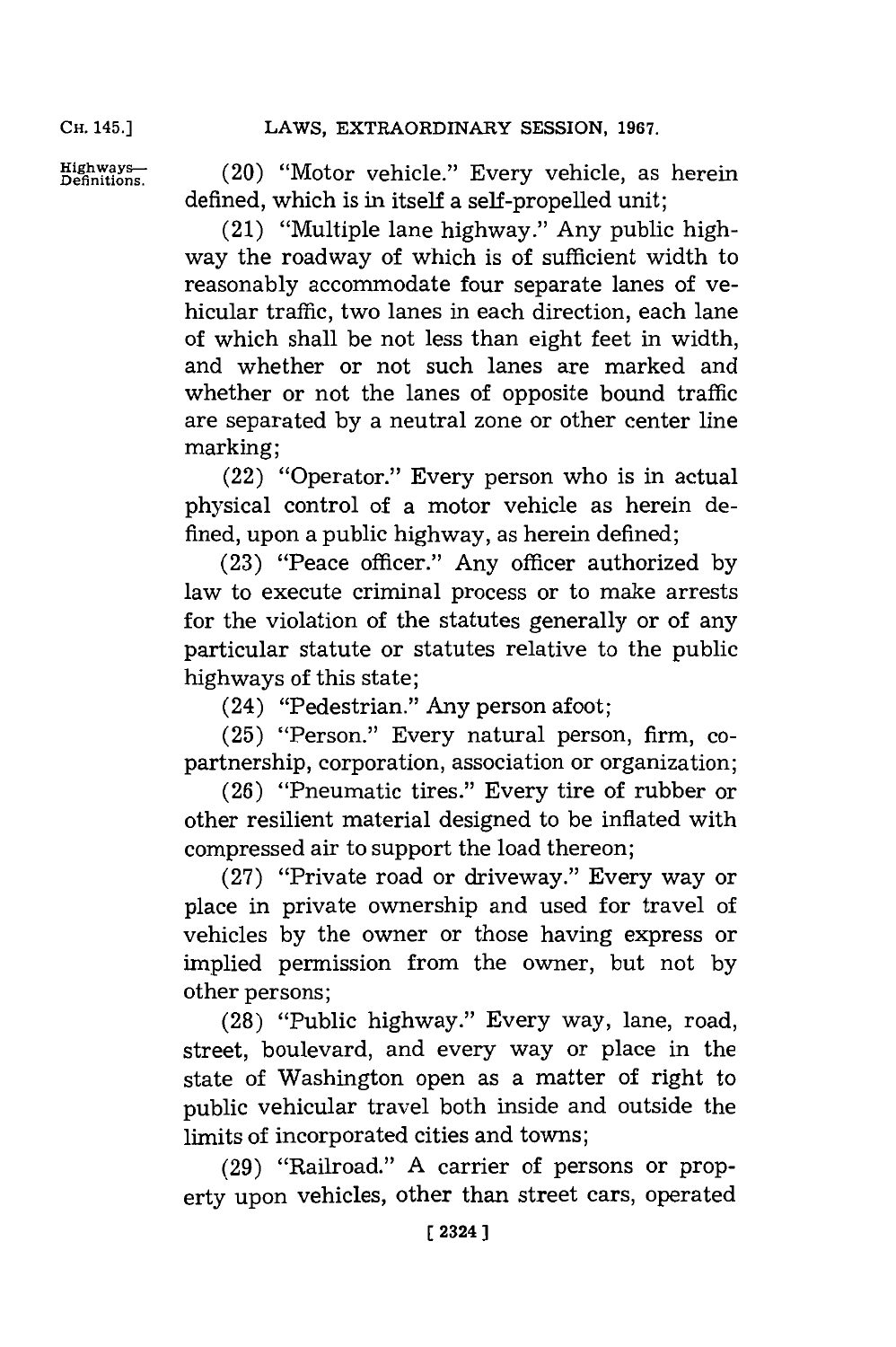upon stationary rails, the route of which is principally outside incorporated cities and towns;

**(30)** "Railroad sign or signal." Any sign, signal, or device erected **by** authority of a public body or official or **by** a railroad and intended to give notice of the presence of railroad tracks or the approach of a railroad train;

**(31)** "Residence district." The territory contiguous to and including the public highway, as herein defined, not comprising a business district, as herein defined, when the property on such public highway for a continuous distance of three hundred feet or more on either side thereof is in the main improved with residences or residences and buildings in use for business;

**(32)** "Roadway." The paved, improved or proper driving portion of a public highway designed, or ordinarily used for vehicular travel;

**(33)** "Safety zone." The area or space officially set apart within a roadway for the exclusive use of pedestrians and which is protected or is marked or indicated **by** painted marks, signs, buttons, standards or otherwise so as to be plainly discernible;

(34) "Sidewalk." That property between the curb lines or the lateral lines of a roadway, as herein defined, and the adjacent property, set aside and intended for the use of pedestrians or such portion of private property parallel and in proximity to a public highway and dedicated to use **by** pedestrians;

**(35)** "Solid tire." Every tire of rubber or other resilient material which does not depend upon inflation with compressed air for the support of the load thereon;

**(36)** "State highway." Every public highway as herein defined, or part thereof, which has been designated as a state highway, or branch thereof, **by** legislative enactment;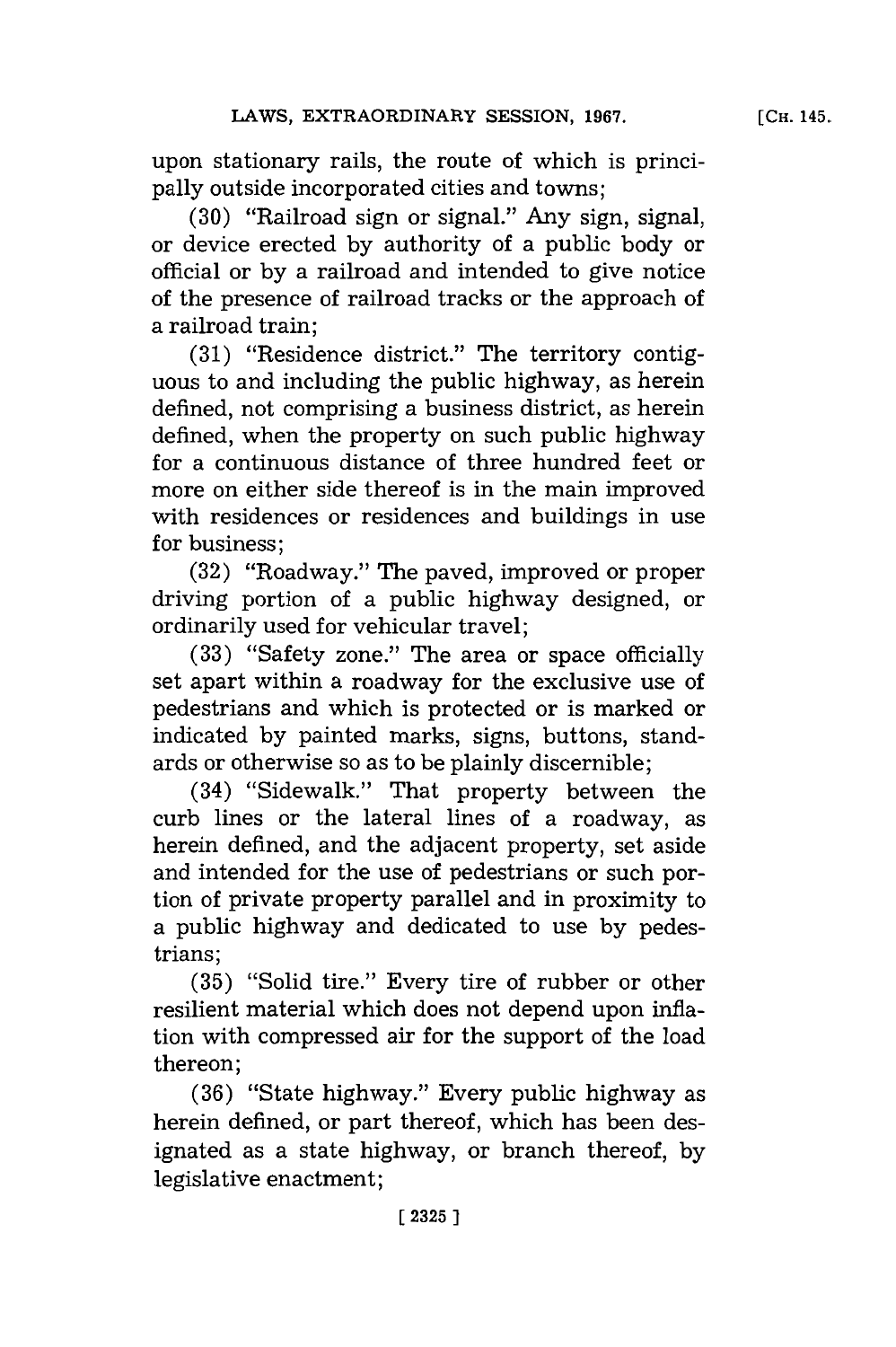Highways— (37) "Street car." A vehicle other than a as herein defined, for the transporting of persons or property and operated upon stationary rails principally within incorporated cities and towns;

> **(38)** "Traffic." Pedestrians, ridden or herded animals, vehicles, street cars, and other conveyances either singly or together while using any public highways for purposes of travel;

> **(39)** "Traffic control signal." Any traffic device, as herein defined, whether manually, electrically or mechanically operated, **by** which traffic alternately is directed to stop or proceed or otherwise controlled;

> (40) "Traffic devices." **All** signs, signals, markings and devices not inconsistent with this title placed or erected **by** authority of a public body or official having jurisdiction, for the purpose of regulating, warning or guiding traffic;

> (41) "Train." **A** vehicle propelled **by** steam, electricity or other motive power with or without cars coupled thereto, operated upon stationary rails, except street cars;

> (42) "Vehicle." Every device capable of being moved upon a public highway and in, upon or **by** which any person or property is or may be transported or drawn upon a public highway, excepting devices moved **by** human or animal power or used exclusively upon stationary rails or tracks.

> Words and phrases used herein in the past, present or future tense shall include the past, present arnd future tenses; words and phrases used herein in the masculine, feminine or neuter gender shall include the masculine, feminine and neuter genders; and words and phrases used herein in the singular or plural shall include the singular and plural; unless the context thereof shall indicate to the contrary.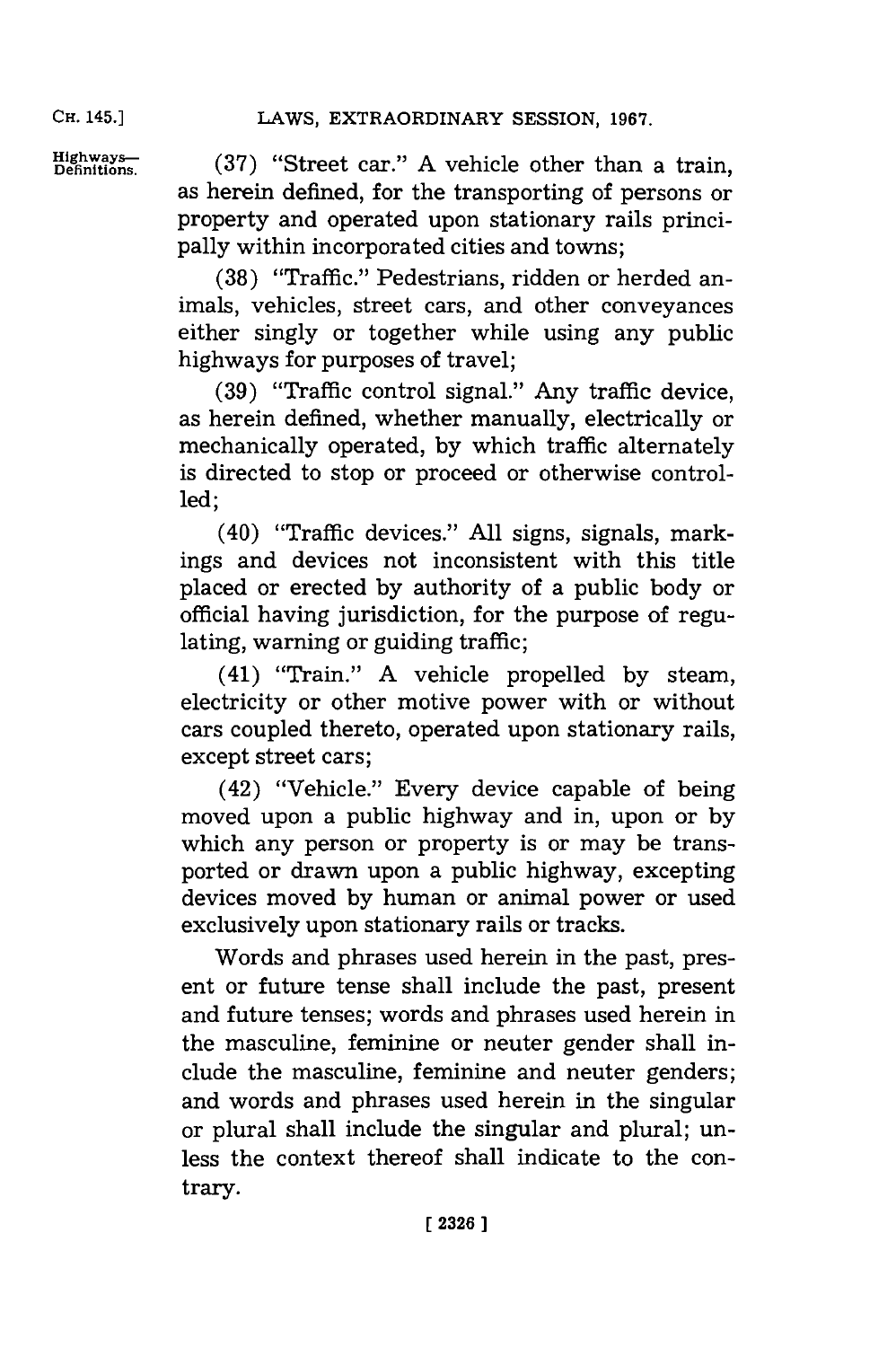Sec. 43. Section 1, chapter 24, Laws of 1963 and  $R<sup>TW 47.36.095</sup>$ RCW **47.36.095** are each amended to read as follows:

The state highway commission is hereby author- **Highways**ized to establish a continuing system for the designating of state highways and branches or portions thereof, heretofore established **by** the legislature of the state of Washington, to give designations to such state highways and branches, or portions thereof, in accord with such system, and to install signs in accord therewith on such state highways and branches, or portions thereof. Such system may be changed from time to time and shall be extended to new state highways and branches, or portions thereof, as they are hereafter established **by** the legislature.

Sec. 44. Section 47.20.640, chapter 13, Laws of RCW 47.20.640 **<sup>1961</sup>**and ROW 47.20.640 are each amended to read **amended.** as follows:

In any case where a state highway is relocated in state high-<br>such manner that it shall cease to intersect another ways-Exten-<br>establish instate highway, the state highway commission is tersection. hereby authorized to extend and designate either of such state highways to reestablish an appropriate intersection.

Sec. 45. Section 47.08.060, chapter 13, Laws of RCW 47.08.060 **1961** and RCW **47.08.060** are each amended to read as follows:

Whenever any moneys shall be realized by the **Highways**state of Washington as a result of any agreement **federal funds.** authorized **by** ROW 47.08.040, the same shall be deposited in the treasury of the state of Washington to the credit of the motor vehicle fund, and shall be available for highway purposes only.

Sec. 46. There is added to chapter **13,** Laws of **New section. 1961** and to chapter **47.36** ROW a new section to read as follows:

Designations or redesignations assigned under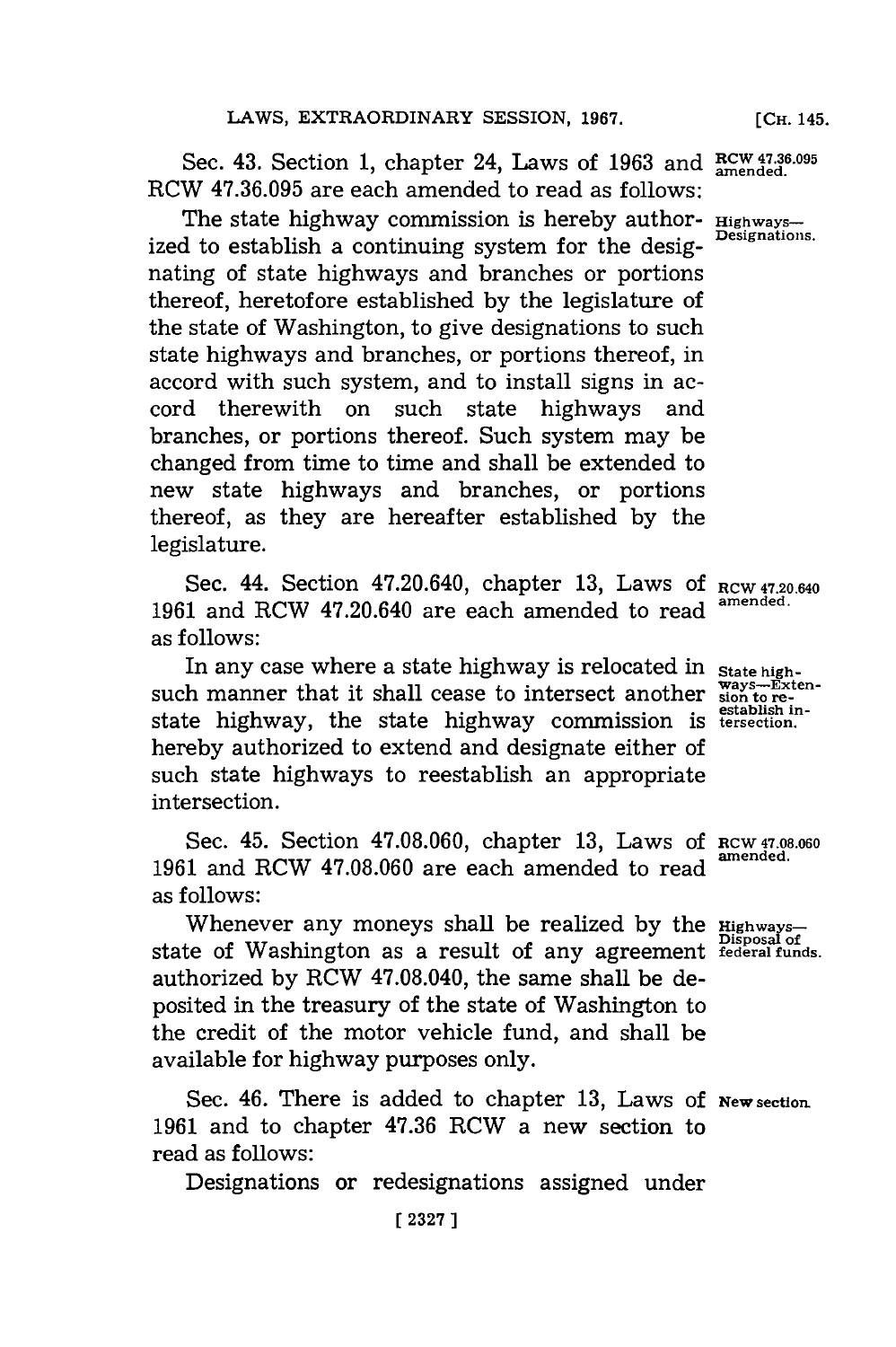**Designations of highways- Filing with secretary of state .**

such system **by** the highway commission pursuant to section 43 of this **1967** amendatory act as each is made, shall be filed with the secretary of state and with the auditor of each county. Thereafter such highways shall be so designated for all purposes.

LAWS, EXTRAORDINARY SESSION, 1967.

**Repeal.**

**New section.**

**Toll facility trust accounts -Closing after repayment of bonds-Transfer of funds.**

Sec. 47. Section 47.04.030, chapter **13,** Laws of **1961** and RCW 47.04.030, section 2, chapter 24, Laws of **1963** and RCW **47.36.096** are each hereby repealed.

Sec. 48. There is added to chapter **13,** Laws of **1961** and to chapter **47.56** RCW a new section to read as follows:

The state highway commission is hereby authorized to liquidate and close toll facility trust and other facility accounts established without the state treasury pursuant to the provisions of chapter **47.56** RCW after the removal of tolls from the facility for which the accounts were established. Any balance remaining in such accounts shall thereupon be transferred to the motor vehicle fund. In addition, the state highway commission may, after the removal of tolls from a particular facility or facilities, require that all moneys transferred to the place of payment named in the revenue bonds, for the purpose of paying principal or interest or for redemption of said bonds, not then expended for such purpose, be returned to the state treasurer for deposit in the motor vehicle fund.

**New section.**

Funds trans-<br>ferred—Valid<br>claim<del>s—R</del>e**payment.**

Sec. 49. There is added to chapter **13,** Laws of **1961** and to chapter **47.56** RCW a new section to read as follows:

After transfer of such moneys pursuant to section 48 of this **1967** amendatory act, all valid claims against such accounts, including proper claims for refunds for unused commute media and other prepaid toll fees, may be satisfied, and any outstanding bonds or coupons may be redeemed, **by** payment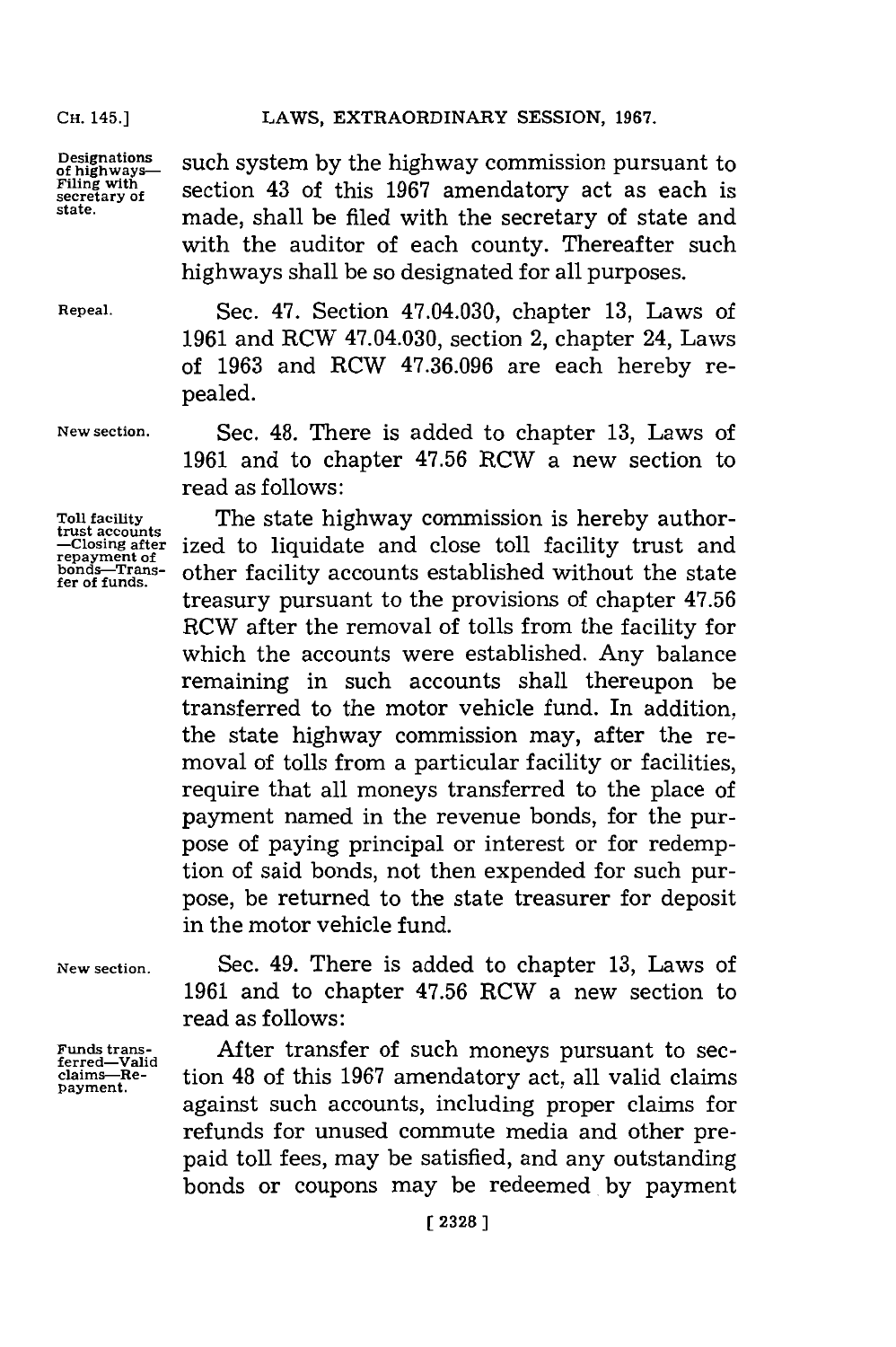from the motor vehicle fund upon proper application to and approval **by** the highway commission.

Neither the provisions of this section nor of section 48 of this **1967** amendatory act shall be construed to preclude any remedy otherwise available to bond or coupon holders.

Sec. 50. There is added to chapter 12, Laws of New section. **1961** and to chapter 46.20 RCW a new section to read as follows:

Every person applying for a special endorsement **Driver's ii**of a driver's license authorizing such person to drive **vehicle in**a motorcycle or a motor-driven cycle shall pay a  $\frac{20758mn}{\text{Fe}_{\text{e}}}}$ motorcycle examination fee which shall not be refundable. The director of motor vehicles shall prescribe the examination fee at an amount equal to the cost of administering such examination but in no event more than four dollars for the initial examination nor more than two dollars for a subsequent renewal examination.

Sec. 51. There is added to chapter 12, Laws of New section. **1961** and to chapter 46.20 RCW a new section to read as follows:

The department of motor vehicles shall at the **Driver's li-**<br>
ion of a driver license applicant issue a driver's graphic-pp-<br> **Property of the containing** a photograph of the contribution in the state. option of a driver license applicant issue a driver's license containing a photograph of the applicant for an additional fee of one dollar. Such fee shall be deposited in the highway safety fund. The department shall not adopt any photographic processes incompatible with its pre-bill system of issuing driver's licenses.

Section 52. Section 43, chapter 121, Laws of 1965 RCW 46.20.342 extraordinary session and RCW 46.20.342 are each **amended.** amended to read as follows:

**(1)** Any person who drives a motor vehicle on **Driving with**any public highway of this state at a time when his Penalty. privilege so to do is suspended or revoked or when his policy of insurance or bond, when required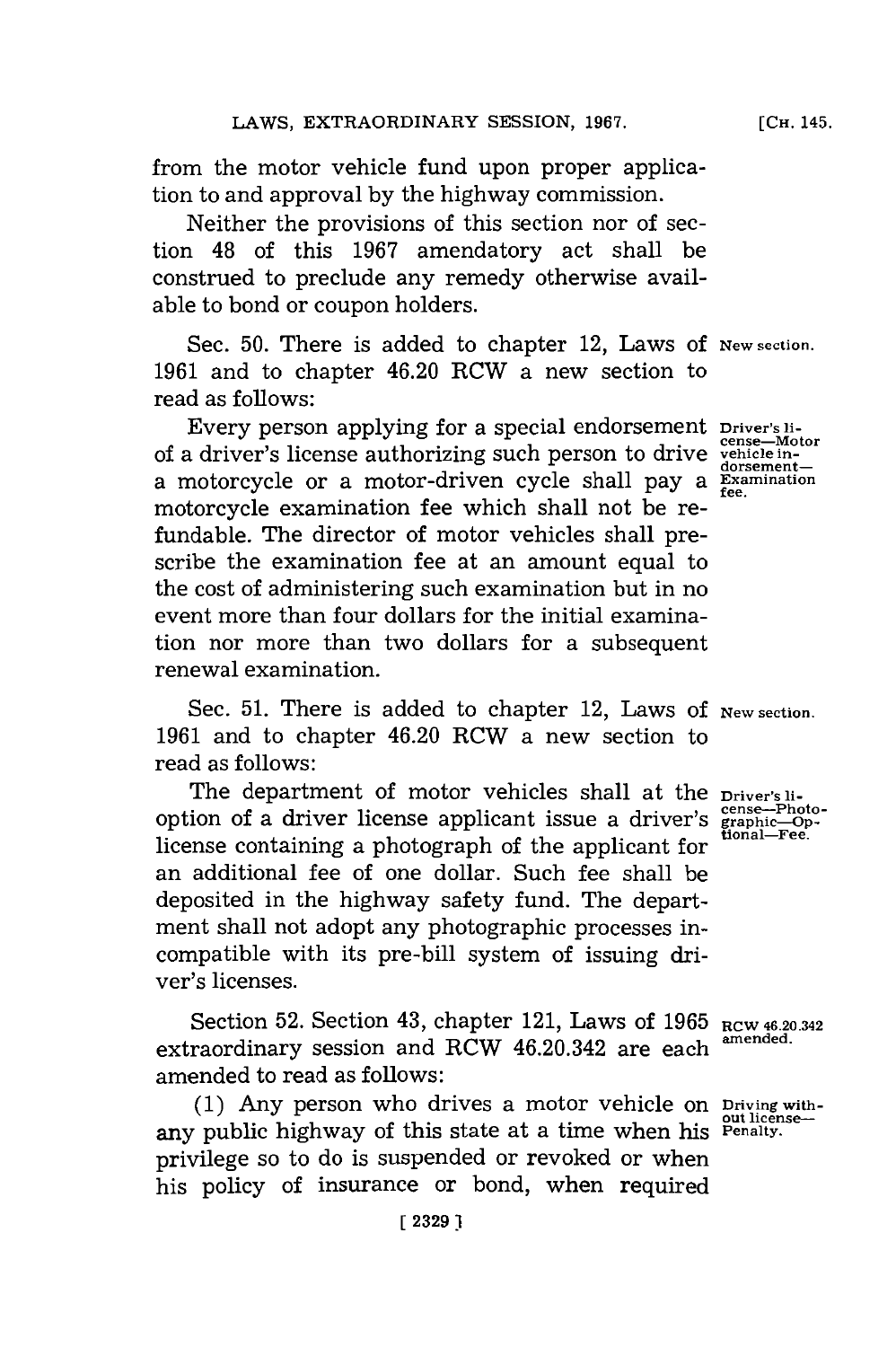**Motor vehicle driver's license -Drivin without-VPenalty.**

under this chapter, shall have been canceled or terminated, shall be guilty of a misdemeanor. Upon the first conviction therefor, he shall be punished **by** imprisonment for not less than ten days nor more than six months, *five days of which may* not *be suspended.* Upon the second such conviction therefor, he shall be punished **by** imprisonment for not less than ninety days nor more than one year, *ninety days of which shall not be suspended.* Upon the third such conviction therefor, he shall be punished **by** imprisomnent for one year, no *part of which shall be suspended.* There may also be imposed in connection with each such conviction a fine of not more than five hundred dollars.

**\*Words in italics vetoed by Governor.**

(2) The department upon receiving a record of the conviction of any person under this section upon a charge of driving a vehicle while the license of such person is under suspension shall extend the period of such suspension for an additional like period and if the conviction was upon a charge of driving while a license was revoked the department shall not issue a new license for an additional period of one year from and after the date such person would otherwise have been entitled to apply for a new license.

**Note: See also section 7, chapter 167, Laws of 1967.**

**RCW 9.92.060** *Sec. 53. Section 1, chapter 24, Laws of 1905, as* amened. *last amended by section 1, chapter 227, Laws of 1957, and RCW 9.92.060 are each amended to read as follows:*

**Criminal** *Whenever any person shall be convicted of any* **procedure-- Suspension of** *crime except murder, burglary in the first degree, ar-* **sentence.** *son in the first degree, robbery, carnal knowledge of a female child under the age of ten years, or rape, except as provided in section 52 of this 1967 amendatory act, the court may in its discretion, at the time of imposing sentence upon such person, direct*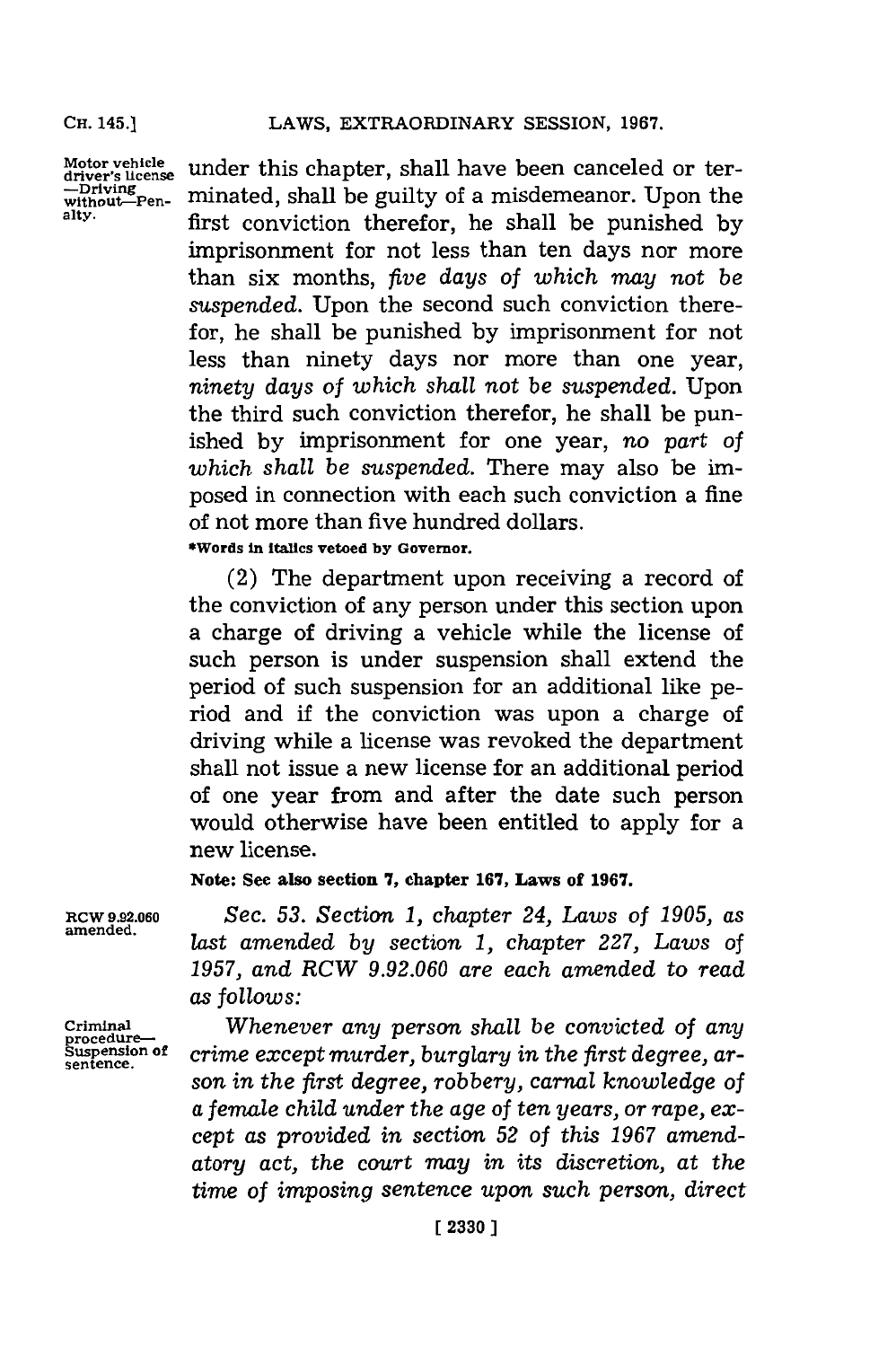*that such sentence be stayed and suspended until otherwise ordered by such court, and that the sentenced person be placed under the charge of a parole or peace officer during the term of such sus pension, upon such terms as the court may determine: Provided, That as a condition to suspension of sentence, the court may require the convicted person to make such monetary payments, on such terms as the court deems appropriate under the circumstances, as are necessary (1) to comply with any order of the court for the payment of family support, (2) to make restitution to any person or persons who may have suffered loss or damage by reason of the commission of the crime in question, and (3) to pay any fine imposed and not suspended and the court or other costs incurred in the prosecution of the case, including reimbursement of the state for costs of extradition if return to this state by extradition was required. In no case shall a sentence be suspended under the provisions of this section unless the prisoner if sentenced to confinement in a penal institution be placed under the charge of a parole officer, who is a duly appointed and acting officer of the institution to which the person is sentenced.*

**\*Words in italics vetoed by Governor.**

## **Note: See also section 7, chapter 200, Laws of 1967.**

Sec. 54. Section 4, chapter 227, Laws of 1957 and  $_{\text{RCW 9.95.210}}$ <br>*W. 0.05.210, are gash smapped to read as follower* amended. *RCW 9.95.210 are each amended to read as follows:* **~nfded-**

*The court in granting probation, may, except as Criminal pro-<br> The court in granting probation, may, except as Criminal pro*provided in section 52 of this 1967 amendatory act, pension of the section of the sentence. suspend the *imposing* or the execution of the sen*tence and may direct that such suspension may continue for such period of time, not exceeding the maximum term of sentence, except as hereinafter set forth and upon such terms and conditions as it shall determine.*

*The court in the order granting probation and as*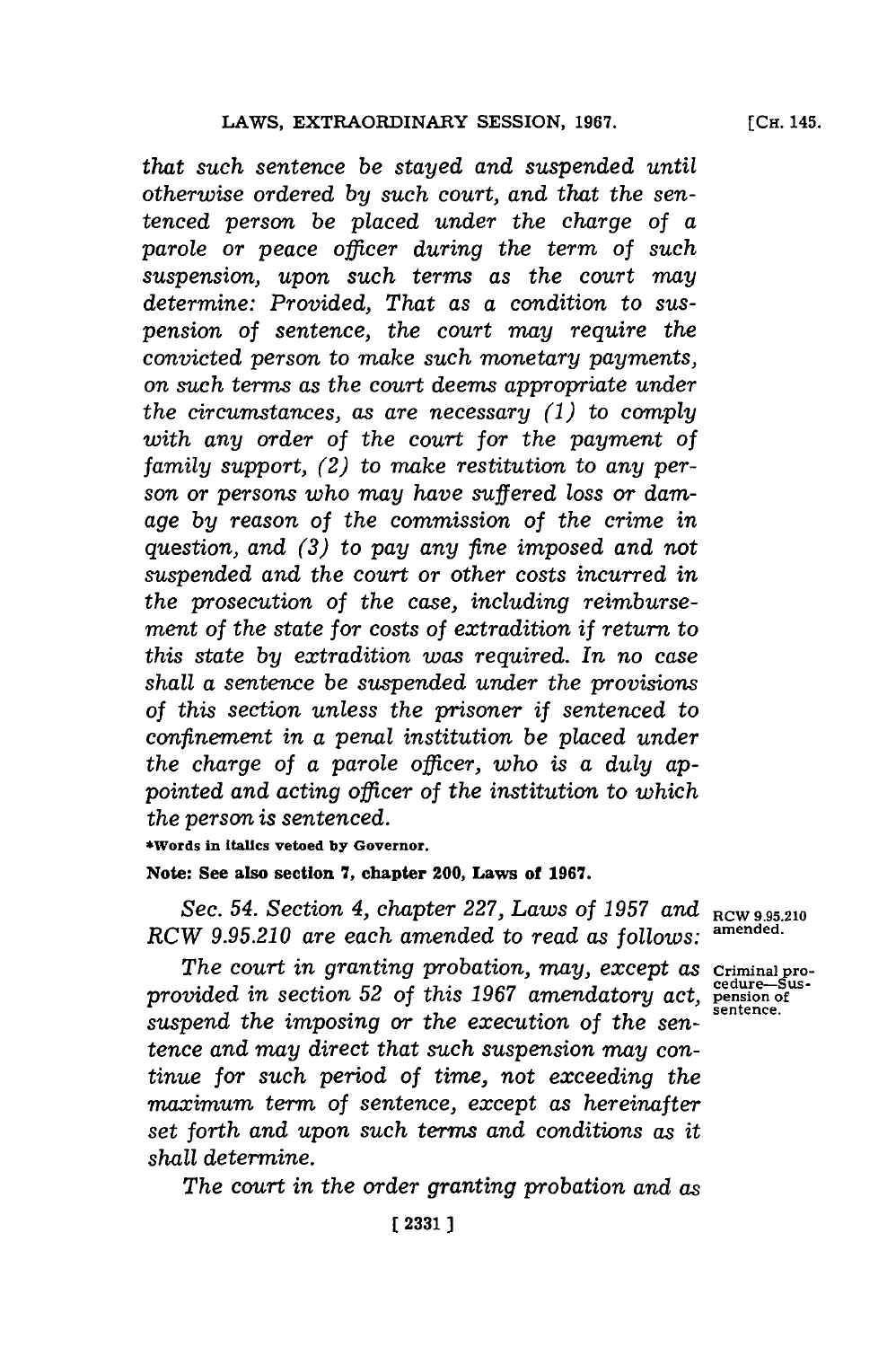Criminal pro-<br>cedure-Sus-

**criminal pro-** *a* condition thereof, may in its discretion imprison cedure-Sus-<br>pension of the defendant in the equation is il for a newled not pension of the defendant in the county jail for a period not *exceeding one year or may fine defendant any sum not exceeding one thousand dollars plus the costs of the action, and may in connection with such probation impose both imprisonment in the county jail and fine and court costs. The court may also require the defendant to make such monetary payments, on such terms as it deems appropriate under the circumstances, as are necessary (1) to comply with any order of the court for the payment of family support, (2) to make restitution to any person or persons who may have suffered loss or damage by reason of the commission of the crime in question, and (3) to pay such fine as may be imposed and court costs, including reimbursement of the state for costs of extradition if return to this state by extradition was required, and may require bonds for the faithful observance of any and all conditions imposed in the probation. The court shall order the probationer to report to the board of prison terms and paroles or such officer as the board may designate and as a condition of said probation to follow implicitly the instructions of the board of prison terms and paroles. The board of prison terms and paroles will promulgate rules and regulations for the conduct of such person during the term of his probation.*

**\*Words in italics vetoed by Governor.**

**Note: See also section 16, chapter 134 and section 8, chapter 200, Laws of 1967.**

**amended.**

**RCW4620.270** Sec. **55.** Section 46.20.270, chapter 12, Laws of **1961** as amended **by** section 22, chapter 121, Laws of **1965** extraordinary session and RCW 46.20.270 are each amended to read as follows:

> **(1)** Whenever any person is convicted of any offense for which this title makes mandatory the suspension or revocation of the driver's license of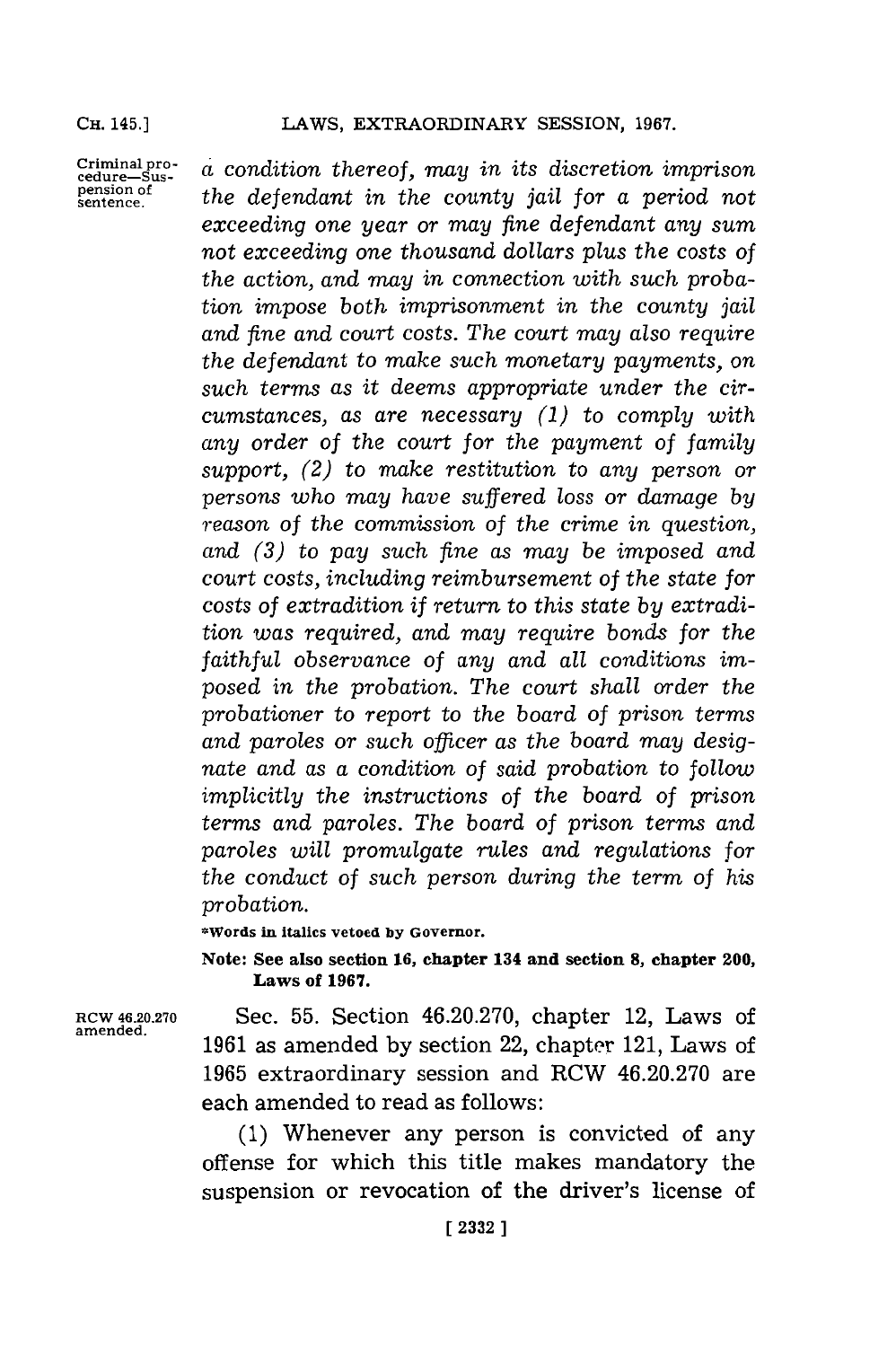such person **by** the department, the privilege of the **Driver's license -Suspension** person to operate a vehicle is suspended until the **or revocation** department takes the action required **by** this chapter, and the court in which such conviction is had shall forthwith secure the immediate forfeiture of the driver's license of such convicted person and immediately forward such driver's license to the department, and on failure of such convicted person to deliver such driver's license the judge shall cause such person to be confined for the period of such suspension or revocation or until such driver's license is delivered to such judge: *Provided,* That in the event such convicted person shall testify that he does not and at the time of the offense did not have a current and valid vehicle driver's license, then the judge shall cause such person to be charged with the operation of a motor vehicle without a current and valid driver's license and on conviction punished as **by** law provided, and the department shall not issue a driver's license to such persons during the period of such suspension or revocation: *Provided, also,* That in the event that the driver's license of such convicted person has been lost or destroyed and such convicted person shall make an affidavit to that effect, sworn to before the judge, he shall not be so confined, but the department shall not issue or reissue a driver's license for such convicted person during the period of such suspension or revocation: *Provided,* That perfection of notice of appeal shall stay the execution of sentence including the suspension and/or revocation of the driver's license.

(2) Every court having jurisdiction over offenses committed under this chapter, or any other act of this state or municipal ordinance adopted **by** a local authority regulating the operation of motor vehicles on highways, shall forward to the department within ten days an abstract of court record in the form prescribed **by** rule of the supreme court,

**[CH.** 145.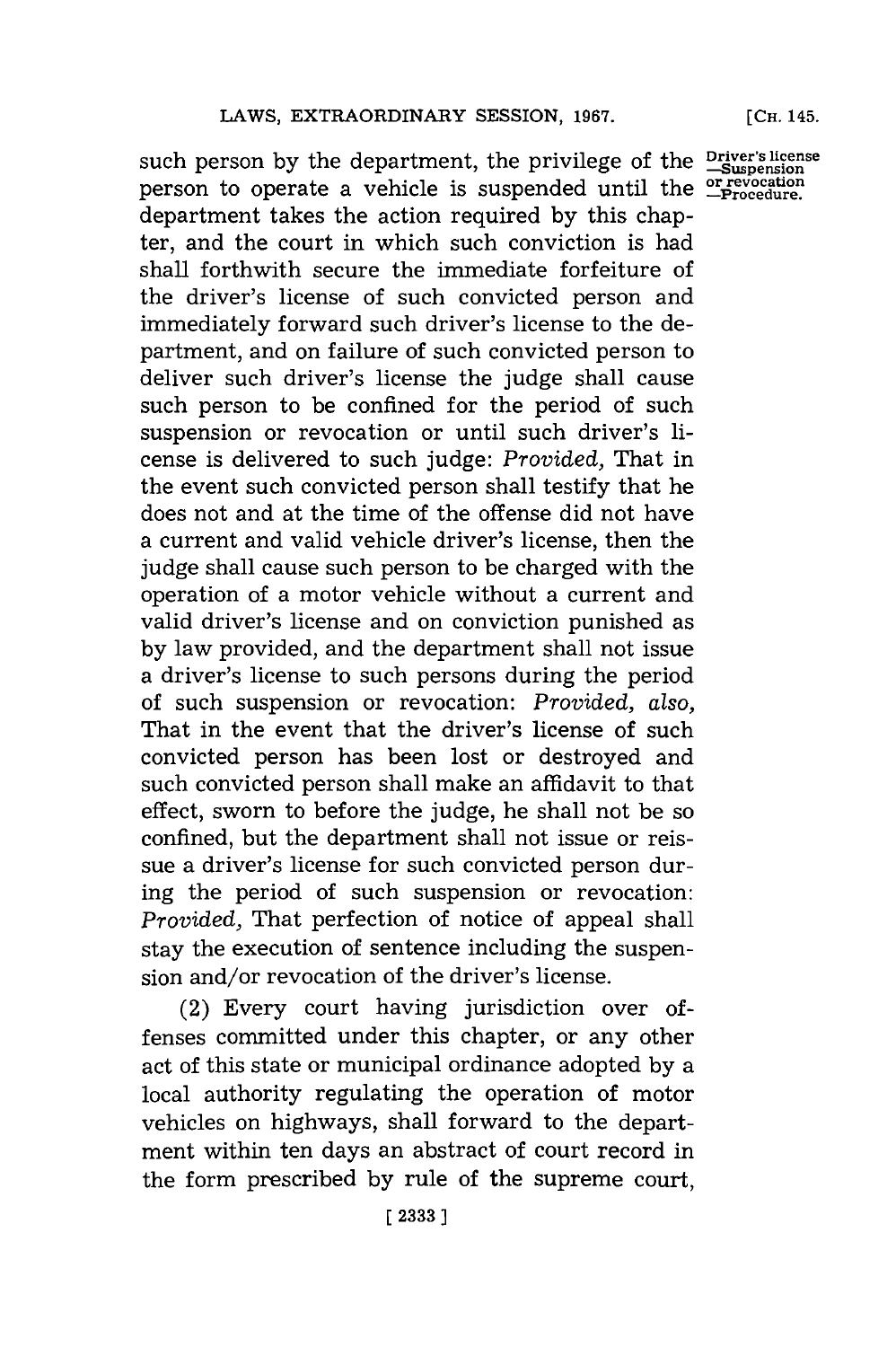**Driver's license -Suspension or revocation -Procedure.**

showing the conviction of any person in said court for a violation of any said laws other than regulations governing standing or parking, and may recommend the suspension of the driver's license of the person so convicted.

**(3)** For the purposes of Title 46 the term "conviction" shall mean a final conviction in either a state or municipal court. An unvacated forfeiture of bail or collateral deposited to secure a defendant's appearance in court, the payment of a fine, a plea of guilty or a finding of guilt on a traffic law violation charge, shall be equivalent to a conviction, under Title 46 regardless of whether the imposition of sentence is deferred or the penalty is suspended.

**State com-**<br>mission on<br>**equipment**<br>**Members.** 

RCW **46.37.005** Sec. **56.** Section **46.37.005,** chapter 12, Laws of amened. **1961** as amended **by** section 49, chapter **32,** Laws of **1967** and RCW **46.37.005** are each amended to read as follows:

> There is hereby constituted a state commission on equipment which shall consist of the director of the department of motor vehicles, the chief of the Washington state patrol, and the director of the department of highways. The chief of the Washington state patrol shall act as the chairman of the state commission on equipment. He shall appoint a person under his supervision to act as secretary of the state commission on equipment who shall be responsible for the issuance of rules and regulations adopted **by** the commission and the issuance of certificates of approval for vehicle equipment requiring approval.

> In addition to those powers and duties elsewhere granted **by** the provisions of this title the state commission on equipment shall have the power and the duty to adopt, apply and enforce such reasonable rules and regulations **(1)** relating to proper types of vehicles or combinations thereof for hauling passengers, commodities, freight and supplies, (2) relating to vehicle equipment, and **(3)** relating to the en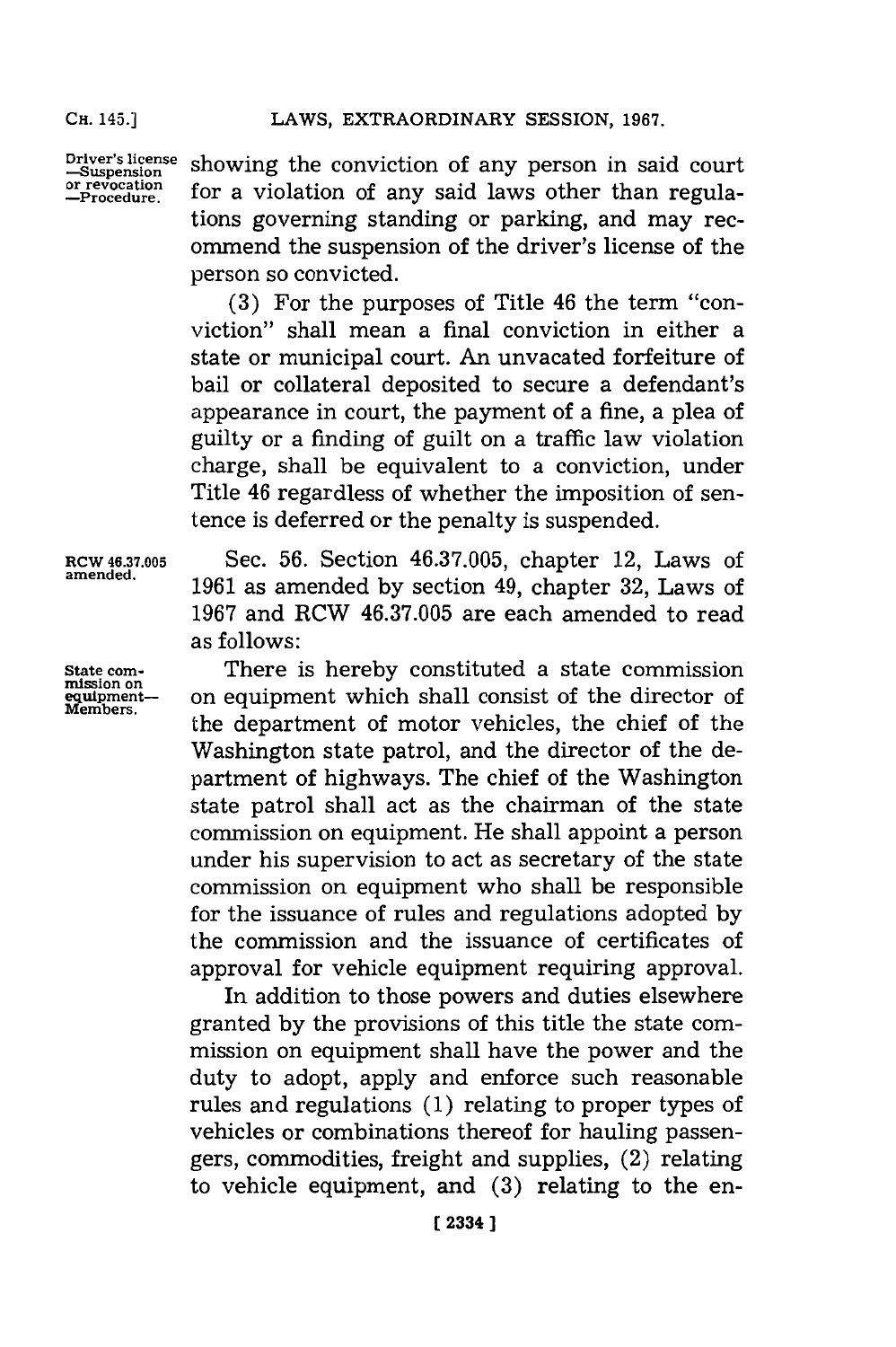forcement of the provisions of this title with regard to vehicle equipment, as may be deemed necessary for the public welfare and safety in addition to but not inconsistent with the provisions of this title.

The state commission on equipment is authorized to adopt **by** regulation, federal standards relating to motor vehicles and vehicle equipment, issued pursuant to the National Traffic and Motor Vehicle Safety Act of **1966,** or any amendment to said act, notwithstanding any provision in Title 46 RCW inconsistent with such standards. Federal standards adopted pursuant to this section shall be applicable only to vehicles manufactured in a model year following the adoption of such standards.

# **Note: See also section 49, chapter 32, Laws of 1967.**

Sec. **57.** Section **3,** chapter 204, Laws of **1963** and **RCW 46.38.030** RCW 46.38.030 are each amended to read as follows:

Pursuant to Article V (e) of the vehicle equip-<br>
ment Multi-<br>
state State Compact it is the intention of this state Compact<br>
<sup>--Rules</sup> and ment safety compact it is the intention of this state State Compact<br>and it is hereby provided that any rule regulation regulation. and it is hereby provided that any rule, regulation, **regulation.** or code issued **by** the vehicle equipment safety commission in accordance with Article V of the compact shall take effect when issued in accordance with the Administrative Procedure Act **by** the state commission on equipment.

Sec. 58. Section 15, chapter 155, Laws of 1965 RCW 46.61.100 extraordinary session and RCW 46.61.100 are each amended to read as follows:

**(1)** Upon all roadways of sufficient width a ye- **Rules of the** hicle shall be driven upon the right half of the roadway, except as follows: **ceptions.**

(a) When overtaking and passing another vehicle proceeding in the same direction under the rules governing such movement;

**(b)** When an obstruction exists making it necessary to drive to the left of the center of the highway; provided, any person so doing shall yield the

Rules of the<br>road—Driving<br>on right side<br>of road—Ex-<br>ceptions.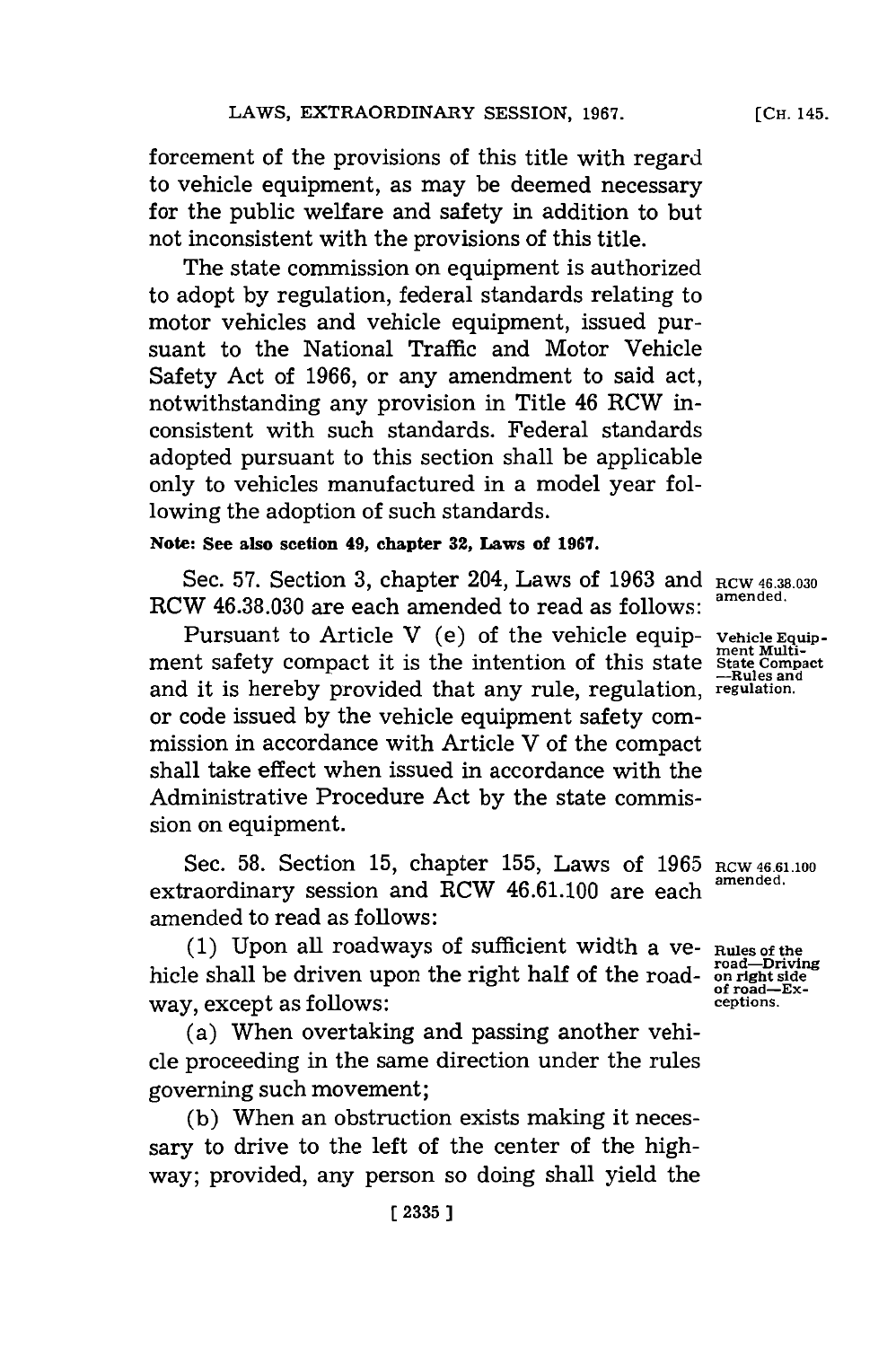**Rules of the road-Driving on right side of road-Exceptions.**

right of way to all vehicles traveling in the proper direction upon the unobstructed portion of the highway within such distance as to constitute an immediate hazard;

(c) Upon a roadway divided into three marked lanes for traffic under the rules applicable thereon; or

**(d)** Upon a roadway designated and signposted for one-way traffic.

(2) Upon all roadways any vehicle proceeding at less than the speed of the general flow of traffic at the time and place and under the conditions then existing, shall be driven in the right-hand lane then available for traffic, or as close as practicable to the right-hand curb or edge of the roadway, except when overtaking and passing another vehicle proceeding in the same direction or when preparing for a left turn at an intersection, exit, or into a private road or driveway when such left turn is legally permitted.

**(3)** Upon any roadway having four or more lanes for moving traffic and providing for two-way movement of traffic, no vehicle shall be driven to the left of the center line of the roadway, except when authorized **by** official traffic control devices designating certain lanes to the left side of the center of the roadway for use by traffic not otherwise permitted to use such lanes, or except as permitted under subsection **(1) (b)** hereof.

**New section.**

**Motor vehicle** motor venicle<br> **fuel tax---Re-**<br> **fund—Foreig diplomatic and consular offi- cers.**

Sec. **59.** There is added to chapter **15,** Laws of **1961** and to chapter **82.36** RCW a new section to read as follows:

Every employee of a foreign government, including foreign diplomatic and consular officers, shall receive a refund of the amount of the motor vehicle fuel tax paid on each gallon of motor vehicle fuel used, whether such vehicle fuel tax has been paid either directly to the vendor from whom the motor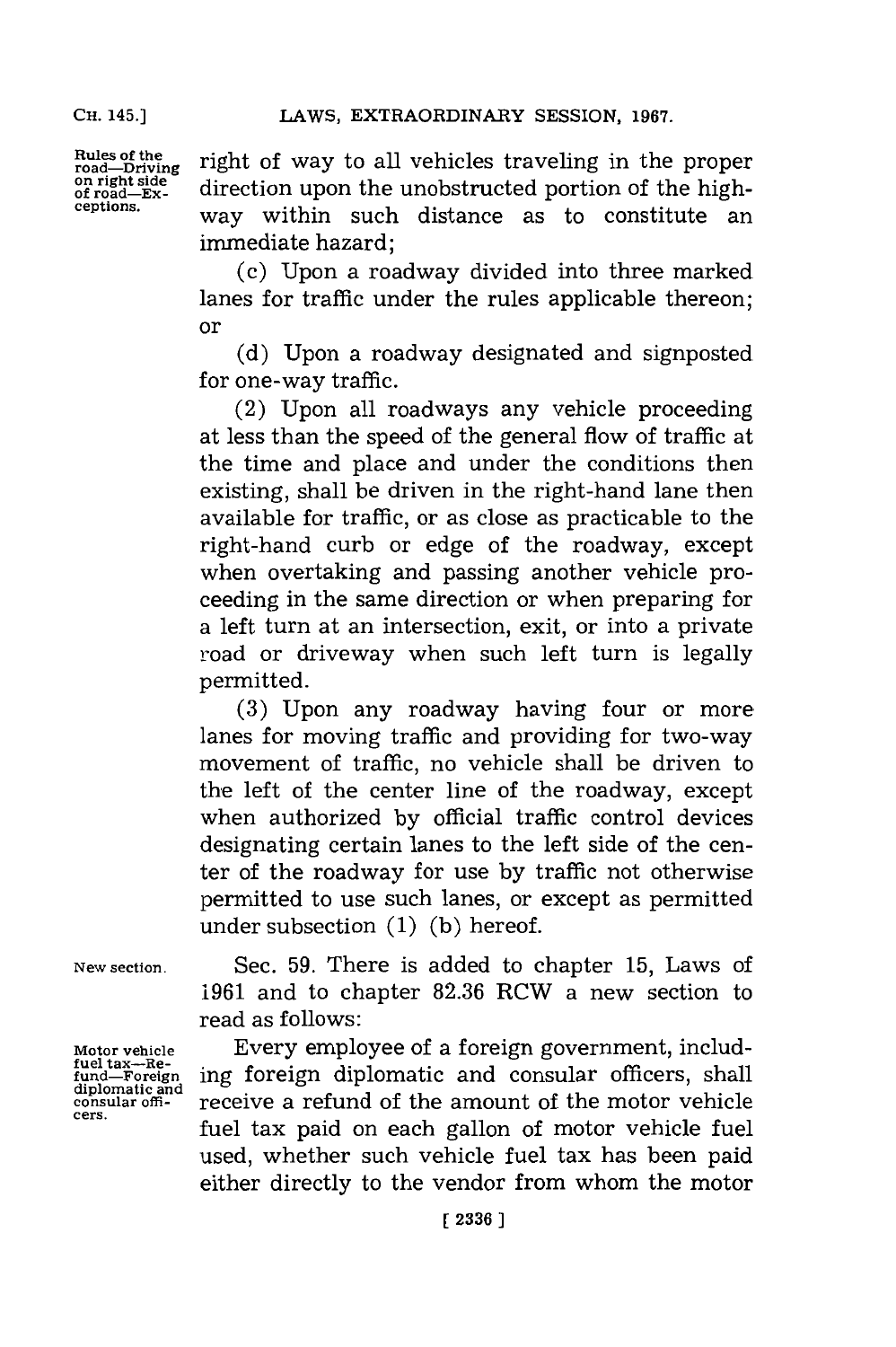vehicle fuel was purchased or indirectly **by** adding the amount of such tax to the price of such fuel.

For the purposes of this section "employee of a foreign government" shall mean every person who is regularly employed **by** any foreign govermnent who is not a citizen of the United States. The exemption hereby granted such employees shall be allowed only if the government represented grants an equivalent exemption to employees of the United States performing similar services in such country. No refund shall be allowed unless and until the claimant has complied with the provisions of RCW **82.36.310** and **82.36.330.**

Sec. 60. There is added to chapter 12, Laws of New section. **1961** and to chapter 46.16 RCW a new section to read as follows:

**All** vehicle license number plates issued after **License plates** January 1, 1968, or such earlier date as the director **plates**. may prescribe with respect to plates issued in any county, shall be treated with refiectorized materials designed to increase the visibility and legibility of such plates at night. In addition to all other fees prescribed **by** law, there shall be paid and collected for each vehicle license number plate treated with such materials, the sum of fifty cents and for each set of two plates, the sum of one dollar: *Provided, however,* One plate is available only to those vehicles that **by** law require only one plate. Such fees shall be deposited in the motor vehicle fund.

Sec. 61. Section 46.44.030, chapter 12, Laws of  $_{\text{RCW }46.44.030}$ <br>
Stas last amended by section 52, chapter 2, Laws amended. **1961** as last amended **by** section **52,** chapter **3,** Laws **amended.** of **1963** extraordinary session and RCW 46.44.030 are each amended to read as follows:

It is unlawful for any person to operate upon the **Maximum**<br>It is unlawful for any person to operate upon the *Maximum* public highways of this state any vehicle having an overall length, with or without load, in excess of thirty-five feet, except that an auto stage shall not exceed an overall length, inclusive of front and rear

**[ 2337** ]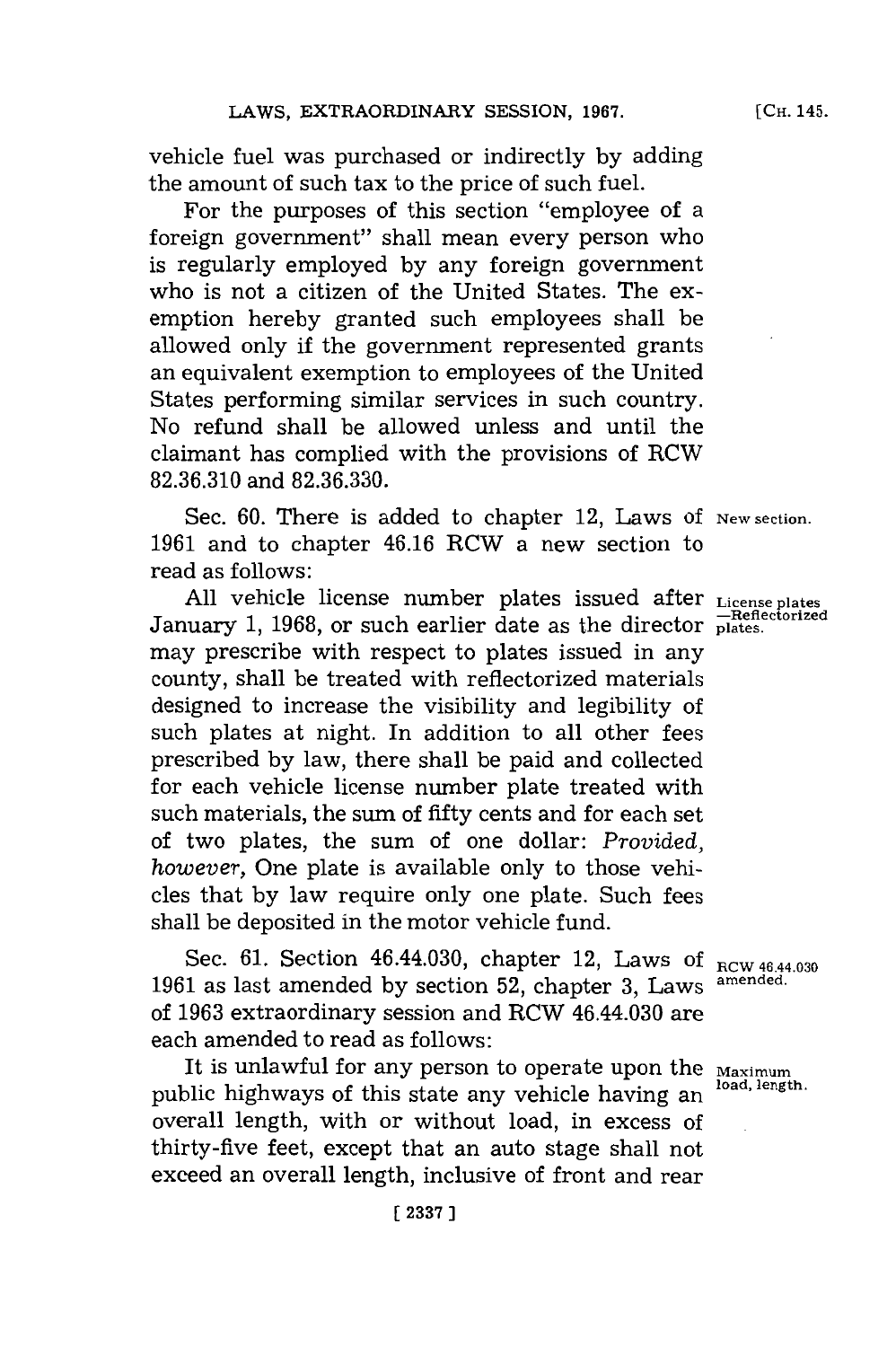Maximum bumpers, of forty feet, but the operation of any such auto stage upon the public highways shall be limited as determined **by** the state highway commission.

> It is unlawful for any person to operate on the highways of this state any combination of vehicles which contains a vehicle of which the permanent structure is in excess of forty feet.

> It is unlawful for any person to operate upon the public highways of this state any combination consisting of a nonstinger steered tractor and semitrailer which has an overall length in excess of sixty feet without load or in excess of sixty-five feet with load.

> It is unlawful for any person to operate on the highways of this state any combination consisting of a truck and trailer, or any lawful combination of three vehicles, with an overall length, with or without load, in excess of sixty-five feet, or a combination consisting of a tractor and a stinger steered semitrailer which has an overall length in excess of sixty-five feet without load or in excess of seventy feet with load.

> "Stinger steered" as used in this section shall mean a tractor and semitrailer combination which has the coupling connecting the semitrailer to the tractor located to the rear of the center line of the rear axle of the tractor.

> These length limitations shall not apply to vehicles transporting poles, pipe, machinery or other objects of a structural nature which cannot be dismembered and operated **by** a public utility when required for emergency repair of public service facilities or properties but in respect to night transportation every such vehicle and load thereon shall be equipped with a sufficient number of clearance lamps on both sides and marker lamps upon the extreme ends of any projecting load to clearly mark the dimensions of such load.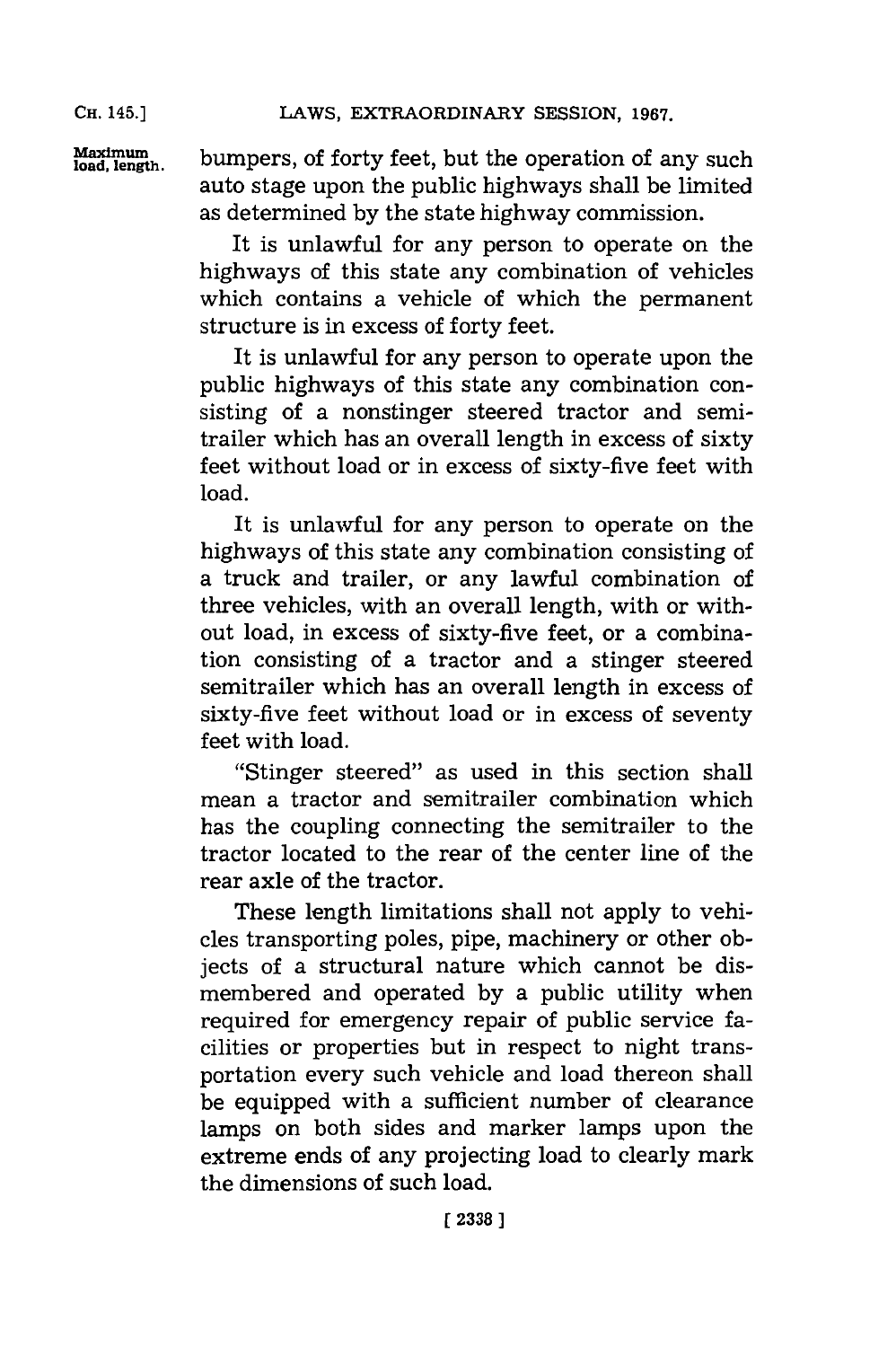**[Сн. 145.** 

Sec. **62.** There is added to chapter 12, Laws of **New section. 1961** and to chapter 46.44 RCW a new section to read as follows:

Subject to such terms and conditions as it shall **Permits** for consider proper and on such highways as it shall **overweight** deem suitable, and when it finds it to be in the **Fees.** public interest, the state highway commission may **by** special permit authorize the operation of vehicles and combinations of vehicles other than school buses which exceed the restrictions set forth in RCW 46.44.010, 46.44.020, 46.44.030 and 46.44.036. The fee for such permits shall be those set forth in RCW 46.44.094, as amended.

Sec. **63.** Section **36.88.220,** chapter 4, Laws of **1963 RCW 36.88.220** and RCW 36.88.220 are each amended to read as **follows:**

**All** counties may establish a fund for the purpose **County road** of guaranteeing to the extent of such fund and in **guaranty** fund<br>—Investment. the manner hereinafter provided, the payment of its road improvement district bonds and warrants issued to pay for any road improvement ordered under this chapter. If the board of county commissioners shall determine to establish such fund it shall be designated **........** county road improvement guaranty fund" and from moneys available for road purposes such county shall deposit annually in said guaranty fund such sums as may be necessary to establish and maintain a balance therein equal to at least five percent of the outstanding obligations guaranteed thereby and to make necessary provision in its annual budget therefor. The moneys held in the guaranty fund may be invested in obligations of the government of the United States or of this state.

*Sec. 64. Section 15, chapter 96, Laws of 1961* and **RCW47.42.150** *RCW 4 7.42.150 are each amended to read as fol-* **amended.** *lows:*

*The joint fact-finding committee on highways,*

**[I 2339 3**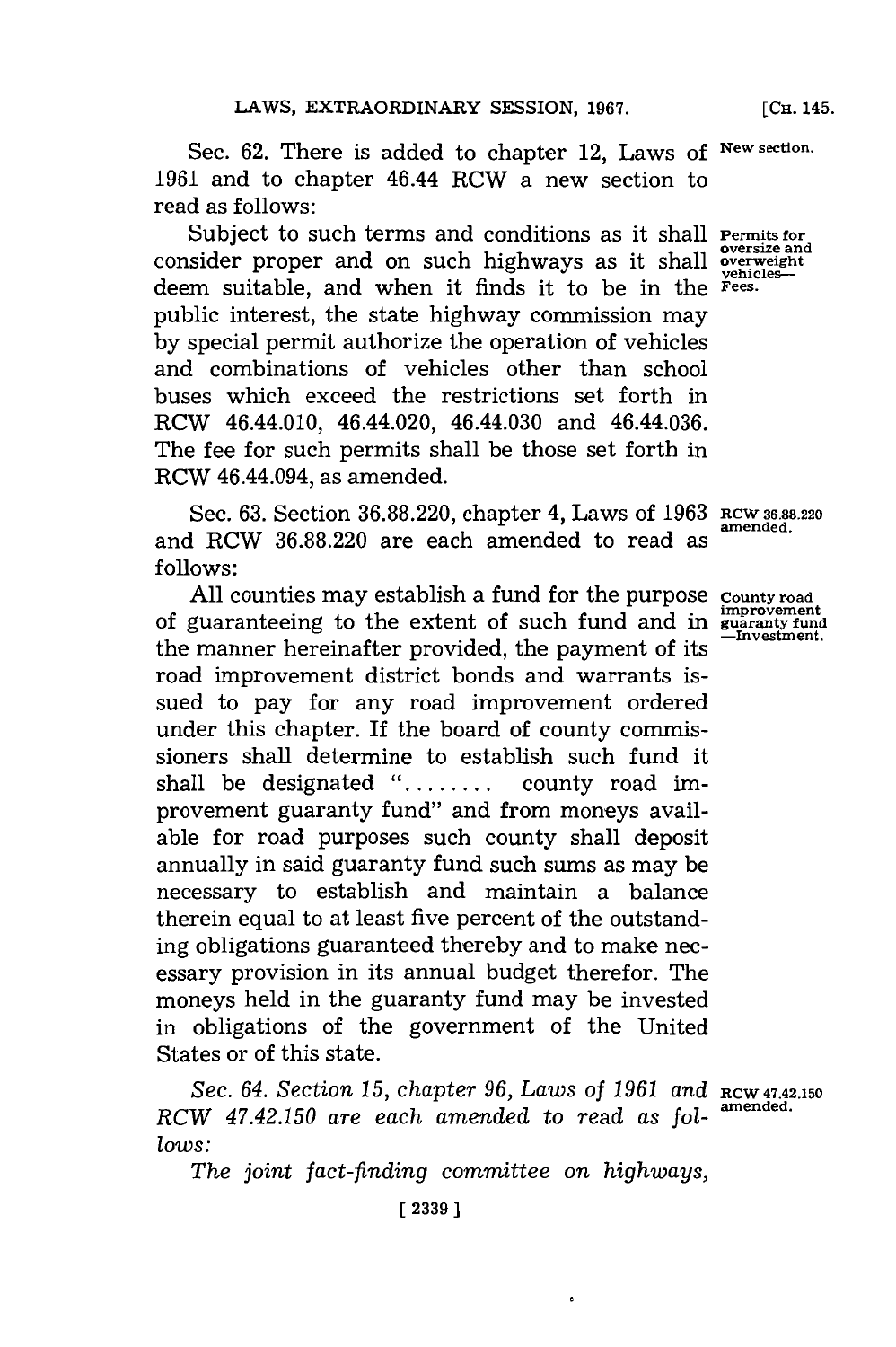**ards for out-**

Joint commit-<br> *tee* on high-<br> *x*<sup>ay</sup> – *study* – *study* the application of the federal standards to the<br> **Federal stand-Federal stand-** *sudy the* appiato *of th&e federal standards* to *the* ards for out-<br>door advertising upon the interstate<br>tising.<br>interval and the interval of Washington and outfield **tising.** *highways within the state of Washington and criteria for the establishment of additional scenic areas upon any state highway upon which outdoor advertising shall be regulated, and report to the 1963 legislature thereon.*

> **NOTE: The above section was amended by the Legislature but such action was nulified by the Governor's veto of this section. See page 2351 for Governor's explanation.**

Rcw **35.95.020** Sec. **65.** Section 2, chapter **111,** Laws of **1965** extraordinary session and RCW **35.95.020** are each amended to read as follows:

**Public trans-** The following terms, however used or referred to **tems in cities** in this chapter, shall have the following meanings, of the 1st class<br>
—Definitions, unless a different meaning is required by the conunless a different meaning is required by the context:

> **(1)** "Corporate authority" shall mean the council or other legislative body of a municipality.

> (2) "Municipality" shall mean any incorporated city of the first, second or third class in the state.

> **(3)** "Person" shall mean any individual, firm, partnership, corporation, company, association, joint stock association, school district or political subdivision of the state, fraternal, benevolent, religious or charitable society, club or organization, and shall include any trustee, receiver, assignee, or other person acting in a similar representative capacity. The term "person" shall not be construed to include the United States nor the state of Washington.

Fubite trans-<br>portation sys-<br>tems---Excise<br>tax--Collec-<br>tion of tax.

RCW **35.95.030** Sec. **66.** Section **5,** chapter **111,** Laws of **1965** extraordinary session and RCW 35.95.050 are each amended to read as follows:

**Public trans-** The tax levied under the provisions of RCW **portation sys- temns-Excise 35.95.040** shall be billed and collected at such times **tion of tax,** and in the manner fixed and determined **by** the corporate authorities in an ordinance levying the

**portation sys-**

**amended.**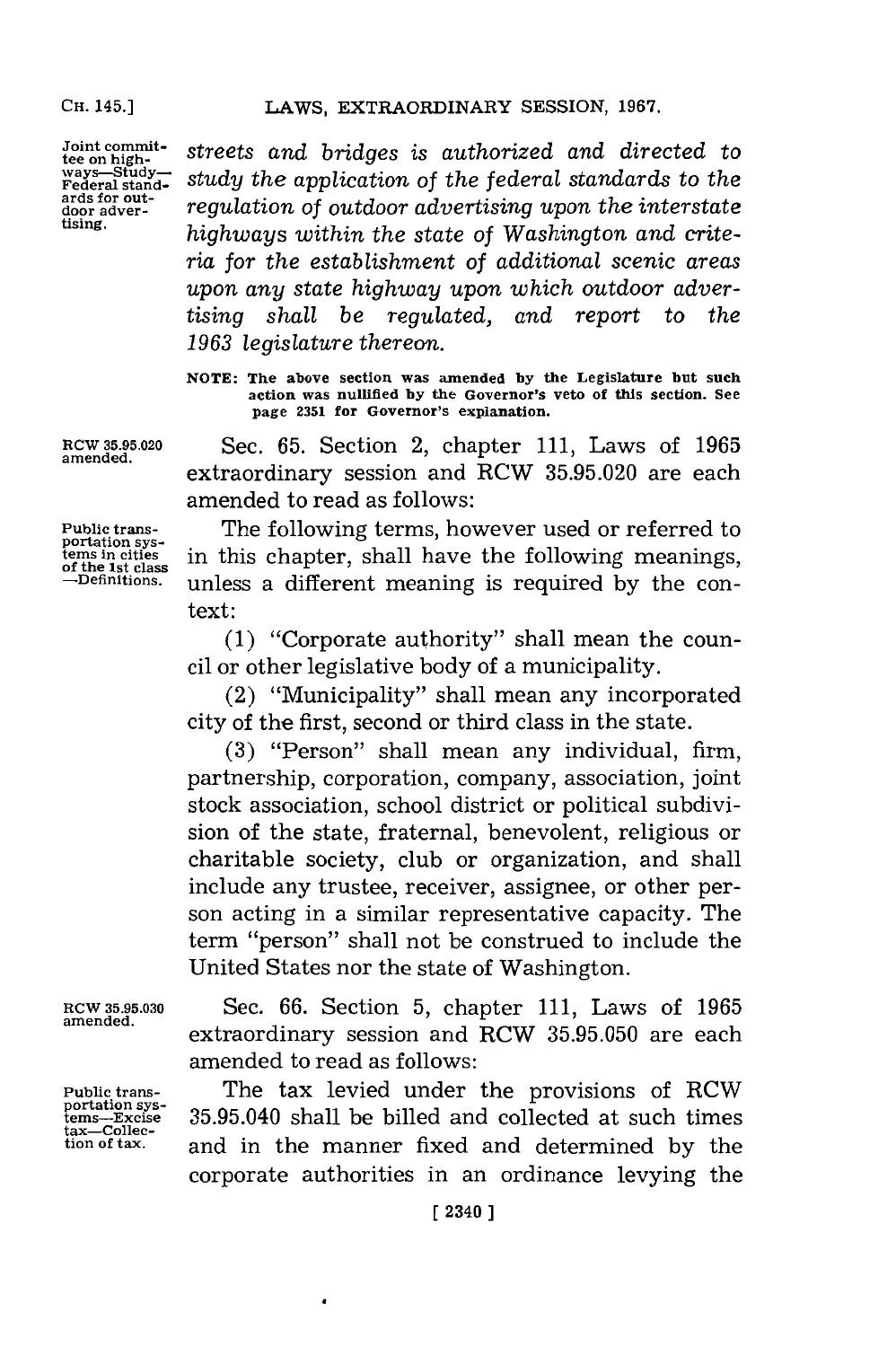*tax: Provided,* That the tax shall be designated and identified as a tax to be used solely for the operation, maintenance, and capital needs of the municipally owned or leased and municipally operated public transit system: *And provided further,* That the corporate authorities may in connection with municipally owned or leased transit systems enter into contracts covering the operation and maintenance of such systems, including the employment of personnel.

Sec. **67.** The corporate authorities of a municipal- **Excise tax on** ity adopting an ordinance for the levy and collection **public trans-**<br>of an excise tax or additional tax as provided in **erg-**-effect-RCW **35.95.040** may refer such ordinance to the voters of the municipality before making such ordinance effective.

Sec. **68.** Section **35,** chapter **3,** Laws of **1963** ex- RCW 44.40.010 traordinary session as amended by section 64, chapter **170,** Laws of **1965** extraordinary session and RCW 44.40.010 are each amended to read as follows:

The joint fact-finding committee on highways,  $Joint$  committee on streets, and bridges originally created by chapter **highways-111,** Laws of 1947, is hereby recreated and renamed **Appointment.** the joint committee on highways. The renaming of said committee shall not affect any powers vested in it or its duties imposed upon it **by** any other statute. **All** appropriations made to the committee under its former name shall continue to be available to said committee as renamed, the joint committee on highways. The committee shall consist of eleven senators to be appointed **by** the president of the Senate and twelve members of the House of Representatives to be appointed **by** the speaker thereof. **A** list of appointees shall be submitted before the close of each regular legislative session or extraordinary session following a regular session for confirmation of Senate members, **by** the Senate, and House mem-

**[CH.** 145.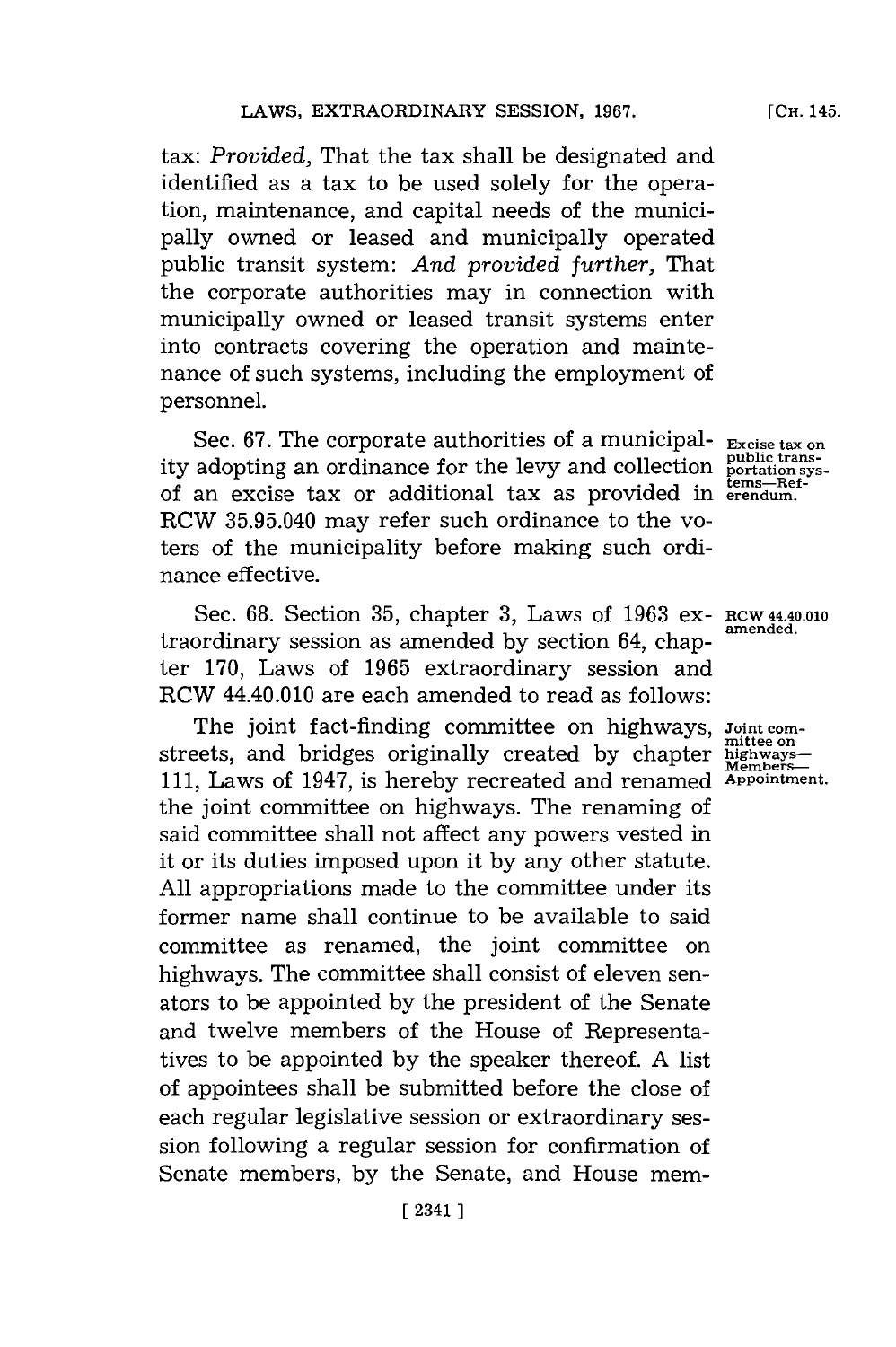bers, **by** the House. Vacancies occurring shall be filled **by** the appointing authority.

**Joint corn-** Sec. **69.** The joint committee on highways is aumittee on<br>highways—<br>studies and to report its findings and recommenda-<br>report to 1969 studies and to report its findings and recommenda-<br>Legislature. studies and to report its findings and recommendations in connection therewith to the 1969 legislature prior to its convening:

> **(1) A** comprehensive review of personnel policies of the department of highways and the highway personnel board. The joint committee shall specifically examine the assignment of personnel responsibilities between the state highway commission and the highway personnel board. The committee shall further develop its recommendation as to whether or not the highway personnel system should be integrated with the state department of personnel.

> (2) **A** study of the factors affecting the location of manufacturing industries including labor requirements and the concentration of population. The committee shall consider factors which may motivate industry to locate in rural areas and the impact of such possible industrial development on the state's highway transportation system.

> **(3) A** reexamination of the existing county gas tax allocation formula.

> (4) **A** continuation of the cost allocation study including a thorough evaluation of the department of highways cost allocation report of February **1967.**

> **(5) A** study of existing laws relating to highway construction and maintenance contracts. This study shall compare the economic size of construction contracts with the size of contracts currently being awarded and shall determine the effect of highway department contracting policy on Washington's construction industry.

> **(6) A** study to improve the legal procedures for the disposition of abandoned vehicles.

**(7) A** traffic engineering study to determine the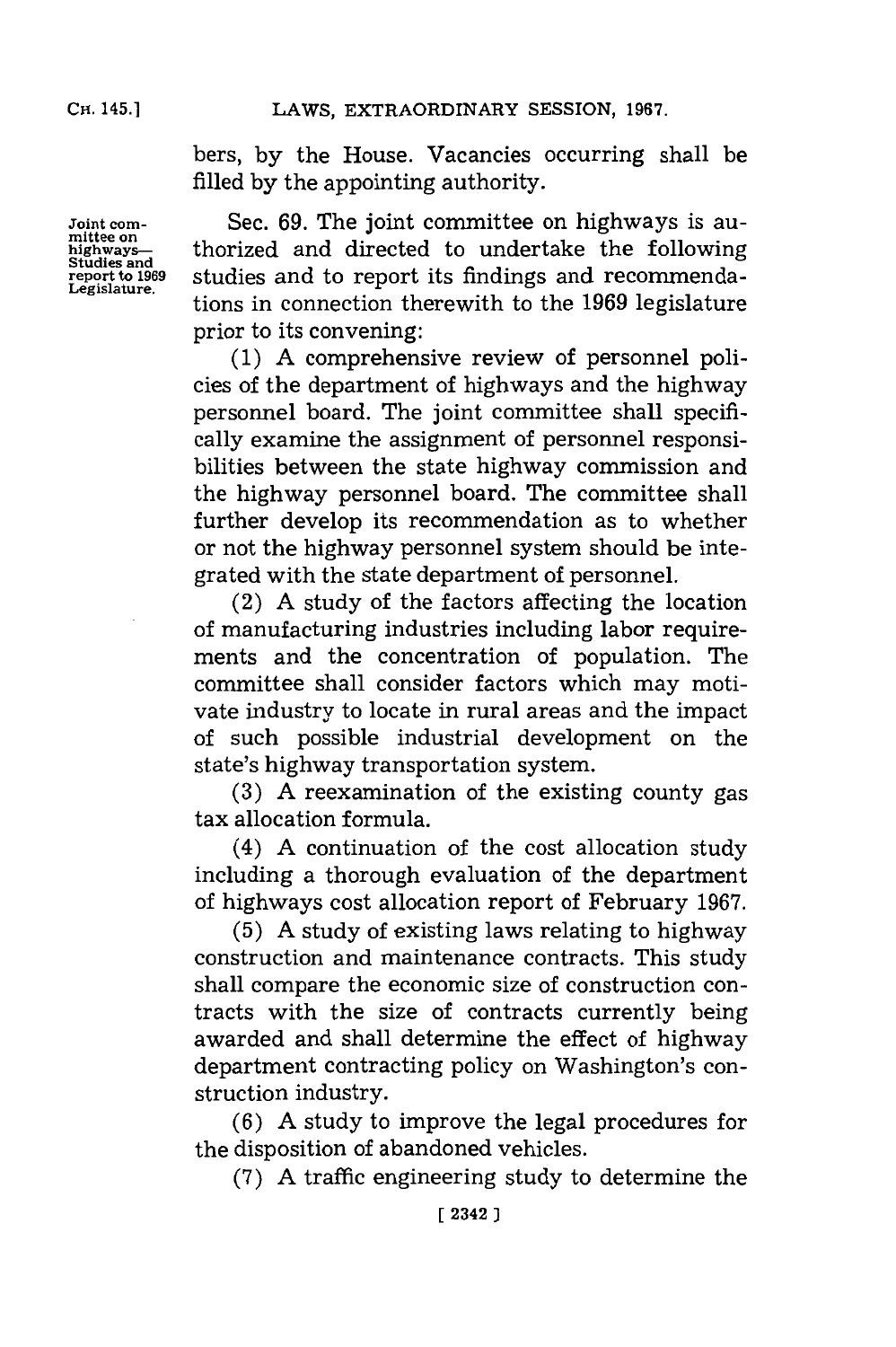most efficient and the safest method of providing left turn facilities in highways. This study shall include a consideration of the economic impact upon commercial establishments resulting from the erection of center line barriers precluding left turns.

**(8) A** comprehensive study of the department of highways budgeting procedures including an examination of the feasibility of utilizing performance standards.

**(9)** The development of a policy for the state of Washington regarding the most desirable federal-aid highway program following the completion of the interstate system of highways.

**(10) A** comprehensive study of highway safety including careful development of legislation necessary to comply with federal highway safety standards.

**(11) A** study of federal highway beautification standards including the development of legislation necessary to comply with federal standards.

(12) **A** study, analysis and report on the financing of the cost of installation and maintenance of protective signal devices at highway-railroad grade crossings, said committee to give consideration to the report of the Interstate Commerce Commission dated January 22, 1964, regarding "Prevention of Rail-Highway Grade-Crossing Accidents Involving Railway Trains and Motor Vehicles".

**(13) A** comprehensive study relating to the organizational structure of a department of transportation. The study shall consider the proper role of the state in planning, constructing, operating and coordinating highway, mass transit, water and air transportation facilities. The study shall analyze transportation functions now performed **by** the various state agencies and shall develop a recommendation for the combination of all proper state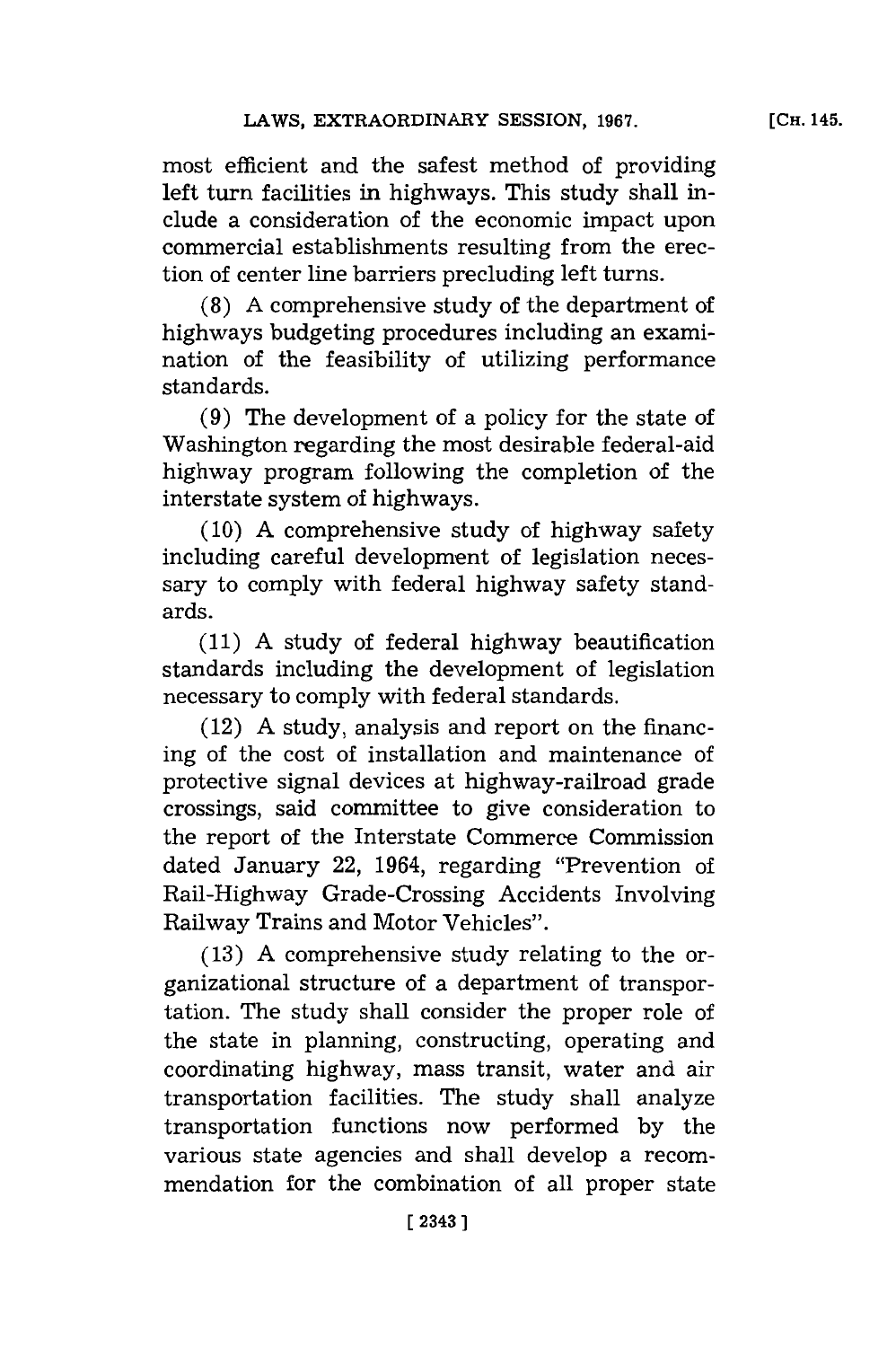transportation functions within a department of transportation.

Joint com-  $(14)$  A study of the feasibility of the exchange highways-<br>Studies and between states of audit information relating to the **report to 1969** proper payment of fuel taxes and other motor vehicle taxes **by** interstate motor carriers for the purpose of reducing duplicate audits **by** the several states.

**Joint com-** Sec. 70. The joint committee on highways is au-<br>mittee on highways-<br>highways-<br>**highway highway** classification needs adequacy of existing **studies,** highway classification, needs, adequacy of existing highways laws, and financing for highway transportation, including:

> **(1) A** functional systems classification of all state highways, county roads and city streets, including identification of those sections that should be developed as a state-wide plan of freeways and expressways, regardless of current jurisdiction.

> (2) **A** forecast of the public road and street needs of the state, the counties, and the cities for a twenty year period.

> **(3)** An estimate of the costs of such highway needs and an outline of the alternative means of financing the same.

> (4) Alternative methods for assignment of responsibility and an equitable financial plan for each.

> **(5) A** study of existing highway laws to evaluate their adequacy.

> These studies shall be conducted with such participation **by** the Washington state highway commission as may be necessary to qualify for federal aid planning funds. The studies shall be completed **by** November **15, 1968.**

Joint com-<br>mittee on Sec. 71. There is hereby appropriated from the mittee on<br>highways—<br>Appropriation. motor vehicle fund to the joint committee on highways for the biennium ending June 30, 1969, the sum of seventy-five thousand dollars.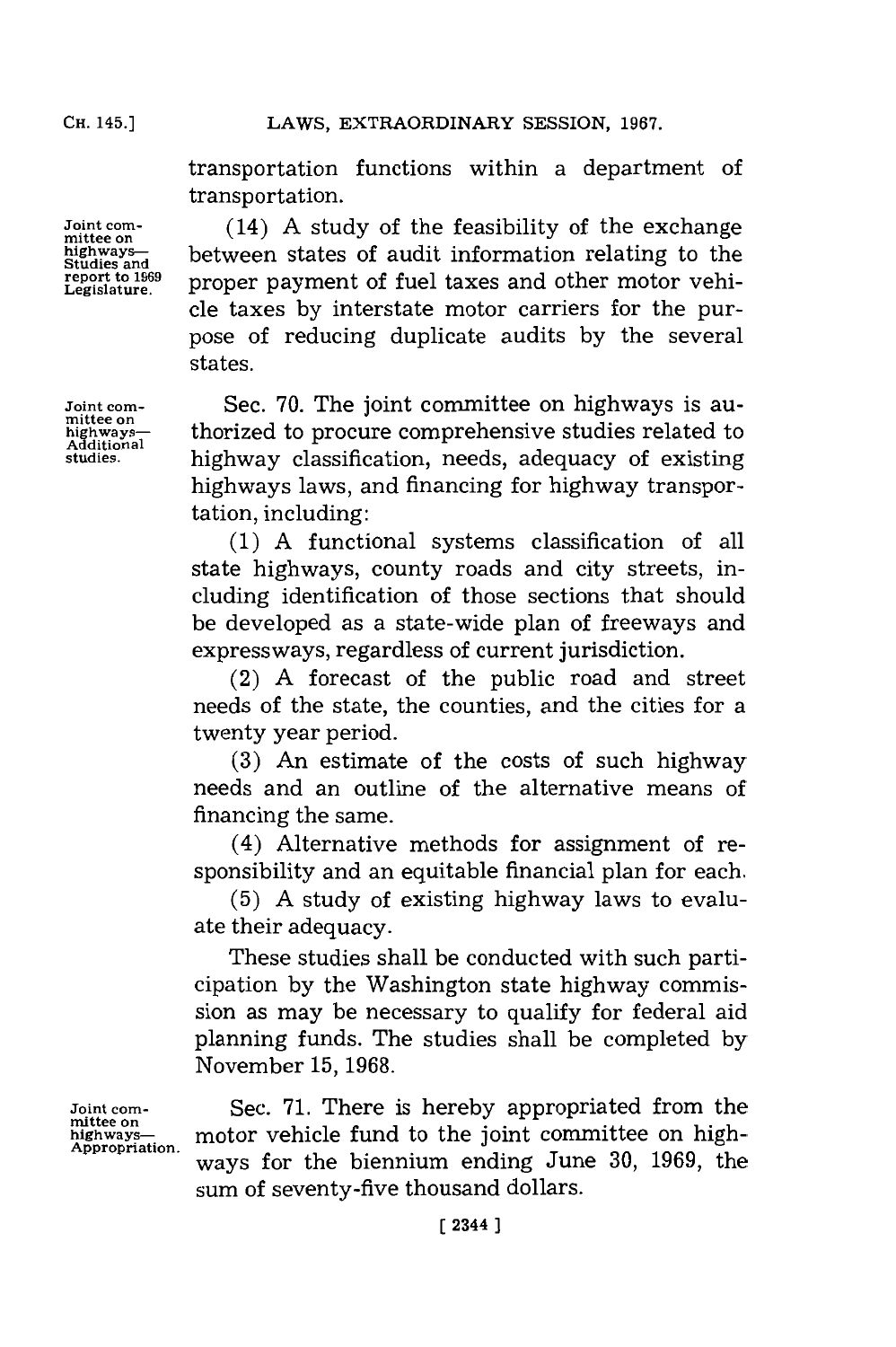Sec. 72. The joint committee on highways and *Joint com-*<br>Washington state highway commission, prior to highwaysthe Washington state highway commission, prior to the Washington state highway commission, prior to  $\frac{1}{360}$ ,  $\frac{1}{20}$ ,  $\frac{1}{360}$ ,  $\frac{1}{300}$ , shall jointly conduct a study of  $\frac{1}{60}$  verpasses. the need for and cost of the construction of two pedestrian overpasses in Kitsap county, as follows:

(a) Over **P.S.H.** No. 21 (S.R. **3)** in the vicinity of Silverdale at a location to be determined upon consultation with the board of directors of the central Kitsap school district; and

**(b)** In the city of Bremerton over Wheaton Way **(S.S.H.** 21B, S.R. **303)** between Sheridan Road and Sylvan Way, at a location to be determined upon consultation with the engineering department of the city of Bremerton.

Sec. **73.** If any provision of this **1967** amendatory **Severability.** act, or its application to any person or circumstance is held invalid, the remainder of the act, or the application of the provision to other persons or circumstances is not affected.

Sec. 74. The joint committee on highways is au- Renton pedes-Sec. 74. The joint committee on highways is au-<br>thorized and directed to investigate and determine pass study. the desirability of authorizing a feasibility study of constructing a pedestrian overpass on state highway FAT 405 in the vicinity of the north Renton interchange in the city of Renton.

Sec. 75. Section 82.36.020, chapter 15, Laws of RCW 82.36.020 **1961** as last amended **by** section 2, chapter **amended. [83]** (House Bill No. **595),** Laws of **1967** extraordinary session and RCW **82.36.020** are each amended to read as follows:

Every distributor shall pay, in addition to any **Motor vehicle**<br>ler taxes provided by law, an excise tax to the --Allocation other taxes provided by law, an excise tax to the  $\frac{4\text{m}}{\text{Allotator}}$  and  $\frac{4\text{m}}{\text{of producted}}$ . director of nine cents for each gallon of motor vehicle fuel sold, distributed, or used **by** him in the state as well as on each gallon upon which he has assumed liability for payment of the tax under the provisions of RCW **82.36.100:** *Provided,* That under

**[CH.** 145.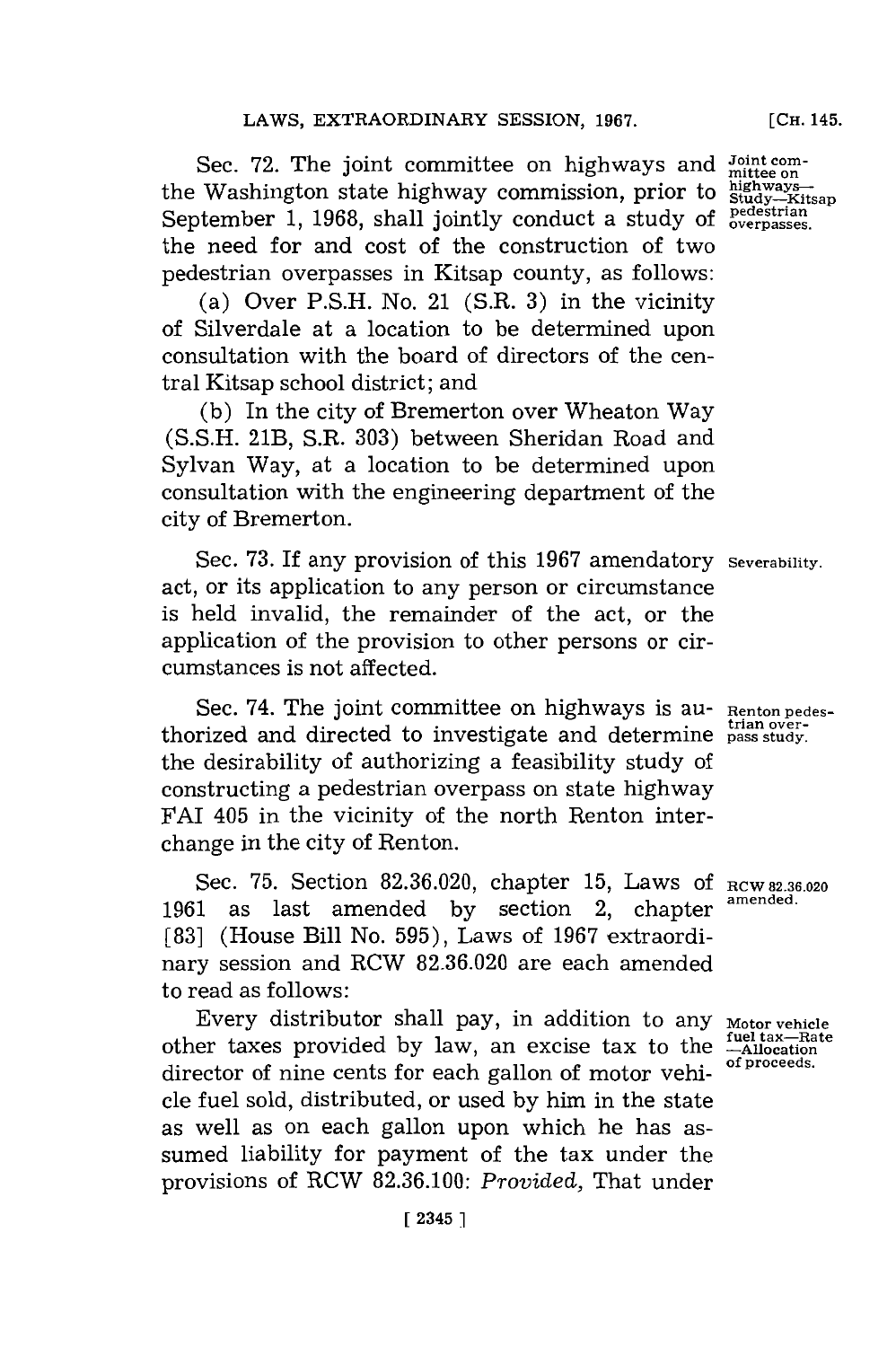**CH.** 145.)

**Motor vehicle fuel tax-Rate -Allocation of proceeds.**

such regulations as the director may prescribe sales or distribution of motor vehicle fuel may be made **by** one licensed distributor to another licensed distributor free of the tax. In the computation of the tax, one-quarter of one percent of the net gallonage otherwise taxable shall be deducted **by** the distributor before computing the tax due, on account of the losses sustained through handling. The tax herein imposed shall be collected and paid to the state but once in respect to any motor vehicle fuel. An invoice shall be rendered **by** a distributor to a purchaser for each distribution of motor vehicle fuel.

The proceeds of the nine cents excise tax collected on the net gallonage after the deduction provided for herein shall be distributed as follows:

**(1)** Seven cents shall be distributed between the state, cities, and counties under the provisions of ROW **46.68.090** and **46.68.100,** as amended in section **8** of this **1967** amendatory act.

(2) Five-eighths of one cent shall be distributed to the state and expended pursuant to section **9** of this **1967** amendatory act.

**(3)** Five-eighths of one cent shall be paid into the motor vehicle fund and credited to the urban arterial trust account created **by** section 14 of this **1967** amendatory act.

(4) One-quarter cent shall be paid into the motor vehicle fund and credited to the Puget Sound reserve account created **by** RCW **47.60.350.**

**(5)** One-half cent shall be distributed to the cities and towns directly and allocated between them as provided **by** ROW **46.68.110,** subject to the provisions of ROW **35.76.050:** *Provided,* That the funds allocated to a city or town which are attributable to such one-half cent of the additional tax imposed **by** this **1961** amendatory act shall be used exclusively for the construction, improvement and repair of arterial highways as that term is defined in ROW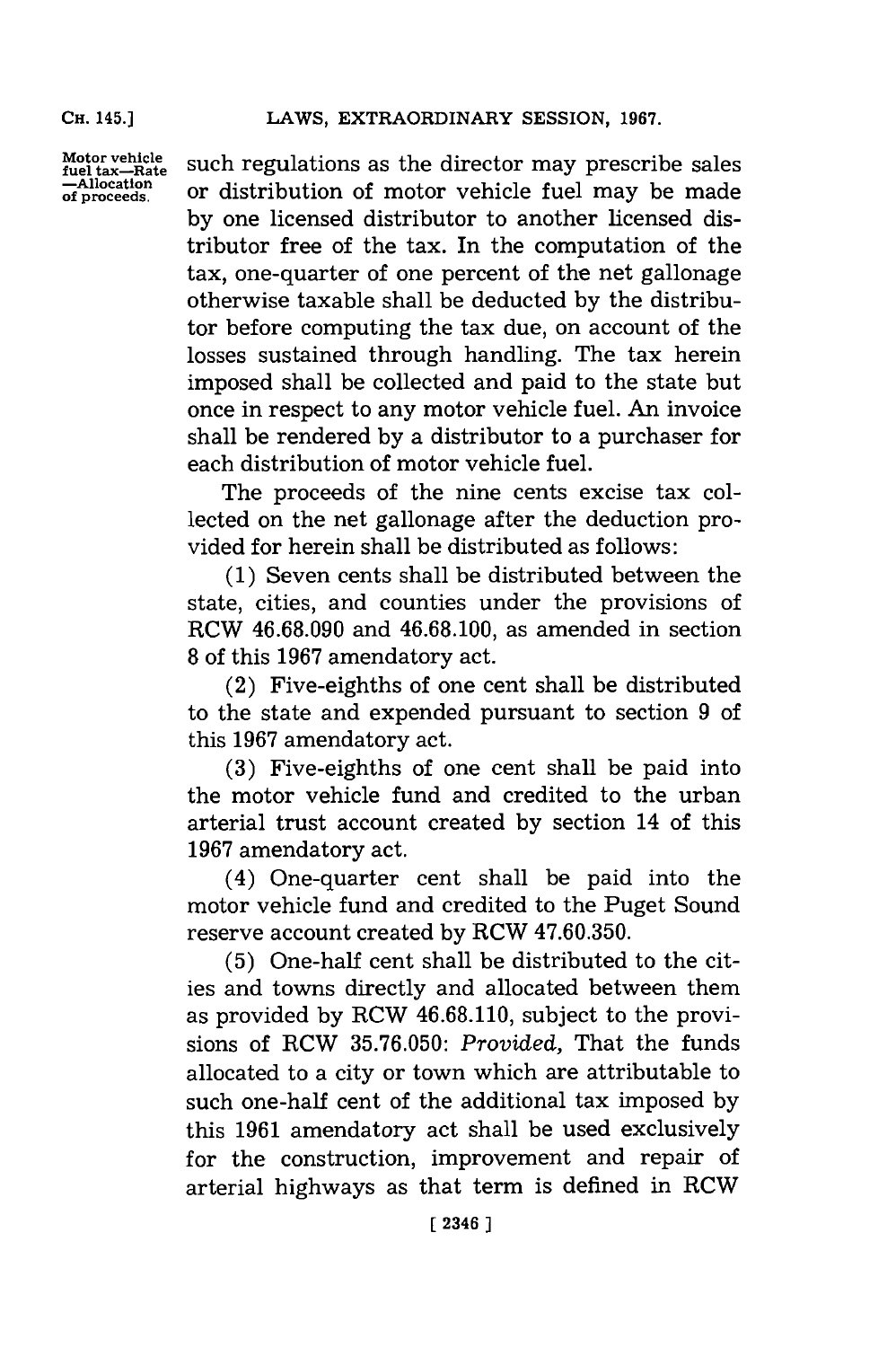46.04.030, or for the payment of any municipal indebtedness which may be incurred after June 12, **1963** in the construction, improvement and repair of arterial highways as that term is defined in RCW 46.04.030. **All** such sums shall first be subject to proper deductions for refunds and costs of collection as provided in RCW **46.68.090.**

## **Note: See also section 2, chapter 83, Laws of 1967 ex. sess.**

Sec. 76. There is hereby appropriated from the  $j_{\text{oint com}}$ Sec. 76. There is hereby appropriated from the  $j_{\text{oint com}}$  mittee on motor vehicle fund to the joint committee on high-  $\frac{\text{mitter on}}{\text{matusays}}}$ ways for the biennium ending June 30, 1969, the **Appropriation** sum of ten thousand dollars to be disbursed to the state govern-<br>state govern-Western Council of State Governments pursuant to resolution of said committee for research and administrative services relating to the proper implementation of the several federal highway programs. This appropriation shall not be available until two or more other states have each authorized expenditures of equivalent or greater sums for the purposes mentioned herein.

Sec. 77. Section 81.80.060, chapter 14, Laws of RCW81.80.060 1961 as last amended by section 40, chapter 170, Laws of **1965** extraordinary session and RCW **81.80.060** are each amended to read as follows:

Every person who engages for compensation to perform a combination of services which includes transportation of property of others upon the public highways shall be subject to the jurisdiction of the commission as to such transportation and shall not engage upon the same without first having obtained a common carrier or contract carrier permit to do so. Every person engaging in such a combination of services shall advise the commission what portion of the consideration is intended to cover the transportation service and if the agreement covering the combination of services is in writing, the rate and charge for such transportation shall be set forth

**Motor freight carrers-corn-bination of services.**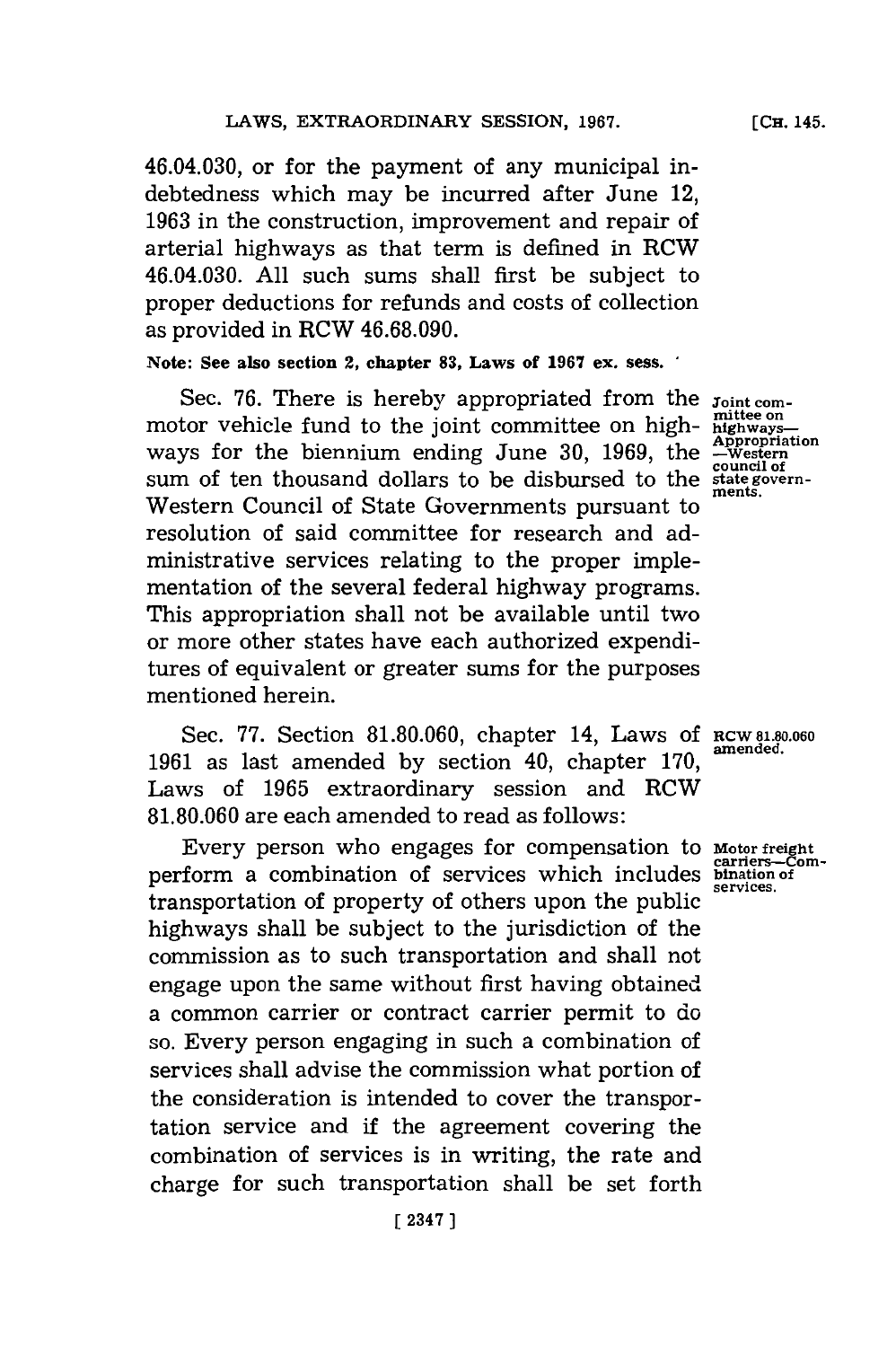**Motor freight carriers-Combination of services.**

therein. The rates or charges for the transportation services included in such combination of services shall be subject to control and regulation **by** the commission in the same manner that the rates of common and contract carriers are now controlled and regulated. Any person engaged in extracting and/or processing and, in connection therewith, hauling materials exclusively for the maintenance, construction or improvement of a public highway shall not be deemed to be performing a combination of services.

**Note: See also section 2, chapter 69, Laws of 1967.**

**Study reports -Availability to members of state legislature.**

Sec. **78.** Whenever a study report prepared **by** the Washington state highway commission for the joint committee on highways is made available to the committee or its members, the report shall upon request be made available to any member of the Washington state legislature.

**RCw 46.68.100** Sec. **79.** Section **46.68.100,** chapter 12, Laws of 1961 as last amended by section 8, chapter **[831** (House Bill No. **595),** Laws of **1967** extraordinary session and RCW **46.68.100** are each amended to read as follows:

**Motor vehicle** From the net tax amount in the motor vehicle fund there shall be paid sums as follows:

> **(1)** To the cities and towns of the state sums equal to ten and four-tenths percent of the net tax amount to be paid monthly as the same accrues;

> (2) To the counties of the state sums equal to thirty-two and five-tenths percent of the net tax amount to be paid monthly as the same accrues;

> **(3)** To the state to be expended as provided **by** RCW **46.68.130,** sums equal to fifty-seven and onetenth percent of the net tax amount to be paid monthly as the same accrues.

> Nothing in this section or in RCW **46.68.090** or **46.68.130** shall be construed so as to violate any

fund-Allo-<br>cation.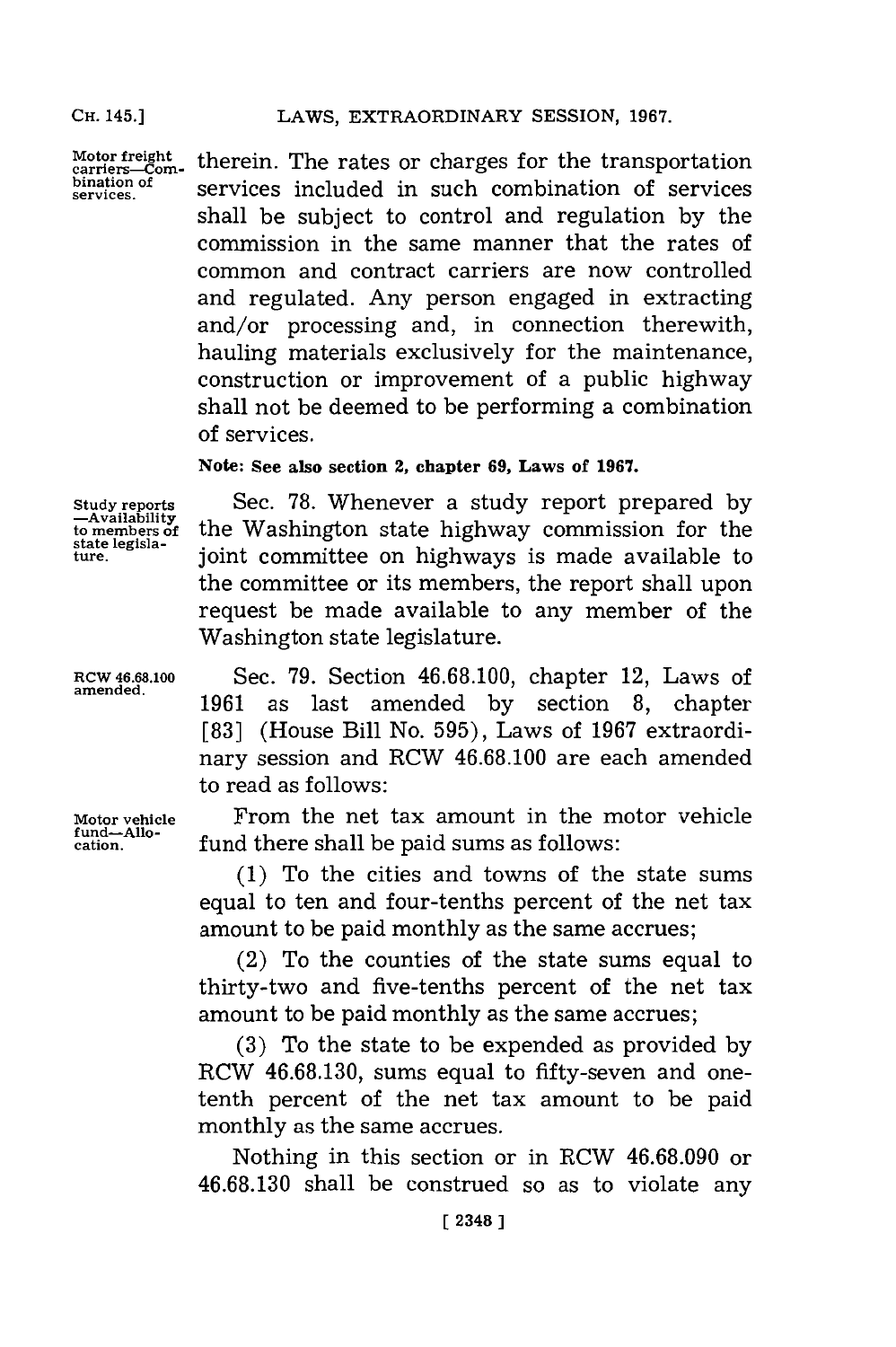## LAWS, EXTRAORDINARY SESSION, 1967.

terms or conditions contained in any highway construction bond issues now or hereafter authorized **by** statute and whose payment is **by** such statute pledged to be paid from any excise taxes on motor vehicle funds.

# **Note: See also section 8, chapter 83, Laws of 1967 ex. sess.**

Sec. **80.** Section **46.16.320,** chapter 12, Laws **Of RCW 46.16.320 <sup>1961</sup>**as amended **by** section 21, chapter **32,** Laws of **amrended. 1967** and RCW **46.16.320** are each amended to read as **follows**:

Every person having a valid official amateur **Motor vehicles** radio operator's license issued for a term of five years **by** the federal communications commission, is entitled to apply to the director for, and upon satisfactory showing, to receive, in lieu of the regular motor vehicle license plates similar plates bearing the official amateur radio call letters of the applicant assigned **by** the federal communications commission instead of numbers, and every person who desires a license plate containing his initials or any other combination of letters or numbers, that is consistent with the existing format of three letters and three numbers as prescribed **by** the director of motor vehicles may apply to the director for such license plates, and if the director is satisfied that such license plates as requested would be reasonable and proper and would not be a duplication of any other valid license plates, may receive in lieu of regular motor vehicle license plates similar plates bearing the letters or numbers, or combination thereof requested. No combination shall be issued with fewer than six letters and numbers. **All** sequences of letters and numbers must be approved **by** a committee of five members appointed to serve at the pleasure of the director to be known as the license plate advisory committee.

Original applicants shall be issued temporary license plates which will serve until such a time as

**license plates -Amateur radio opera-tor's plates.**

**[CH.** 145.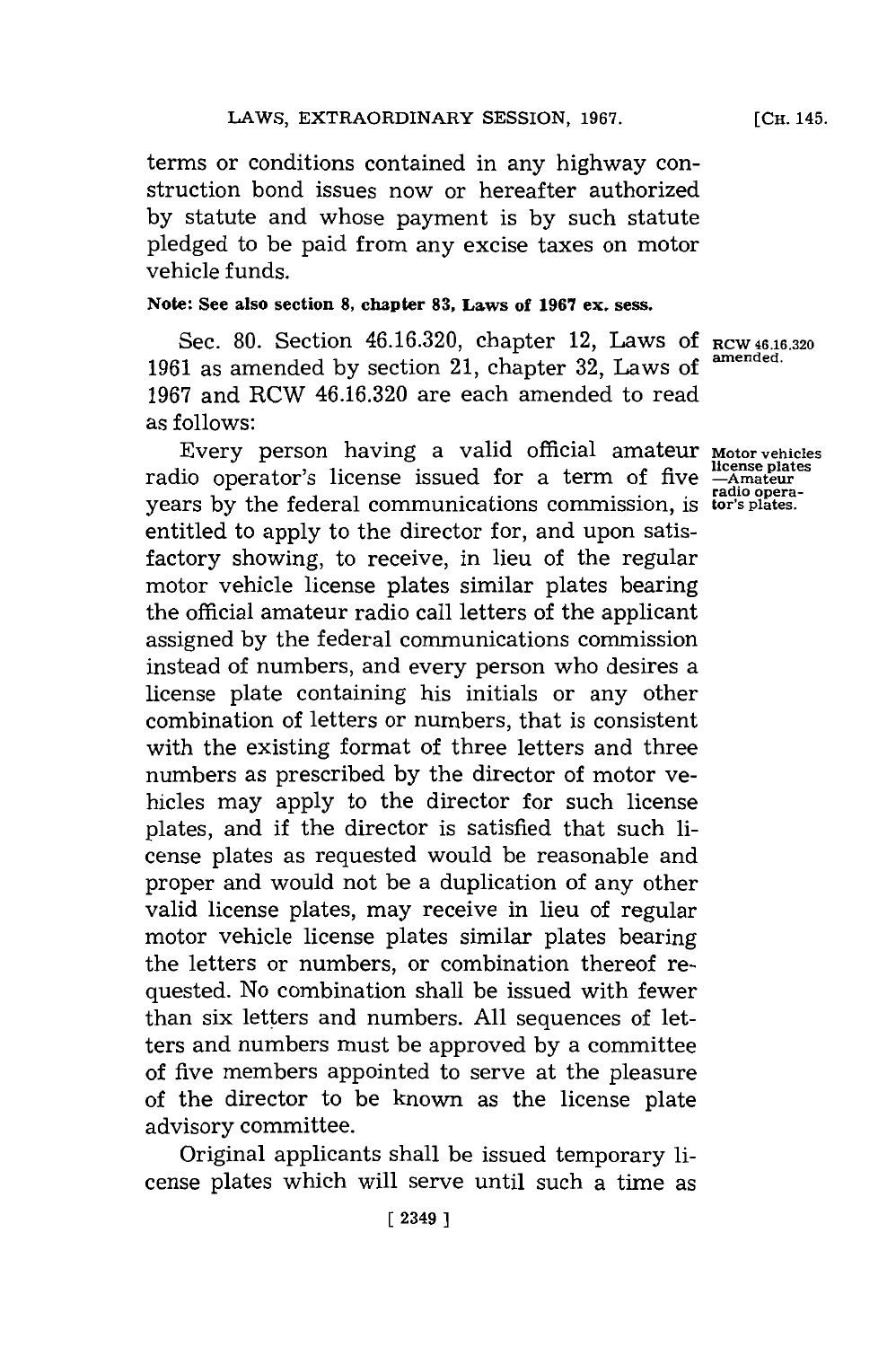**Motor vehicles icense plates -Amateur radio opera-tor's plates.**

the "personalized plates" can be manufactured **by** the Washington State Prison Industries, and processed **by** the Department of Motor Vehicles. The temporary license plates shall be surrendered to the Department at the time the "personalized plates" are issued. Any previously issued license plates assigned to the vehicle involved must be surrendered to the Department at the time of issuance of the "personalized plates".

Each time that "personalized plates" are transferred from one vehicle to another, **by** the owner, a special transfer fee of five dollars shall be collected **by** the Department from that owner. Such special fee shall be deposited in the Motor Vehicle Fund.

In addition to the annual license fee collected under chapter 46.16 and chapter 82.44, there shall be collected from each applicant for such special license plates an additional license fee of thirty dollars upon the issue of a state plate but shall not apply on those years that a yearly tab is issued. Application for renewal of the amateur radio operator's call license plate must be made **by** January 10th of each renewal year and all such applications shall be accompanied **by** a notarized statement of facts included on the amateur's valid **FCC** license.

Twenty-five dollars from each original application fee for "personalized plates" shall be deposited in the state treasury and credited to the mass transit trust account which is hereby created in the general fund, for appropriation **by** the legislature to political subdivisions for the study or construction of rapid transit facilities in accordance with comprehensive rapid transit plans approved **by** the Highway Commission, to be applied directly to such purpose or to be pledged to pay or secure the payment of principal of and interest on such bonds or other obliga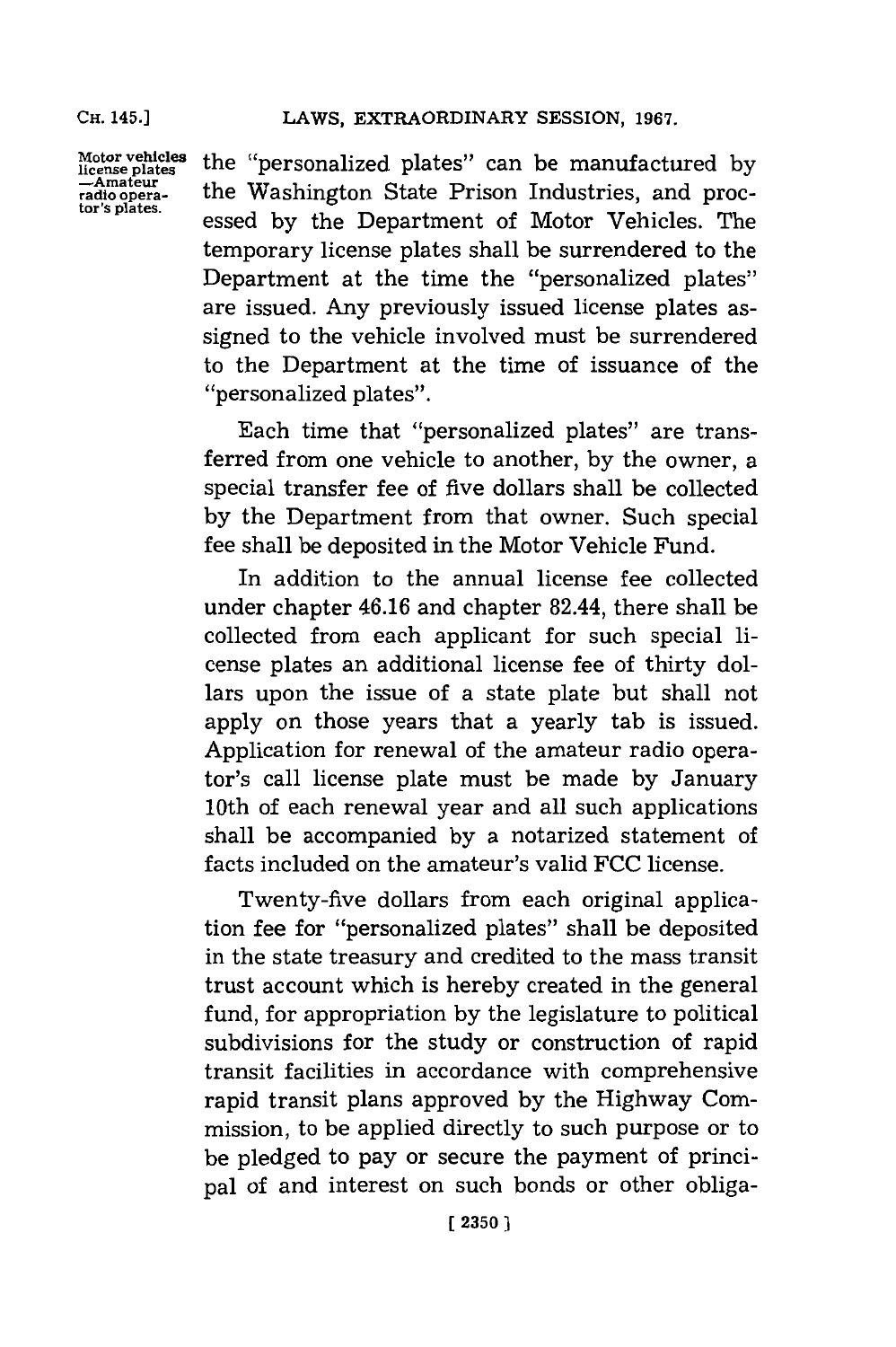tions as may be issued in furtherance of such purpose.

#### Note: See also section 21, chapter **32,** Laws of **1967.**

Sec. 81. This 1967 amendatory act is necessary Emergency for the immediate preservation of the public peace, health and safety, the support of the state government and its existing public institutions, and shall take effect immediately.

Passed the House April **28, 1967.**

Passed the Senate April **26, 1967.**

Approved **by** the Governor May **11, 1967,** with the exception of certain items in Section **52** and all of Sections **53,** 54, and 64, which were vetoed.

**NOTE:** Governor's explanation of partial veto is as follows:

"This is the highway omnibus bili. It contains **81** sections dealing with a multitude of highway related matters.

**"** Section **52,** added **by** floor amendment, is the result of the valid concern of many legislators over the failure of the judiciary to apply a consistent policy in sentencing persons convicted of driving while their licenses have been suspended or revoked. The present law provides for a minimum sentence upon conviction of ten days confinement, and a maximum sentence of six months confinement; however, a judge has the power to suspend any or all of the sentence or place the person convicted under probation. Under the amendment contained in Section **52,** the penalty for the first conviction would remain at a minimum of ten days and a maximum of six months, but the judge would be prohibited from suspending five days of the sentence. Upon the second conviction, punishment would be imprisonment for a minimum of ninety days to a maximum of one year, ninety days of which could not be suspended. Upon the third conviction, punishment would be imprisonment for one year, no part of which could be suspended. **I** have no disagreement with the legislative determination that progressively more severe sentences should be given for the offense of driving while a license has been suspended or revoked; for individuals convicted of this offense have previously violated the law and have poor driving records. I believe the growing traffic safety problems in the state require strict enforcement of the law; and more severe sentences play an important role in this program.

"However, **I** have been urged, not only **by** judges but **by** proscutors, to veto the provisions of this bill which totally remove from the judge all discretion to suspend a sentence. Apparently many cases arise in which an individual is not fully aware that his license has been suspended or revoked, or is honestly mistaken as to the current status of the revocation or suspension. In this type of situation, where the offense is not willful, **I** believe the judge should retain the discretion to suspend a sentence. For this reason, **I** have vetoed those items in Section **52** which provide for mandatory jail sentences and all of Sections **53** and 54. However, **I** am requesting both the Judicial Council and the President of the Washington State Magistrates Association to consider the problem of inconsistent sentences **by** judges for this offense, in an attempt to standardize sentencing procedures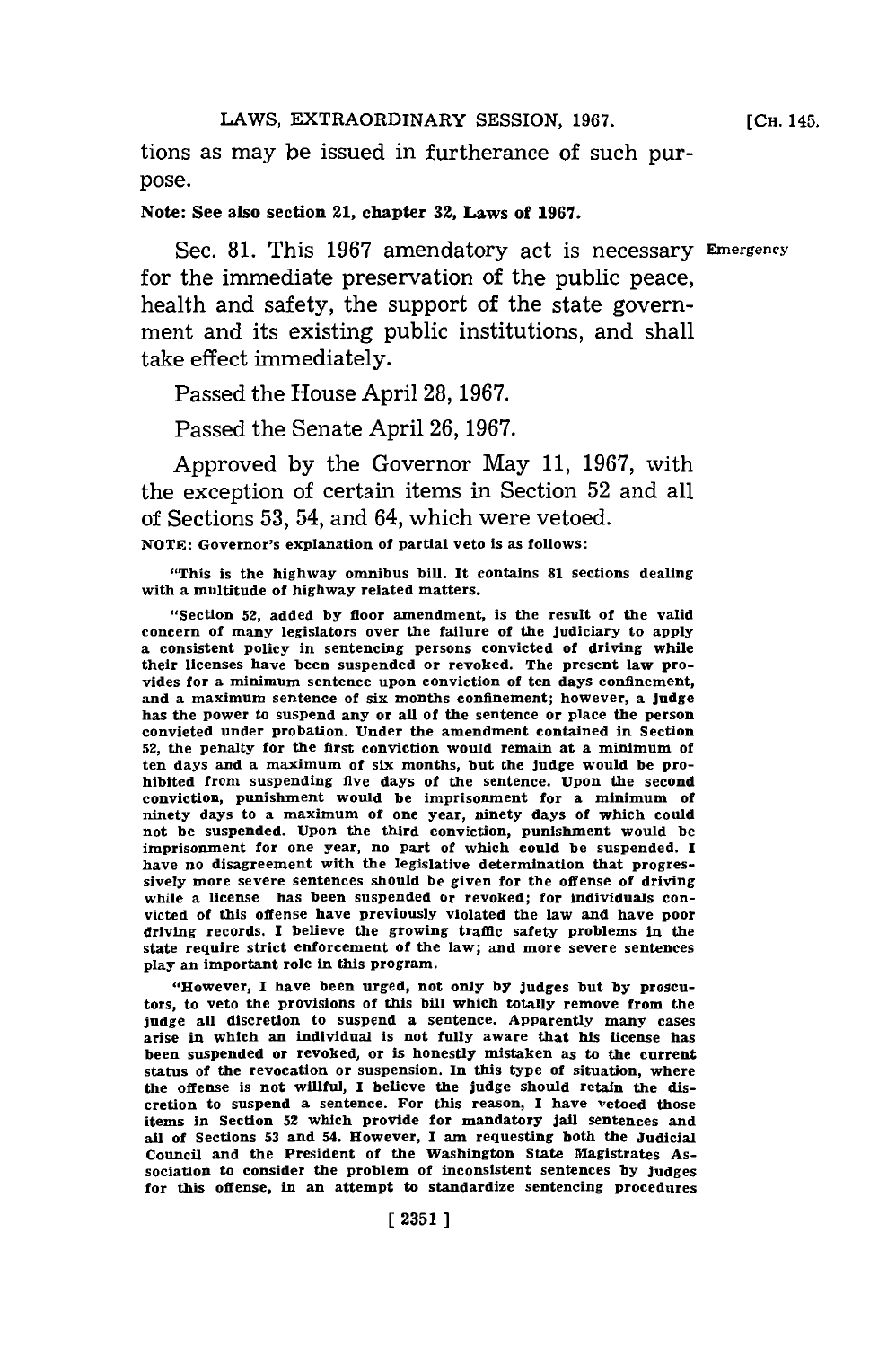in cases where there are no mitigating circumstances which are legitimate grounds for a suspended sentence.

"Section 64 amends the **1961** state billboard act regulating billboards on interstate and certain 'scenic' highways. This legislation has a lengthy history.

"The Federal Aid Highway Act of **1959** (Public Law **86-342)** established certain national standards for regulation **by** states of outdoor advertising signs. The act provided that the federal highway administrator could enter into agreements with the various states relative to control of outdoor advertising signs to meet the federal standards. The State of Washington entered Into such an agreement on June **23, 1961,** after passing the state's **1961** act establishing standards to meet the federal requirements. Our **1961** act was accepted as fully meeting the federal requirements at that time, and accordingly the state has been accumulating the right to receive 'bonus' contributions from the federal government equal to one-half of one percent of federal highway funds authorized under the Federal Aid Highway Act. **If** the state fails to perform its obligations under the agreement, it will not receive this bonus from the federal government. The total amount of the bonus presently accumulated is **\$903,000,** with the total amount due the state if it complies with its agreement estimated at over \$2 million.

"Despite this substantial benefit to the state, the **1961** act required only that approximately 470 of the **7,600** signs owned **by** outdoor advertising companies in the state be removed. Nevertheless, the **1961** act has been the subject of lengthy litigation, having now been held constitutional **by** the Thurston County Superior Court. Hopefully the litigation under this act will be completed shortly, for the state must remove the signs covered **by** its agreement with the federal government **by** January 1, **1968** to retain its eligibility for approximately \$2 million in bonus payments.

**"I** beleive the concept of regulation of billboards aiong our **high**ways has clearly been accepted **by** both the state and federal government, and **by** the overwhelming majority of the citizens of this state. **I** am unwilling to allow any changes in the state law which would create the possibility of further litigation, either postponing the time at which the **1961** act may become effective or endangering the 'bonus' highway funds the state should receive, unless there is substantial benefit received from the change. **I** am convinced that Section 64 of Substitute House Bill No. 722 provides little benefit to the state.

**<sup>I</sup>**have been assured **by** the Chairman of the Subcommittee on Roads of the House Public Works Committee of the Congress and **by** the Secretary of Transportation that this state will not be penalized in the next biennium for failure to enact legislation in addition to the 1961 state act. It was re-emphasized as late as May 4 that the federal legislation would be completely rewritten, and it is clear that the concept of 'customary use' presently contained in the federal act will no longer be pertinent. Thus, **I** do not believe the study authorized **by** Section 64 is pertinent. **If** the highway interim conunittee of the state legislature wishes to study this concept and others necessary to comply with any federal beautification requirements, it is authorized and directed to do so under Section 69 (11) of this bill, and does not require any authorization in Section 64.

"Section 64 could result in new litigation over the constitutionality of the classification of signs to remain standing and those to be removed on the interstate and scenic highway systems. The present litigation extending since 1964 will be sufficient to test these issues. The removal of signs should be accomplished in accordance with the **1961** act if the Supreme Court in the present litigation determines it to be constitutional.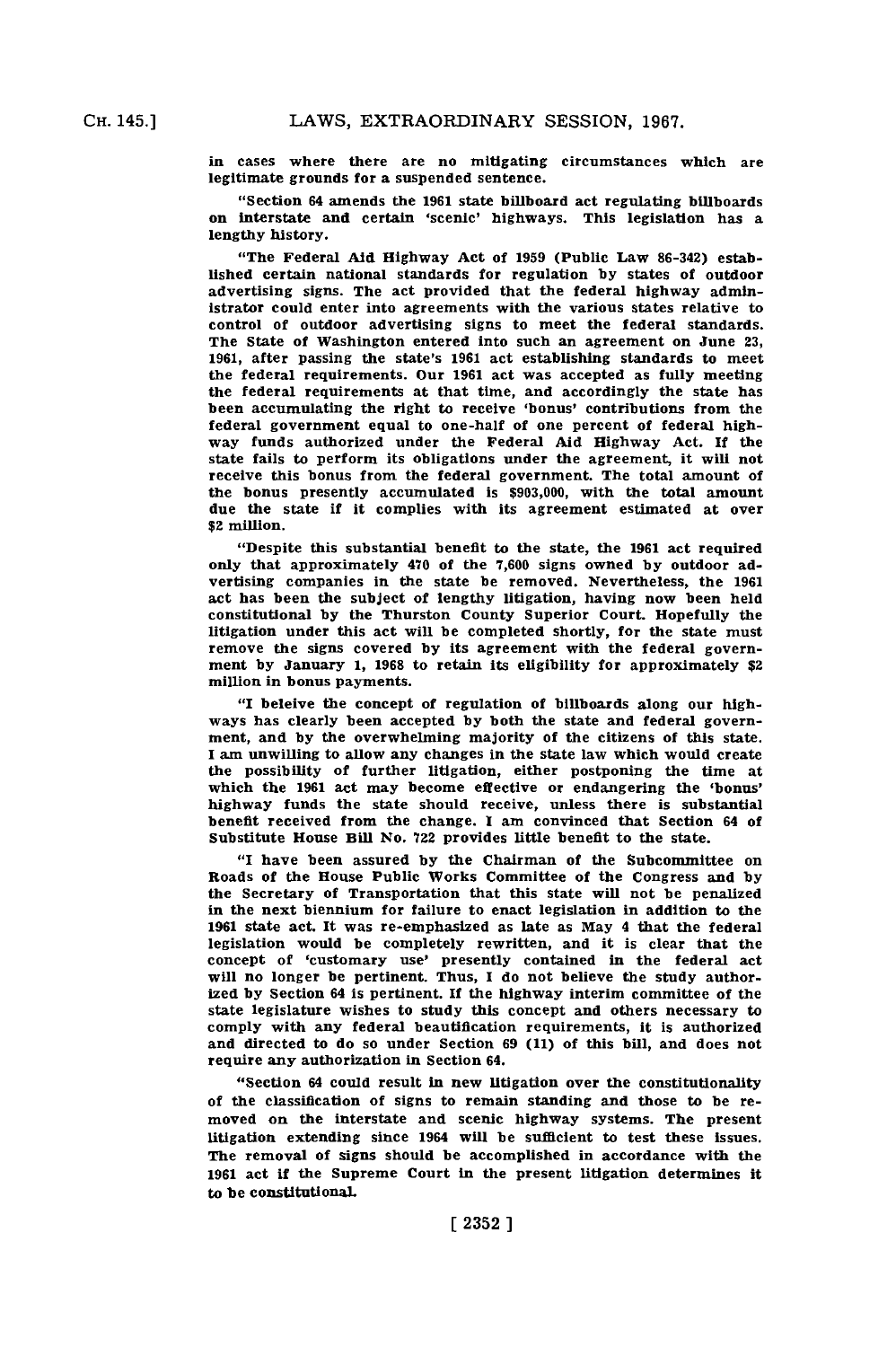**[CH.** 145.

"Section 64 also allows the Highway Commission to negotiate an agreement with the Secretary of Transportation, as provided **by** the Highway Beautification Act of **1965,** subject to veto **by** the joint committee on highways. The Federal Highway Beautification Act of **1965** covers both the interstate and primary highways. The legislature has not enacted any control over outdoor advertising signs along the primary system, except for certain scenic highways. Therefore, the negotiation with the Secretary of Transportation for such an agreement is meaningless. The existing agreement with the federal government under the **1959** federal act referred to above relates to removal of billboards on the interstate system. Modification or failure to perform this agreement **by** January **1, 1968,** may result in the loss of the 'bonus' highway money.

"Section 64 authorizes the Attorney General to institute suit to determine the adequacy of state laws to control billboards. The federal law also gives him that authority. Whether or not it did so, specific legislative authority would not be required to authorize the Attorney General to act to contest any determination that the law of the State of Washington is inadequate to meet federal requirements.

"Finally, the section prohibits erection of signs prior to July **1, 1969,** within the areas protected under the **1961** act. This sentence restates, with the addition of the time limit, HCW 47.42.030 which provides:

'Except as permitted under this chapter, no person shall erect or maintain a sign within a protected area or scenic area.'

"This provision has prevented since March **11, 1961** the erection of any new signs prohibited **by** the **1961** act. The addition of the words 'prior to July **1 1969'** to Chapter 47.42 RCW might be construed to amend RCW 47.42.030 and to permit any sign to be erected after July **1, 1969,** thus completely nullifying the **1961** act, unless the July **1, 1969** time limit is repealed at the next session of the legislature.

"Thus, **I** have vetoed Section 64, because its provisions are unnecessary, and create the possibility of additional undesirable litigation over the **1961** state act. I believe the veto of Section 64 will maintamn Washington's position of leadership in the field of highway beautification. On the other hand, it should be recognized **by** the legislature and the citizens of the state that outdoor advertising is a legitimate industry, and signs located in appropriate places frequently serve the interests of the highway traveler. Particularly in the light of changing federal requirements, it would be a great service to the state, if representatives of the outdoor advertising industry and other citizens interested in highway beautification were to work together to develop a statewide policy which would protect the legitimate interests of the industry and still preserve the natural beauty of our state for the highway traveler to view.

**"I** have not based my decision to veto the aforementioned items on the basis of any determination with regard to the constitutionality of the highway omnibus bill. However, **I** have been more willing to veto portions of the act in an attempt to decrease the possibility for challenge of constitutionality and because **I** regret the growing use of 'omnibus bills' in which the legislature combines many provisions in the final moments of the legislative session, which members of each house do not have an opportunity to consider separately. In commenting on this procedure, the Washington State Supreme Court stated in **1951:**

'Such bills, popularly called 'omnibus' bills, became a crying evil, not oniy from the confusion and distraction of the legislative mind **by** the jumbling together of incongruous subjects, but still more **by** the facility they afford to corrupt combinations of minorities with different interests to force the passage **of** bills with provisions which could never succeed if they stood on their sep-